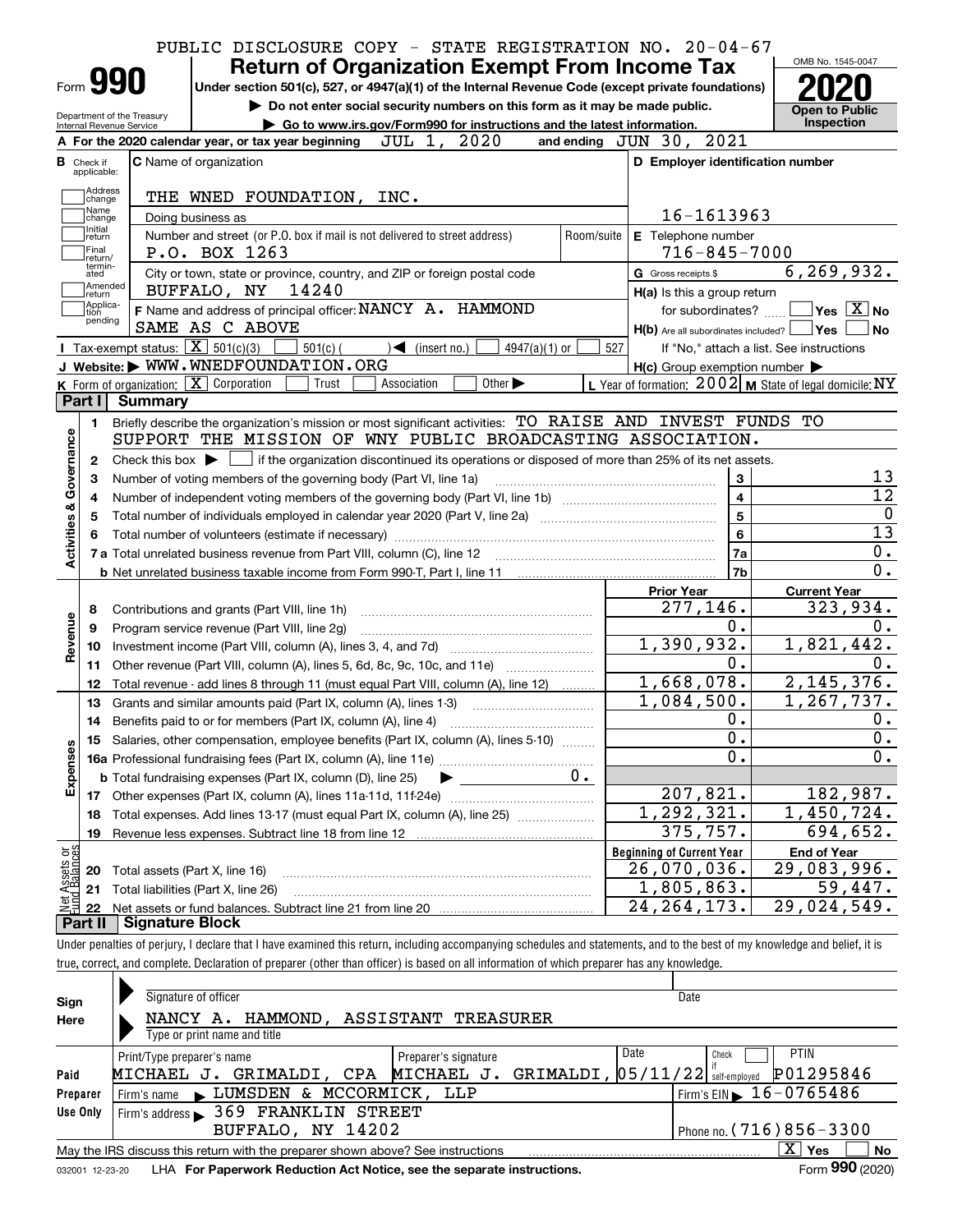|              | THE WNED FOUNDATION, INC.<br>Form 990 (2020)<br><b>Part III   Statement of Program Service Accomplishments</b>                               | 16-1613963<br>Page 2                   |
|--------------|----------------------------------------------------------------------------------------------------------------------------------------------|----------------------------------------|
|              |                                                                                                                                              |                                        |
|              |                                                                                                                                              | $\boxed{\text{X}}$                     |
| 1            | Briefly describe the organization's mission:<br>THE WNED FOUNDATION INC. EXISTS TO BENEFIT AND ENHANCE THE HIGH                              |                                        |
|              | OUALITY PROGRAMMING AND SERVICES PROVIDED BY WESTERN NEW YORK PUBLIC                                                                         |                                        |
|              | BROADCASTING ASSOCIATION. THUS, BENEFACTORS ARE ESSENTIAL IN HELPING                                                                         |                                        |
|              | US TO ENLIGHTEN, INSPIRE, ENTERTAIN, AND EDUCATE PEOPLE OF ALL AGES                                                                          |                                        |
| $\mathbf{2}$ | Did the organization undertake any significant program services during the year which were not listed on the                                 |                                        |
|              | prior Form 990 or 990-EZ?                                                                                                                    | $\sqrt{\ }$ Yes $\sqrt{\ \text{X}}$ No |
|              | If "Yes," describe these new services on Schedule O.                                                                                         |                                        |
| 3            | Did the organization cease conducting, or make significant changes in how it conducts, any program services?                                 | $\Box$ Yes $\boxed{\mathrm{X}}$ No     |
|              | If "Yes," describe these changes on Schedule O.                                                                                              |                                        |
| 4            | Describe the organization's program service accomplishments for each of its three largest program services, as measured by expenses.         |                                        |
|              | Section 501(c)(3) and 501(c)(4) organizations are required to report the amount of grants and allocations to others, the total expenses, and |                                        |
|              | revenue, if any, for each program service reported.                                                                                          |                                        |
| 4a           | 1, 267, 737. including grants of \$1, 267, 737. ) (Revenue \$<br>(Expenses \$<br>(Code:                                                      |                                        |
|              | THE FOUNDATION'S ACTIVITIES CONSIST OF BUILDING, INVESTING, AND                                                                              |                                        |
|              | MANAGING ONE OR MORE FUNDS FOR THE BENEFIT OF WESTERN NEW YORK PUBLIC                                                                        |                                        |
|              | BROADCASTING ASSOCIATION AND PROVIDING FINANCIAL SUPPORT FOR ITS                                                                             |                                        |
|              | OPERATIONS AND ACTIVITIES.                                                                                                                   |                                        |
|              |                                                                                                                                              |                                        |
|              |                                                                                                                                              |                                        |
|              |                                                                                                                                              |                                        |
|              |                                                                                                                                              |                                        |
|              |                                                                                                                                              |                                        |
|              |                                                                                                                                              |                                        |
|              |                                                                                                                                              |                                        |
|              |                                                                                                                                              |                                        |
| 4b           |                                                                                                                                              |                                        |
|              |                                                                                                                                              |                                        |
|              |                                                                                                                                              |                                        |
|              |                                                                                                                                              |                                        |
|              |                                                                                                                                              |                                        |
|              |                                                                                                                                              |                                        |
|              |                                                                                                                                              |                                        |
|              |                                                                                                                                              |                                        |
|              |                                                                                                                                              |                                        |
|              |                                                                                                                                              |                                        |
|              |                                                                                                                                              |                                        |
|              |                                                                                                                                              |                                        |
|              |                                                                                                                                              |                                        |
| 4c           | including grants of \$                                                                                                                       |                                        |
|              | (Code: ) (Expenses \$                                                                                                                        | ) (Revenue \$                          |
|              |                                                                                                                                              |                                        |
|              |                                                                                                                                              |                                        |
|              |                                                                                                                                              |                                        |
|              |                                                                                                                                              |                                        |
|              |                                                                                                                                              |                                        |
|              |                                                                                                                                              |                                        |
|              |                                                                                                                                              |                                        |
|              |                                                                                                                                              |                                        |
|              |                                                                                                                                              |                                        |
|              |                                                                                                                                              |                                        |
|              |                                                                                                                                              |                                        |
|              |                                                                                                                                              |                                        |
| 4d           | Other program services (Describe on Schedule O.)                                                                                             |                                        |
|              | (Expenses \$<br>(Revenue \$<br>including grants of \$                                                                                        |                                        |
| 4е           | 1,267,737.<br>Total program service expenses                                                                                                 |                                        |
|              |                                                                                                                                              | Form 990 (2020)                        |
|              | 032002 12-23-20<br>3                                                                                                                         |                                        |
|              |                                                                                                                                              |                                        |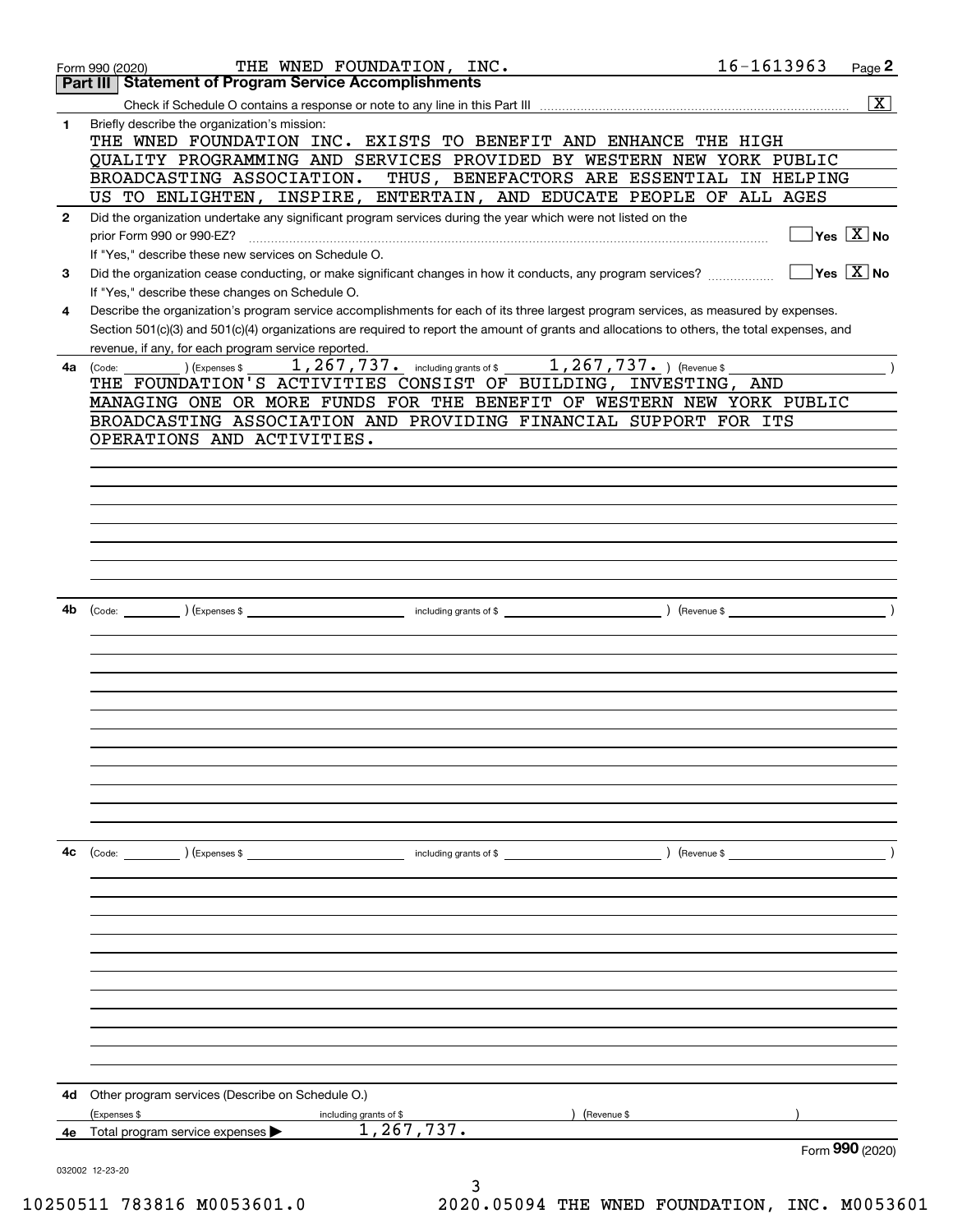Form 990 (2020) THE WNED FOUNDATION, INC. 16-1613963 <sub>Page</sub> 3<br>**Part IV** | Checklist of Required Schedules

|     |                                                                                                                                       |                 | Yes                     | No                      |
|-----|---------------------------------------------------------------------------------------------------------------------------------------|-----------------|-------------------------|-------------------------|
| 1.  | Is the organization described in section $501(c)(3)$ or $4947(a)(1)$ (other than a private foundation)?                               |                 |                         |                         |
|     |                                                                                                                                       | 1.              | х                       |                         |
| 2   | Is the organization required to complete Schedule B, Schedule of Contributors?                                                        | $\overline{2}$  | $\overline{\mathbf{x}}$ |                         |
| 3   | Did the organization engage in direct or indirect political campaign activities on behalf of or in opposition to candidates for       |                 |                         |                         |
|     |                                                                                                                                       | 3               |                         | х                       |
| 4   | Section 501(c)(3) organizations. Did the organization engage in lobbying activities, or have a section 501(h) election in effect      |                 |                         |                         |
|     |                                                                                                                                       | 4               |                         | х                       |
| 5   | Is the organization a section 501(c)(4), 501(c)(5), or 501(c)(6) organization that receives membership dues, assessments, or          |                 |                         |                         |
|     |                                                                                                                                       | 5               |                         | x                       |
| 6   | Did the organization maintain any donor advised funds or any similar funds or accounts for which donors have the right to             |                 |                         |                         |
|     | provide advice on the distribution or investment of amounts in such funds or accounts? If "Yes," complete Schedule D, Part I          | 6               |                         | х                       |
| 7   | Did the organization receive or hold a conservation easement, including easements to preserve open space,                             |                 |                         |                         |
|     |                                                                                                                                       | $\overline{7}$  |                         | х                       |
| 8   | Did the organization maintain collections of works of art, historical treasures, or other similar assets? If "Yes," complete          |                 |                         |                         |
|     |                                                                                                                                       | 8               |                         | х                       |
| 9   | Did the organization report an amount in Part X, line 21, for escrow or custodial account liability, serve as a custodian for         |                 |                         |                         |
|     | amounts not listed in Part X; or provide credit counseling, debt management, credit repair, or debt negotiation services?             |                 |                         |                         |
|     |                                                                                                                                       | 9               |                         | х                       |
| 10  | Did the organization, directly or through a related organization, hold assets in donor-restricted endowments                          |                 | x                       |                         |
|     |                                                                                                                                       | 10              |                         |                         |
| 11  | If the organization's answer to any of the following questions is "Yes," then complete Schedule D, Parts VI, VIII, VIII, IX, or X     |                 |                         |                         |
|     | as applicable.                                                                                                                        |                 |                         |                         |
|     | a Did the organization report an amount for land, buildings, and equipment in Part X, line 10? If "Yes." complete Schedule D.         |                 | X                       |                         |
|     | <b>b</b> Did the organization report an amount for investments - other securities in Part X, line 12, that is 5% or more of its total | 11a             |                         |                         |
|     |                                                                                                                                       | 11b             | X                       |                         |
|     | c Did the organization report an amount for investments - program related in Part X, line 13, that is 5% or more of its total         |                 |                         |                         |
|     |                                                                                                                                       | 11c             |                         | х                       |
|     | d Did the organization report an amount for other assets in Part X, line 15, that is 5% or more of its total assets reported in       |                 |                         |                         |
|     |                                                                                                                                       | 11d             |                         | x                       |
|     |                                                                                                                                       | <b>11e</b>      |                         | $\overline{\mathbf{x}}$ |
| f   | Did the organization's separate or consolidated financial statements for the tax year include a footnote that addresses               |                 |                         |                         |
|     | the organization's liability for uncertain tax positions under FIN 48 (ASC 740)? If "Yes," complete Schedule D, Part X                | 11f             |                         | х                       |
|     | 12a Did the organization obtain separate, independent audited financial statements for the tax year? If "Yes," complete               |                 |                         |                         |
|     |                                                                                                                                       | 12a             | Х                       |                         |
|     | <b>b</b> Was the organization included in consolidated, independent audited financial statements for the tax year?                    |                 |                         |                         |
|     | If "Yes," and if the organization answered "No" to line 12a, then completing Schedule D, Parts XI and XII is optional                 | 12b             | X                       |                         |
| 13  |                                                                                                                                       | 13              |                         | X                       |
| 14a | Did the organization maintain an office, employees, or agents outside of the United States?                                           | 14a             | X                       |                         |
|     | <b>b</b> Did the organization have aggregate revenues or expenses of more than \$10,000 from grantmaking, fundraising, business,      |                 |                         |                         |
|     | investment, and program service activities outside the United States, or aggregate foreign investments valued at \$100,000            |                 |                         |                         |
|     |                                                                                                                                       | 14b             |                         | x                       |
| 15  | Did the organization report on Part IX, column (A), line 3, more than \$5,000 of grants or other assistance to or for any             |                 |                         |                         |
|     |                                                                                                                                       | 15              |                         | X                       |
| 16  | Did the organization report on Part IX, column (A), line 3, more than \$5,000 of aggregate grants or other assistance to              |                 |                         |                         |
|     |                                                                                                                                       | 16              |                         | x                       |
| 17  | Did the organization report a total of more than \$15,000 of expenses for professional fundraising services on Part IX,               |                 |                         |                         |
|     |                                                                                                                                       | 17              |                         | x                       |
| 18  | Did the organization report more than \$15,000 total of fundraising event gross income and contributions on Part VIII, lines          |                 |                         |                         |
|     |                                                                                                                                       | 18              |                         | X                       |
| 19  | Did the organization report more than \$15,000 of gross income from gaming activities on Part VIII, line 9a? If "Yes."                |                 |                         |                         |
|     |                                                                                                                                       | 19              |                         | X                       |
|     |                                                                                                                                       | <b>20a</b>      |                         | $\mathbf X$             |
|     | b If "Yes" to line 20a, did the organization attach a copy of its audited financial statements to this return?                        | 20 <sub>b</sub> |                         |                         |
| 21  | Did the organization report more than \$5,000 of grants or other assistance to any domestic organization or                           |                 |                         |                         |
|     |                                                                                                                                       | 21              | х                       | Form 990 (2020)         |
|     | 032003 12-23-20                                                                                                                       |                 |                         |                         |

032003 12-23-20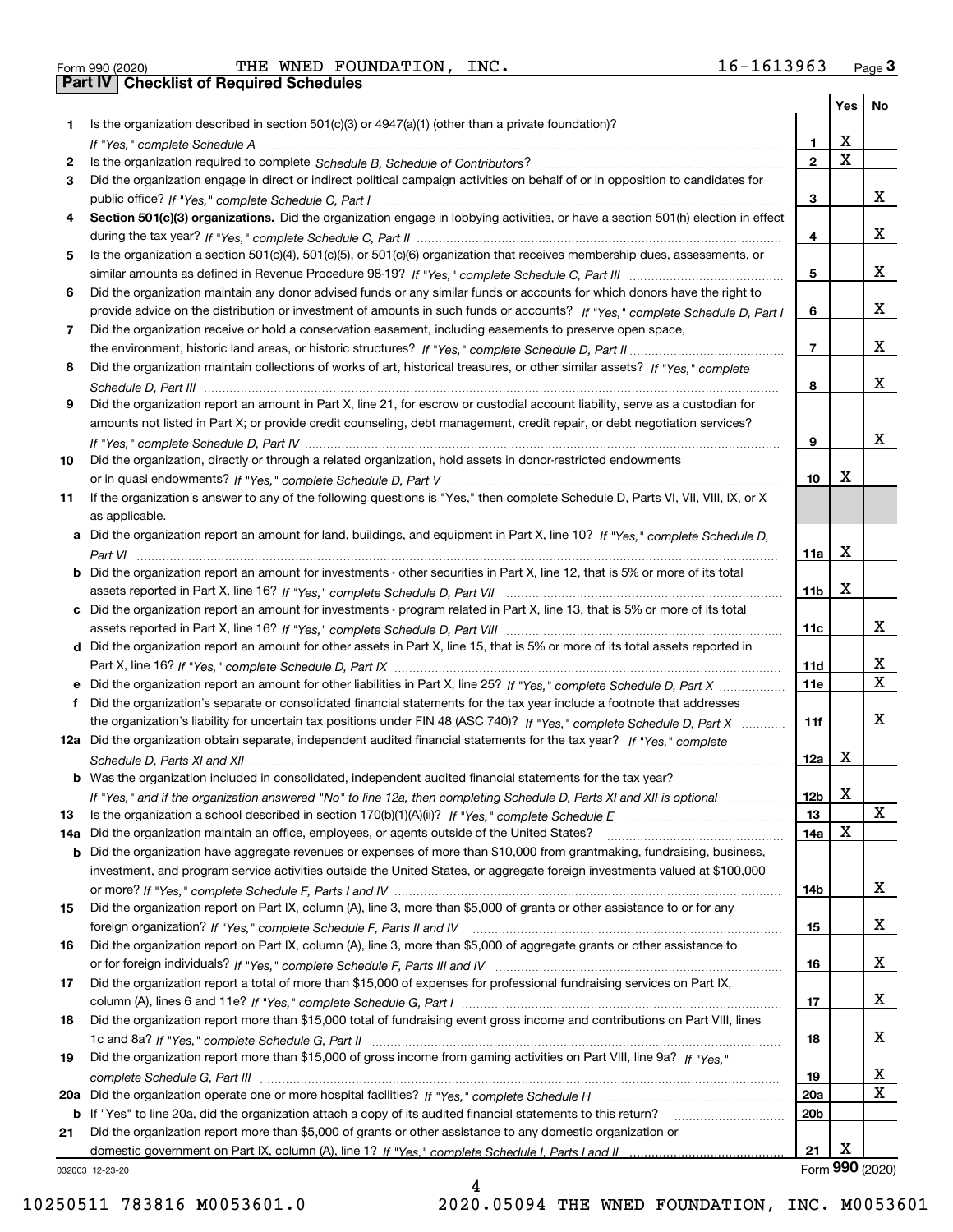|  | Form 990 (2020) |
|--|-----------------|
|  |                 |

Form 990 (2020) THE WNED FOUNDATION,INC. 16-1613963 <sub>Page</sub> 4<br>**Part IV | Checklist of Required Schedules** <sub>(continued)</sub>

*(continued)*

|               |                                                                                                                                   |                 | Yes | No.             |
|---------------|-----------------------------------------------------------------------------------------------------------------------------------|-----------------|-----|-----------------|
| 22            | Did the organization report more than \$5,000 of grants or other assistance to or for domestic individuals on                     |                 |     |                 |
|               |                                                                                                                                   | 22              |     | х               |
| 23            | Did the organization answer "Yes" to Part VII, Section A, line 3, 4, or 5 about compensation of the organization's current        |                 |     |                 |
|               | and former officers, directors, trustees, key employees, and highest compensated employees? If "Yes," complete                    |                 |     |                 |
|               | Schedule J                                                                                                                        | 23              | х   |                 |
|               | 24a Did the organization have a tax-exempt bond issue with an outstanding principal amount of more than \$100,000 as of the       |                 |     |                 |
|               | last day of the year, that was issued after December 31, 2002? If "Yes," answer lines 24b through 24d and complete                |                 |     |                 |
|               |                                                                                                                                   | 24a             |     | x               |
|               | <b>b</b> Did the organization invest any proceeds of tax-exempt bonds beyond a temporary period exception?                        | 24 <sub>b</sub> |     |                 |
|               | c Did the organization maintain an escrow account other than a refunding escrow at any time during the year to defease            |                 |     |                 |
|               | any tax-exempt bonds?                                                                                                             | 24c             |     |                 |
|               | d Did the organization act as an "on behalf of" issuer for bonds outstanding at any time during the year?                         | 24d             |     |                 |
|               | 25a Section 501(c)(3), 501(c)(4), and 501(c)(29) organizations. Did the organization engage in an excess benefit                  |                 |     |                 |
|               |                                                                                                                                   | 25a             |     | х               |
|               |                                                                                                                                   |                 |     |                 |
|               | b Is the organization aware that it engaged in an excess benefit transaction with a disqualified person in a prior year, and      |                 |     |                 |
|               | that the transaction has not been reported on any of the organization's prior Forms 990 or 990-EZ? If "Yes," complete             |                 |     | х               |
|               | Schedule L, Part I                                                                                                                | 25 <sub>b</sub> |     |                 |
| 26            | Did the organization report any amount on Part X, line 5 or 22, for receivables from or payables to any current                   |                 |     |                 |
|               | or former officer, director, trustee, key employee, creator or founder, substantial contributor, or 35%                           |                 |     |                 |
|               |                                                                                                                                   | 26              |     | х               |
| 27            | Did the organization provide a grant or other assistance to any current or former officer, director, trustee, key employee,       |                 |     |                 |
|               | creator or founder, substantial contributor or employee thereof, a grant selection committee member, or to a 35% controlled       |                 |     |                 |
|               | entity (including an employee thereof) or family member of any of these persons? If "Yes," complete Schedule L, Part III          | 27              |     | х               |
| 28            | Was the organization a party to a business transaction with one of the following parties (see Schedule L, Part IV                 |                 |     |                 |
|               | instructions, for applicable filing thresholds, conditions, and exceptions):                                                      |                 |     |                 |
|               | a A current or former officer, director, trustee, key employee, creator or founder, or substantial contributor? If                |                 |     |                 |
|               |                                                                                                                                   | 28a             |     | x               |
|               |                                                                                                                                   | 28 <sub>b</sub> |     | $\mathbf X$     |
|               | c A 35% controlled entity of one or more individuals and/or organizations described in lines 28a or 28b? If                       |                 |     |                 |
|               |                                                                                                                                   | 28c             |     | x               |
| 29            |                                                                                                                                   | 29              |     | $\mathbf X$     |
| 30            | Did the organization receive contributions of art, historical treasures, or other similar assets, or qualified conservation       |                 |     |                 |
|               |                                                                                                                                   | 30              |     | x               |
| 31            | Did the organization liquidate, terminate, or dissolve and cease operations? If "Yes," complete Schedule N, Part I                | 31              |     | $\mathbf x$     |
| 32            | Did the organization sell, exchange, dispose of, or transfer more than 25% of its net assets? If "Yes," complete                  |                 |     |                 |
|               | Schedule N, Part II                                                                                                               | 32              |     | x               |
| 33            | Did the organization own 100% of an entity disregarded as separate from the organization under Regulations                        |                 |     |                 |
|               |                                                                                                                                   | 33              |     | X               |
| 34            | Was the organization related to any tax-exempt or taxable entity? If "Yes," complete Schedule R, Part II, III, or IV, and         |                 |     |                 |
|               |                                                                                                                                   | 34              | X   |                 |
|               | 35a Did the organization have a controlled entity within the meaning of section 512(b)(13)?                                       | <b>35a</b>      |     | X               |
|               |                                                                                                                                   |                 |     |                 |
|               | b If "Yes" to line 35a, did the organization receive any payment from or engage in any transaction with a controlled entity       |                 |     |                 |
|               |                                                                                                                                   | 35b             |     |                 |
| 36            | Section 501(c)(3) organizations. Did the organization make any transfers to an exempt non-charitable related organization?        |                 |     |                 |
|               |                                                                                                                                   | 36              |     | x               |
| 37            | Did the organization conduct more than 5% of its activities through an entity that is not a related organization                  |                 |     |                 |
|               | and that is treated as a partnership for federal income tax purposes? If "Yes," complete Schedule R, Part VI                      | 37              |     | x               |
| 38            | Did the organization complete Schedule O and provide explanations in Schedule O for Part VI, lines 11b and 19?                    |                 |     |                 |
| <b>Part V</b> | Note: All Form 990 filers are required to complete Schedule O<br><b>Statements Regarding Other IRS Filings and Tax Compliance</b> | 38              | х   |                 |
|               |                                                                                                                                   |                 |     |                 |
|               | Check if Schedule O contains a response or note to any line in this Part V                                                        |                 |     |                 |
|               |                                                                                                                                   |                 | Yes | No              |
|               | <b>1a</b> Enter the number reported in Box 3 of Form 1096. Enter -0- if not applicable <i>manumumumum</i><br>1a                   |                 |     |                 |
|               | 0<br><b>b</b> Enter the number of Forms W-2G included in line 1a. Enter -0- if not applicable<br>1b                               |                 |     |                 |
|               | c Did the organization comply with backup withholding rules for reportable payments to vendors and reportable gaming              |                 |     |                 |
|               | (gambling) winnings to prize winners?                                                                                             | 1c              | х   |                 |
|               | 032004 12-23-20<br>5                                                                                                              |                 |     | Form 990 (2020) |
|               |                                                                                                                                   |                 |     |                 |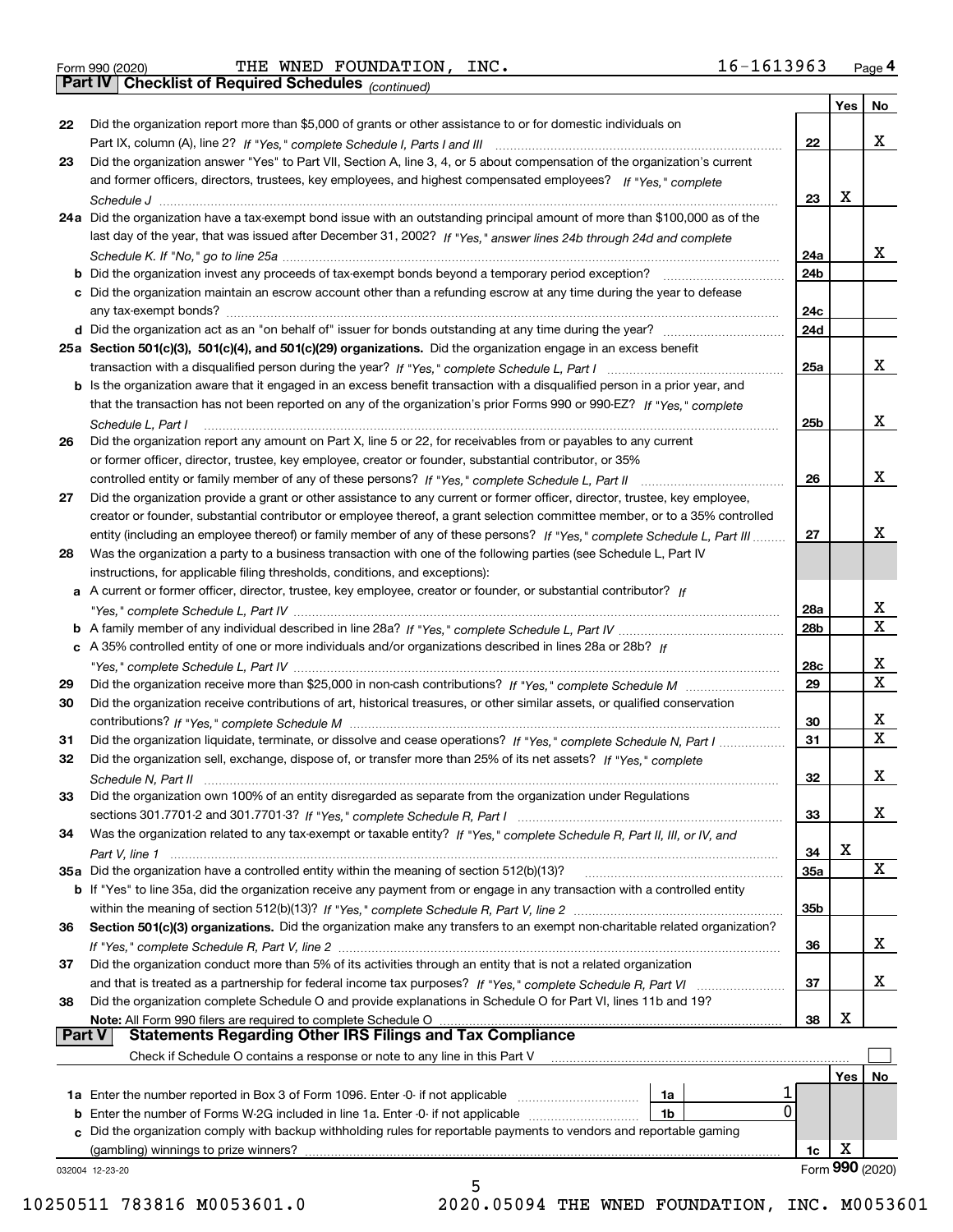| Part V  | 16-1613963<br>THE WNED FOUNDATION, INC.<br>Form 990 (2020)<br>Statements Regarding Other IRS Filings and Tax Compliance (continued)                                                                                                              |                |     | Page $5$ |
|---------|--------------------------------------------------------------------------------------------------------------------------------------------------------------------------------------------------------------------------------------------------|----------------|-----|----------|
|         |                                                                                                                                                                                                                                                  |                |     |          |
|         |                                                                                                                                                                                                                                                  |                | Yes | No       |
|         | 2a Enter the number of employees reported on Form W-3, Transmittal of Wage and Tax Statements,                                                                                                                                                   |                |     |          |
|         | 0<br>filed for the calendar year ending with or within the year covered by this return [11] [11] filed for the calendar year ending with or within the year covered by this return<br>2a                                                         |                |     |          |
|         | <b>b</b> If at least one is reported on line 2a, did the organization file all required federal employment tax returns?                                                                                                                          | 2b             |     |          |
|         | Note: If the sum of lines 1a and 2a is greater than 250, you may be required to $e$ -file (see instructions) <i>marrouum</i> manu-                                                                                                               |                |     | х        |
|         | 3a Did the organization have unrelated business gross income of \$1,000 or more during the year?                                                                                                                                                 | За             |     |          |
|         | <b>b</b> If "Yes," has it filed a Form 990-T for this year? If "No" to line 3b, provide an explanation on Schedule O                                                                                                                             | 3b             |     |          |
|         | 4a At any time during the calendar year, did the organization have an interest in, or a signature or other authority over, a<br>financial account in a foreign country (such as a bank account, securities account, or other financial account)? | 4a             |     | x        |
|         | <b>b</b> If "Yes," enter the name of the foreign country $\triangleright$                                                                                                                                                                        |                |     |          |
|         | See instructions for filing requirements for FinCEN Form 114, Report of Foreign Bank and Financial Accounts (FBAR).                                                                                                                              |                |     |          |
| 5a      | Was the organization a party to a prohibited tax shelter transaction at any time during the tax year?                                                                                                                                            | 5а             |     | х        |
| b       |                                                                                                                                                                                                                                                  | 5b             |     | х        |
| с       | If "Yes" to line 5a or 5b, did the organization file Form 8886-T?                                                                                                                                                                                | 5 <sub>c</sub> |     |          |
| 6а      | Does the organization have annual gross receipts that are normally greater than \$100,000, and did the organization solicit                                                                                                                      |                |     |          |
|         | any contributions that were not tax deductible as charitable contributions?                                                                                                                                                                      | 6a             |     | x        |
|         | b If "Yes," did the organization include with every solicitation an express statement that such contributions or gifts                                                                                                                           |                |     |          |
|         | were not tax deductible?                                                                                                                                                                                                                         | 6b             |     |          |
| 7       | Organizations that may receive deductible contributions under section 170(c).                                                                                                                                                                    |                |     |          |
| а       | Did the organization receive a payment in excess of \$75 made partly as a contribution and partly for goods and services provided to the payor?                                                                                                  | 7a             |     | х        |
| b       | If "Yes," did the organization notify the donor of the value of the goods or services provided?                                                                                                                                                  | 7b             |     |          |
| c       | Did the organization sell, exchange, or otherwise dispose of tangible personal property for which it was required                                                                                                                                |                |     |          |
|         | to file Form 8282?                                                                                                                                                                                                                               | 7c             |     | х        |
| d       | If "Yes," indicate the number of Forms 8282 filed during the year<br>7d                                                                                                                                                                          |                |     |          |
| е       | Did the organization receive any funds, directly or indirectly, to pay premiums on a personal benefit contract?                                                                                                                                  | 7е             |     | х        |
| f       | Did the organization, during the year, pay premiums, directly or indirectly, on a personal benefit contract?                                                                                                                                     | 7f             |     | х        |
| g       | If the organization received a contribution of qualified intellectual property, did the organization file Form 8899 as required?                                                                                                                 | 7g             |     |          |
| h       | If the organization received a contribution of cars, boats, airplanes, or other vehicles, did the organization file a Form 1098-C?                                                                                                               | 7h             |     |          |
| 8       | Sponsoring organizations maintaining donor advised funds. Did a donor advised fund maintained by the                                                                                                                                             |                |     |          |
|         | sponsoring organization have excess business holdings at any time during the year?                                                                                                                                                               | 8              |     |          |
| 9       | Sponsoring organizations maintaining donor advised funds.                                                                                                                                                                                        |                |     |          |
| а       | Did the sponsoring organization make any taxable distributions under section 4966?<br>Did the sponsoring organization make a distribution to a donor, donor advisor, or related person?                                                          | 9а<br>9b       |     |          |
| b<br>10 | Section 501(c)(7) organizations. Enter:                                                                                                                                                                                                          |                |     |          |
| а       | 10a<br>Initiation fees and capital contributions included on Part VIII, line 12                                                                                                                                                                  |                |     |          |
| b       | 10 <sub>b</sub><br>Gross receipts, included on Form 990, Part VIII, line 12, for public use of club facilities                                                                                                                                   |                |     |          |
| 11      | Section 501(c)(12) organizations. Enter:                                                                                                                                                                                                         |                |     |          |
| а       | 11a<br>Gross income from members or shareholders                                                                                                                                                                                                 |                |     |          |
| b       | Gross income from other sources (Do not net amounts due or paid to other sources against                                                                                                                                                         |                |     |          |
|         | 11 <sub>b</sub>                                                                                                                                                                                                                                  |                |     |          |
|         | 12a Section 4947(a)(1) non-exempt charitable trusts. Is the organization filing Form 990 in lieu of Form 1041?                                                                                                                                   | 12a            |     |          |
| b       | If "Yes," enter the amount of tax-exempt interest received or accrued during the year<br>12 <sub>b</sub>                                                                                                                                         |                |     |          |
| 13      | Section 501(c)(29) qualified nonprofit health insurance issuers.                                                                                                                                                                                 |                |     |          |
| а       | Is the organization licensed to issue qualified health plans in more than one state?                                                                                                                                                             | 13a            |     |          |
|         | Note: See the instructions for additional information the organization must report on Schedule O.                                                                                                                                                |                |     |          |
| b       | Enter the amount of reserves the organization is required to maintain by the states in which the                                                                                                                                                 |                |     |          |
|         | 13 <sub>b</sub>                                                                                                                                                                                                                                  |                |     |          |
| с       | 13с                                                                                                                                                                                                                                              |                |     |          |
| 14a     | Did the organization receive any payments for indoor tanning services during the tax year?                                                                                                                                                       | 14a            |     | х        |
| b       |                                                                                                                                                                                                                                                  | 14b            |     |          |
| 15      | Is the organization subject to the section 4960 tax on payment(s) of more than \$1,000,000 in remuneration or                                                                                                                                    |                |     |          |
|         |                                                                                                                                                                                                                                                  | 15             |     | X        |
|         | If "Yes," see instructions and file Form 4720, Schedule N.                                                                                                                                                                                       |                |     | x        |
| 16      | Is the organization an educational institution subject to the section 4968 excise tax on net investment income?<br>.<br>If "Yes," complete Form 4720, Schedule O.                                                                                | 16             |     |          |
|         |                                                                                                                                                                                                                                                  |                |     |          |

Form (2020) **990**

032005 12-23-20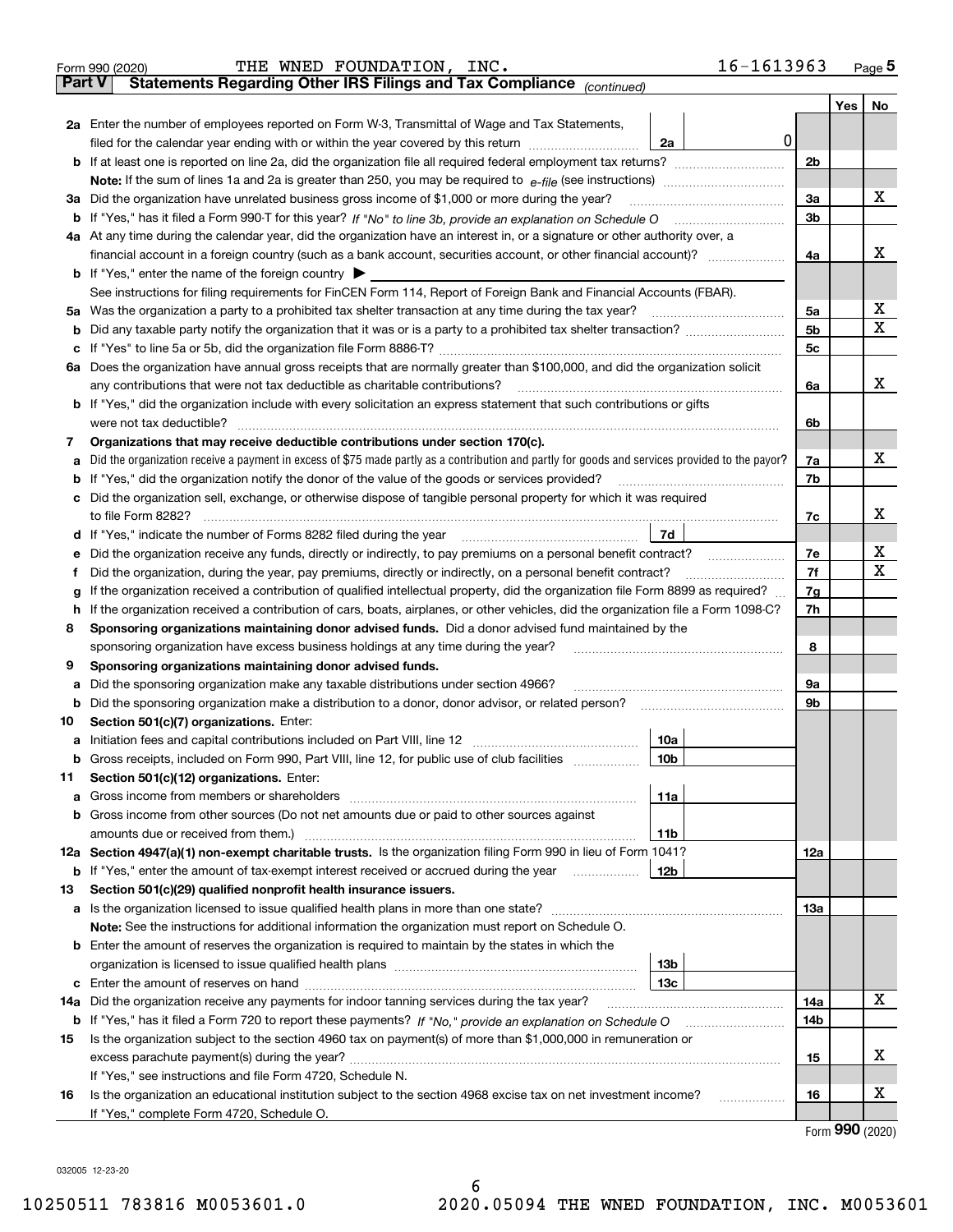|  | Form 990 (2020) |
|--|-----------------|
|  |                 |

THE WNED FOUNDATION, INC. 16-1613963

*For each "Yes" response to lines 2 through 7b below, and for a "No" response to line 8a, 8b, or 10b below, describe the circumstances, processes, or changes on Schedule O. See instructions.* Form 990 (2020) **Form 990 (2020)** THE WNED FOUNDATION, INC.<br>**Part VI Governance, Management, and Disclosure** For each "Yes" response to lines 2 through 7b below, and for a "No" response

|     | Check if Schedule O contains a response or note to any line in this Part VI                                                                                                                                                   |    |    |                 |             | $\overline{\mathbf{x}}$ |  |  |  |  |
|-----|-------------------------------------------------------------------------------------------------------------------------------------------------------------------------------------------------------------------------------|----|----|-----------------|-------------|-------------------------|--|--|--|--|
|     | <b>Section A. Governing Body and Management</b>                                                                                                                                                                               |    |    |                 |             |                         |  |  |  |  |
|     |                                                                                                                                                                                                                               |    |    |                 | Yes         | No                      |  |  |  |  |
|     | <b>1a</b> Enter the number of voting members of the governing body at the end of the tax year<br>.                                                                                                                            | 1a | 13 |                 |             |                         |  |  |  |  |
|     | If there are material differences in voting rights among members of the governing body, or if the governing                                                                                                                   |    |    |                 |             |                         |  |  |  |  |
|     | body delegated broad authority to an executive committee or similar committee, explain on Schedule O.                                                                                                                         |    |    |                 |             |                         |  |  |  |  |
| b   | Enter the number of voting members included on line 1a, above, who are independent                                                                                                                                            | 1b | 12 |                 |             |                         |  |  |  |  |
| 2   | Did any officer, director, trustee, or key employee have a family relationship or a business relationship with any other                                                                                                      |    |    |                 |             |                         |  |  |  |  |
|     | officer, director, trustee, or key employee?                                                                                                                                                                                  |    |    |                 |             |                         |  |  |  |  |
| 3   | Did the organization delegate control over management duties customarily performed by or under the direct supervision                                                                                                         |    |    |                 |             | X                       |  |  |  |  |
|     | of officers, directors, trustees, or key employees to a management company or other person?                                                                                                                                   |    |    |                 |             |                         |  |  |  |  |
| 4   | Did the organization make any significant changes to its governing documents since the prior Form 990 was filed?                                                                                                              |    |    | 3<br>4          |             | х<br>$\mathbf X$        |  |  |  |  |
| 5   |                                                                                                                                                                                                                               |    |    | 5               |             | $\mathbf X$             |  |  |  |  |
| 6   | Did the organization have members or stockholders?                                                                                                                                                                            |    |    | 6               |             | $\mathbf X$             |  |  |  |  |
| 7a  | Did the organization have members, stockholders, or other persons who had the power to elect or appoint one or                                                                                                                |    |    |                 |             |                         |  |  |  |  |
|     | more members of the governing body?                                                                                                                                                                                           |    |    | 7a              |             | х                       |  |  |  |  |
| b   | Are any governance decisions of the organization reserved to (or subject to approval by) members, stockholders, or                                                                                                            |    |    |                 |             |                         |  |  |  |  |
|     | persons other than the governing body?                                                                                                                                                                                        |    |    | 7b              |             | х                       |  |  |  |  |
|     | Did the organization contemporaneously document the meetings held or written actions undertaken during the year by the following:                                                                                             |    |    |                 |             |                         |  |  |  |  |
| 8   |                                                                                                                                                                                                                               |    |    |                 | X           |                         |  |  |  |  |
| a   | Each committee with authority to act on behalf of the governing body?                                                                                                                                                         |    |    | 8а              | X           |                         |  |  |  |  |
| b   |                                                                                                                                                                                                                               |    |    | 8b              |             |                         |  |  |  |  |
| 9   | Is there any officer, director, trustee, or key employee listed in Part VII, Section A, who cannot be reached at the                                                                                                          |    |    |                 |             | x                       |  |  |  |  |
|     |                                                                                                                                                                                                                               |    |    | 9               |             |                         |  |  |  |  |
|     | Section B. Policies <sub>(This Section B requests information about policies not required by the Internal Revenue Code.)</sub>                                                                                                |    |    |                 |             |                         |  |  |  |  |
|     |                                                                                                                                                                                                                               |    |    |                 | Yes         | No                      |  |  |  |  |
|     |                                                                                                                                                                                                                               |    |    | 10a             |             | х                       |  |  |  |  |
|     | <b>b</b> If "Yes," did the organization have written policies and procedures governing the activities of such chapters, affiliates,                                                                                           |    |    |                 |             |                         |  |  |  |  |
|     | and branches to ensure their operations are consistent with the organization's exempt purposes?                                                                                                                               |    |    | 10 <sub>b</sub> |             |                         |  |  |  |  |
| 11a | Has the organization provided a complete copy of this Form 990 to all members of its governing body before filing the form?                                                                                                   |    |    | 11a             | $\mathbf X$ |                         |  |  |  |  |
| b   | Describe in Schedule O the process, if any, used by the organization to review this Form 990.                                                                                                                                 |    |    |                 |             |                         |  |  |  |  |
| 12a |                                                                                                                                                                                                                               |    |    | 12a             | X           |                         |  |  |  |  |
| b   | Were officers, directors, or trustees, and key employees required to disclose annually interests that could give rise to conflicts?                                                                                           |    |    | 12 <sub>b</sub> | X           |                         |  |  |  |  |
| c   | Did the organization regularly and consistently monitor and enforce compliance with the policy? If "Yes." describe                                                                                                            |    |    |                 |             |                         |  |  |  |  |
|     | in Schedule O how this was done measured and continuum control of the control of the state of the state of the                                                                                                                |    |    | 12c             | X           |                         |  |  |  |  |
| 13  | Did the organization have a written whistleblower policy?                                                                                                                                                                     |    |    | 13              | $\mathbf X$ |                         |  |  |  |  |
| 14  | Did the organization have a written document retention and destruction policy?                                                                                                                                                |    |    | 14              |             | х                       |  |  |  |  |
| 15  | Did the process for determining compensation of the following persons include a review and approval by independent                                                                                                            |    |    |                 |             |                         |  |  |  |  |
|     | persons, comparability data, and contemporaneous substantiation of the deliberation and decision?                                                                                                                             |    |    |                 |             |                         |  |  |  |  |
|     | The organization's CEO, Executive Director, or top management official manufactured contains and contained a support of the Director, or top management official manufactured and contain a support of the state of the state |    |    | 15a             | х           |                         |  |  |  |  |
| b   | Other officers or key employees of the organization                                                                                                                                                                           |    |    | 15 <sub>b</sub> | X           |                         |  |  |  |  |
|     | If "Yes" to line 15a or 15b, describe the process in Schedule O (see instructions).                                                                                                                                           |    |    |                 |             |                         |  |  |  |  |
|     | 16a Did the organization invest in, contribute assets to, or participate in a joint venture or similar arrangement with a                                                                                                     |    |    |                 |             |                         |  |  |  |  |
|     | taxable entity during the year?                                                                                                                                                                                               |    |    | 16a             |             | х                       |  |  |  |  |
|     | b If "Yes," did the organization follow a written policy or procedure requiring the organization to evaluate its participation                                                                                                |    |    |                 |             |                         |  |  |  |  |
|     | in joint venture arrangements under applicable federal tax law, and take steps to safeguard the organization's                                                                                                                |    |    |                 |             |                         |  |  |  |  |
|     | exempt status with respect to such arrangements?                                                                                                                                                                              |    |    | 16b             |             |                         |  |  |  |  |
|     | <b>Section C. Disclosure</b>                                                                                                                                                                                                  |    |    |                 |             |                         |  |  |  |  |
| 17  | List the states with which a copy of this Form 990 is required to be filed $\blacktriangleright$ NY                                                                                                                           |    |    |                 |             |                         |  |  |  |  |
| 18  | Section 6104 requires an organization to make its Forms 1023 (1024 or 1024-A, if applicable), 990, and 990-T (Section 501(c)(3)s only) available                                                                              |    |    |                 |             |                         |  |  |  |  |
|     | for public inspection. Indicate how you made these available. Check all that apply.                                                                                                                                           |    |    |                 |             |                         |  |  |  |  |
|     | $X$ Own website<br>$X$ Upon request<br>Another's website<br>Other (explain on Schedule O)                                                                                                                                     |    |    |                 |             |                         |  |  |  |  |
| 19  | Describe on Schedule O whether (and if so, how) the organization made its governing documents, conflict of interest policy, and financial                                                                                     |    |    |                 |             |                         |  |  |  |  |
|     | statements available to the public during the tax year.                                                                                                                                                                       |    |    |                 |             |                         |  |  |  |  |
| 20  | State the name, address, and telephone number of the person who possesses the organization's books and records                                                                                                                |    |    |                 |             |                         |  |  |  |  |
|     | NANCY A. HAMMOND - 716-845-7000                                                                                                                                                                                               |    |    |                 |             |                         |  |  |  |  |
|     | PO BOX 1263, BUFFALO, NY<br>14240                                                                                                                                                                                             |    |    |                 |             |                         |  |  |  |  |
|     | 032006 12-23-20                                                                                                                                                                                                               |    |    |                 |             | Form 990 (2020)         |  |  |  |  |
|     | 7<br>$EAC11$ 700016 MODEDCO1 O<br>2020 AEAAA mur wurp roundamtou                                                                                                                                                              |    |    |                 |             |                         |  |  |  |  |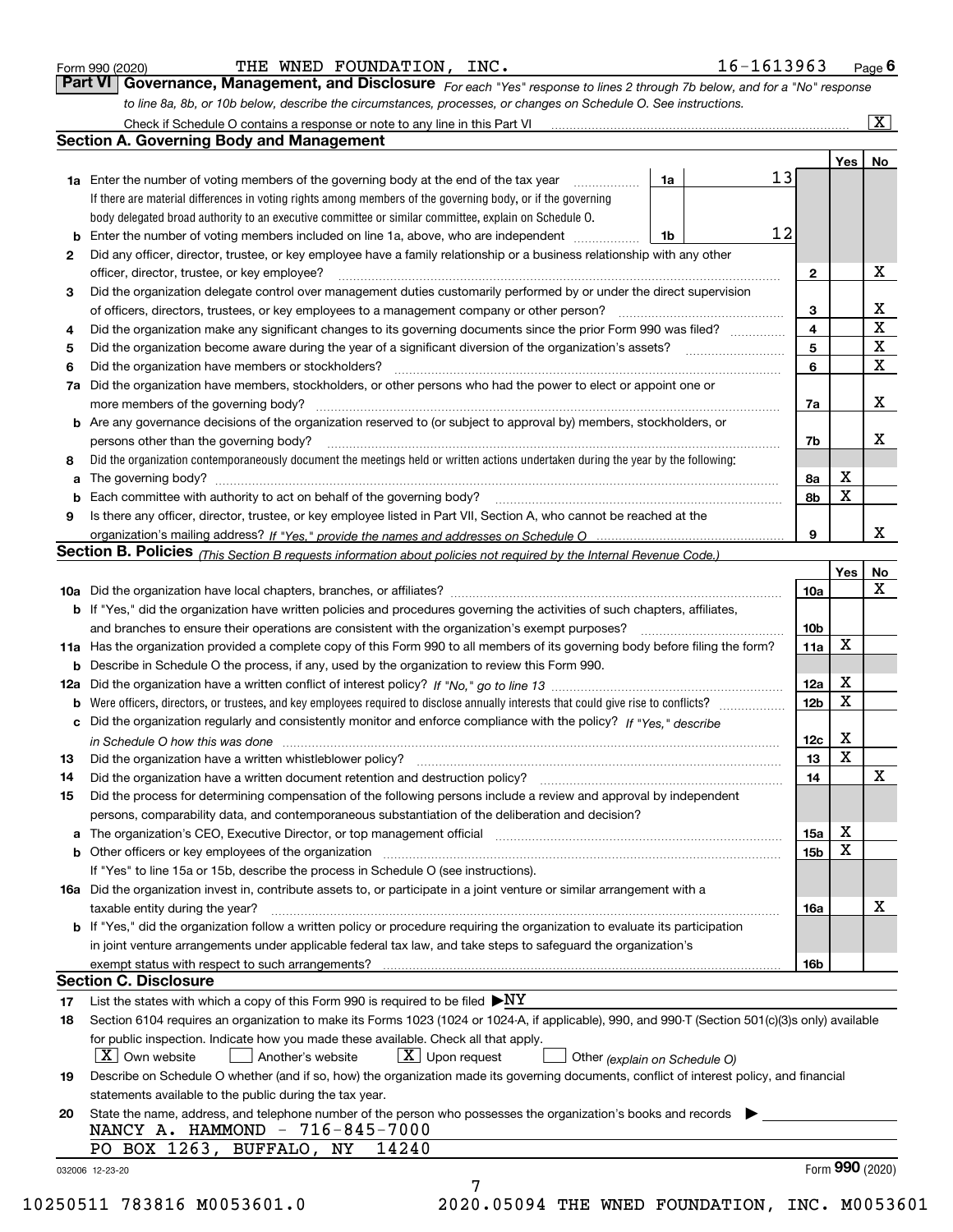$\mathcal{L}^{\text{max}}$ 

# **7Part VII Compensation of Officers, Directors, Trustees, Key Employees, Highest Compensated Employees, and Independent Contractors**

Check if Schedule O contains a response or note to any line in this Part VII

**Section A. Officers, Directors, Trustees, Key Employees, and Highest Compensated Employees**

**1a**  Complete this table for all persons required to be listed. Report compensation for the calendar year ending with or within the organization's tax year. **•** List all of the organization's current officers, directors, trustees (whether individuals or organizations), regardless of amount of compensation.

Enter -0- in columns (D), (E), and (F) if no compensation was paid.

 $\bullet$  List all of the organization's  $\,$ current key employees, if any. See instructions for definition of "key employee."

**•** List the organization's five current highest compensated employees (other than an officer, director, trustee, or key employee) who received reportable compensation (Box 5 of Form W-2 and/or Box 7 of Form 1099-MISC) of more than \$100,000 from the organization and any related organizations.

**•** List all of the organization's former officers, key employees, and highest compensated employees who received more than \$100,000 of reportable compensation from the organization and any related organizations.

**former directors or trustees**  ¥ List all of the organization's that received, in the capacity as a former director or trustee of the organization, more than \$10,000 of reportable compensation from the organization and any related organizations.

See instructions for the order in which to list the persons above.

Check this box if neither the organization nor any related organization compensated any current officer, director, or trustee.  $\mathcal{L}^{\text{max}}$ 

| (A)                        | (B)                      |                               |                                                                  |                         | (C)          |                                   |        | (D)             | (E)             | (F)                         |
|----------------------------|--------------------------|-------------------------------|------------------------------------------------------------------|-------------------------|--------------|-----------------------------------|--------|-----------------|-----------------|-----------------------------|
| Name and title             | Average                  |                               | (do not check more than one                                      |                         | Position     |                                   |        | Reportable      | Reportable      | Estimated                   |
|                            | hours per                |                               | box, unless person is both an<br>officer and a director/trustee) |                         |              |                                   |        | compensation    | compensation    | amount of                   |
|                            | week                     |                               |                                                                  |                         |              |                                   |        | from            | from related    | other                       |
|                            | (list any                |                               |                                                                  |                         |              |                                   |        | the             | organizations   | compensation                |
|                            | hours for                |                               |                                                                  |                         |              |                                   |        | organization    | (W-2/1099-MISC) | from the                    |
|                            | related<br>organizations |                               |                                                                  |                         |              |                                   |        | (W-2/1099-MISC) |                 | organization<br>and related |
|                            | below                    |                               |                                                                  |                         |              |                                   |        |                 |                 | organizations               |
|                            | line)                    | ndividual trustee or director | nstitutional trustee                                             | Officer                 | Key employee | Highest compensated<br>  employee | Former |                 |                 |                             |
| DONALD K. BOSWELL<br>(1)   | 1.00                     |                               |                                                                  |                         |              |                                   |        |                 |                 |                             |
| <b>DIRECTOR</b>            | 39.00                    | $\mathbf X$                   |                                                                  |                         |              |                                   |        | 0.              | 343,135.        | 86,715.                     |
| NANCY A. HAMMOND<br>(2)    | 1.00                     |                               |                                                                  |                         |              |                                   |        |                 |                 |                             |
| <b>ASSISTANT TREASURER</b> | 39.00                    |                               |                                                                  | X                       |              |                                   |        | 0.              | 166,372.        | 42,616.                     |
| ROBERT GREENE<br>(3)       | 1.00                     |                               |                                                                  |                         |              |                                   |        |                 |                 |                             |
| <b>CHAIR</b>               | 1.00                     | $\mathbf X$                   |                                                                  | $\overline{\textbf{X}}$ |              |                                   |        | 0.              | 0.              | 0.                          |
| DENNIS PENMAN<br>(4)       | 1.00                     |                               |                                                                  |                         |              |                                   |        |                 |                 |                             |
| VICE CHAIR                 | 1.00                     | $\mathbf X$                   |                                                                  | $\overline{\textbf{X}}$ |              |                                   |        | 0.              | $\mathbf 0$ .   | $\mathbf 0$ .               |
| MICHAEL WINTER<br>(5)      | 1.00                     |                               |                                                                  |                         |              |                                   |        |                 |                 |                             |
| <b>SECRETARY</b>           |                          | $\mathbf X$                   |                                                                  | $\overline{\textbf{X}}$ |              |                                   |        | 0.              | $\mathbf 0$ .   | $0_{.}$                     |
| (6)<br>JOHN REINHOLD       | 1.00                     |                               |                                                                  |                         |              |                                   |        |                 |                 |                             |
| <b>TREASURER</b>           |                          | $\mathbf X$                   |                                                                  | $\overline{\textbf{X}}$ |              |                                   |        | 0.              | $\mathbf 0$ .   | $\mathbf 0$ .               |
| KAREN ARRISON<br>(7)       | 1.00                     |                               |                                                                  |                         |              |                                   |        |                 |                 |                             |
| <b>DIRECTOR</b>            | 1.00                     | $\mathbf X$                   |                                                                  |                         |              |                                   |        | 0.              | $\mathbf 0$ .   | $\mathbf 0$ .               |
| MARY ANN BUDIN<br>(8)      | 1.00                     |                               |                                                                  |                         |              |                                   |        |                 |                 |                             |
| <b>DIRECTOR</b>            |                          | $\mathbf X$                   |                                                                  |                         |              |                                   |        | 0.              | 0.              | $\mathbf 0$ .               |
| MATTHEW COLLARD<br>(9)     | 1.00                     |                               |                                                                  |                         |              |                                   |        |                 |                 |                             |
| <b>DIRECTOR</b>            |                          | $\mathbf X$                   |                                                                  |                         |              |                                   |        | 0.              | $\mathbf 0$ .   | $\mathbf 0$ .               |
| (10) DAVID DESMON          | 1.00                     |                               |                                                                  |                         |              |                                   |        |                 |                 |                             |
| <b>DIRECTOR</b>            |                          | $\mathbf X$                   |                                                                  |                         |              |                                   |        | 0.              | $\mathbf 0$ .   | 0.                          |
| (11) WILLIAM GISEL JR.     | 1.00                     |                               |                                                                  |                         |              |                                   |        |                 |                 |                             |
| <b>DIRECTOR</b>            | 1.00                     | $\mathbf X$                   |                                                                  |                         |              |                                   |        | 0.              | $\mathbf 0$ .   | $0$ .                       |
| (12) MARY ANN LAURICELLA   | 1.00                     |                               |                                                                  |                         |              |                                   |        |                 |                 |                             |
| <b>DIRECTOR</b>            | 1.00                     | $\mathbf X$                   |                                                                  |                         |              |                                   |        | 0.              | $\mathbf 0$ .   | $\mathbf 0$ .               |
| (13) JOSEPH MCDONALD       | 1.00                     |                               |                                                                  |                         |              |                                   |        |                 |                 |                             |
| <b>DIRECTOR</b>            | 1.00                     | $\mathbf X$                   |                                                                  |                         |              |                                   |        | 0.              | $\mathbf 0$ .   | 0.                          |
| (14) SISTER DENISE ROCHE   | 1.00                     |                               |                                                                  |                         |              |                                   |        |                 |                 |                             |
| <b>DIRECTOR</b>            |                          | $\mathbf X$                   |                                                                  |                         |              |                                   |        | 0.              | $\mathbf 0$ .   | $\mathbf 0$ .               |
|                            |                          |                               |                                                                  |                         |              |                                   |        |                 |                 |                             |
|                            |                          |                               |                                                                  |                         |              |                                   |        |                 |                 |                             |
|                            |                          |                               |                                                                  |                         |              |                                   |        |                 |                 |                             |
|                            |                          |                               |                                                                  |                         |              |                                   |        |                 |                 |                             |
|                            |                          |                               |                                                                  |                         |              |                                   |        |                 |                 |                             |
|                            |                          |                               |                                                                  |                         |              |                                   |        |                 |                 |                             |

8

032007 12-23-20

Form (2020) **990**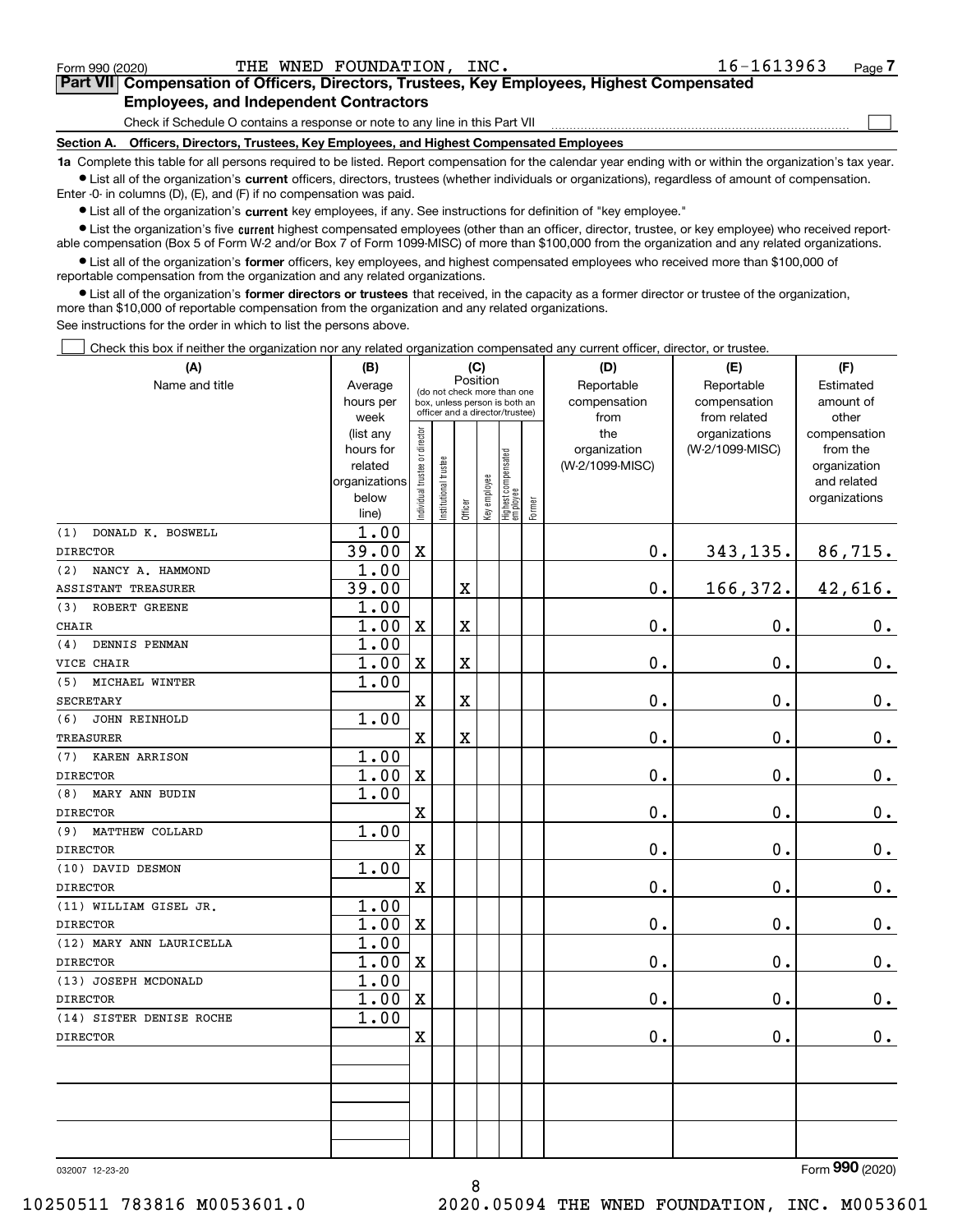|                 | THE WNED FOUNDATION, INC.<br>Form 990 (2020)                                                                                                                                                                                                                        |                                                                      |                                |                        |                 |              |                                                                                                 |        |                                                 | 16-1613963                                        |                  |                     | Page 8                                                                   |
|-----------------|---------------------------------------------------------------------------------------------------------------------------------------------------------------------------------------------------------------------------------------------------------------------|----------------------------------------------------------------------|--------------------------------|------------------------|-----------------|--------------|-------------------------------------------------------------------------------------------------|--------|-------------------------------------------------|---------------------------------------------------|------------------|---------------------|--------------------------------------------------------------------------|
| <b>Part VII</b> | Section A. Officers, Directors, Trustees, Key Employees, and Highest Compensated Employees (continued)                                                                                                                                                              |                                                                      |                                |                        |                 |              |                                                                                                 |        |                                                 |                                                   |                  |                     |                                                                          |
|                 | (A)<br>Name and title                                                                                                                                                                                                                                               | (B)<br>Average<br>hours per<br>week                                  |                                |                        | (C)<br>Position |              | (do not check more than one<br>box, unless person is both an<br>officer and a director/trustee) |        | (D)<br>Reportable<br>compensation<br>from       | (E)<br>Reportable<br>compensation<br>from related |                  |                     | (F)<br>Estimated<br>amount of<br>other                                   |
|                 |                                                                                                                                                                                                                                                                     | (list any<br>hours for<br>related<br>organizations<br>below<br>line) | Individual trustee or director | In stitutional trustee | Officer         | key employee | Highest compensated<br>employee                                                                 | Former | the<br>organization<br>(W-2/1099-MISC)          | organizations<br>(W-2/1099-MISC)                  |                  |                     | compensation<br>from the<br>organization<br>and related<br>organizations |
|                 |                                                                                                                                                                                                                                                                     |                                                                      |                                |                        |                 |              |                                                                                                 |        |                                                 |                                                   |                  |                     |                                                                          |
|                 |                                                                                                                                                                                                                                                                     |                                                                      |                                |                        |                 |              |                                                                                                 |        |                                                 |                                                   |                  |                     |                                                                          |
|                 |                                                                                                                                                                                                                                                                     |                                                                      |                                |                        |                 |              |                                                                                                 |        |                                                 |                                                   |                  |                     |                                                                          |
|                 |                                                                                                                                                                                                                                                                     |                                                                      |                                |                        |                 |              |                                                                                                 |        |                                                 |                                                   |                  |                     |                                                                          |
|                 |                                                                                                                                                                                                                                                                     |                                                                      |                                |                        |                 |              |                                                                                                 |        |                                                 |                                                   |                  |                     |                                                                          |
|                 |                                                                                                                                                                                                                                                                     |                                                                      |                                |                        |                 |              |                                                                                                 |        |                                                 |                                                   |                  |                     |                                                                          |
|                 |                                                                                                                                                                                                                                                                     |                                                                      |                                |                        |                 |              |                                                                                                 |        |                                                 |                                                   |                  |                     |                                                                          |
|                 |                                                                                                                                                                                                                                                                     |                                                                      |                                |                        |                 |              |                                                                                                 |        |                                                 |                                                   |                  |                     |                                                                          |
|                 | 1b Subtotal                                                                                                                                                                                                                                                         |                                                                      |                                |                        |                 |              |                                                                                                 |        | 0.                                              | 509, 507.                                         |                  |                     | 129,331.                                                                 |
|                 | c Total from continuation sheets to Part VII, Section A                                                                                                                                                                                                             |                                                                      |                                |                        |                 |              |                                                                                                 |        | $\overline{0}$ .<br>$\overline{\mathfrak{o}}$ . | 509, 507.                                         | $\overline{0}$ . |                     | 0.<br>129,331.                                                           |
| 2               | Total number of individuals (including but not limited to those listed above) who received more than \$100,000 of reportable<br>compensation from the organization $\blacktriangleright$                                                                            |                                                                      |                                |                        |                 |              |                                                                                                 |        |                                                 |                                                   |                  |                     | 0                                                                        |
| з               | Did the organization list any former officer, director, trustee, key employee, or highest compensated employee on                                                                                                                                                   |                                                                      |                                |                        |                 |              |                                                                                                 |        |                                                 |                                                   |                  |                     | No<br>Yes                                                                |
| 4               | line 1a? If "Yes," complete Schedule J for such individual manufactured contained and the Yes," complete Schedule J for such individual<br>For any individual listed on line 1a, is the sum of reportable compensation and other compensation from the organization |                                                                      |                                |                        |                 |              |                                                                                                 |        |                                                 |                                                   |                  | 3                   | х                                                                        |
| 5               | Did any person listed on line 1a receive or accrue compensation from any unrelated organization or individual for services                                                                                                                                          |                                                                      |                                |                        |                 |              |                                                                                                 |        |                                                 |                                                   |                  | 4                   | X                                                                        |
|                 | <b>Section B. Independent Contractors</b>                                                                                                                                                                                                                           |                                                                      |                                |                        |                 |              |                                                                                                 |        |                                                 |                                                   |                  | 5                   | х                                                                        |
| 1               | Complete this table for your five highest compensated independent contractors that received more than \$100,000 of compensation from<br>the organization. Report compensation for the calendar year ending with or within the organization's tax year.              |                                                                      |                                |                        |                 |              |                                                                                                 |        |                                                 |                                                   |                  |                     |                                                                          |
|                 | (A)<br>Name and business address                                                                                                                                                                                                                                    |                                                                      |                                | <b>NONE</b>            |                 |              |                                                                                                 |        | (B)<br>Description of services                  |                                                   |                  | (C)<br>Compensation |                                                                          |
|                 |                                                                                                                                                                                                                                                                     |                                                                      |                                |                        |                 |              |                                                                                                 |        |                                                 |                                                   |                  |                     |                                                                          |
|                 |                                                                                                                                                                                                                                                                     |                                                                      |                                |                        |                 |              |                                                                                                 |        |                                                 |                                                   |                  |                     |                                                                          |
|                 |                                                                                                                                                                                                                                                                     |                                                                      |                                |                        |                 |              |                                                                                                 |        |                                                 |                                                   |                  |                     |                                                                          |
|                 |                                                                                                                                                                                                                                                                     |                                                                      |                                |                        |                 |              |                                                                                                 |        |                                                 |                                                   |                  |                     |                                                                          |
|                 |                                                                                                                                                                                                                                                                     |                                                                      |                                |                        |                 |              |                                                                                                 |        |                                                 |                                                   |                  |                     |                                                                          |
| 2               | Total number of independent contractors (including but not limited to those listed above) who received more than<br>\$100,000 of compensation from the organization                                                                                                 |                                                                      |                                |                        |                 | 0            |                                                                                                 |        |                                                 |                                                   |                  |                     | Form 990 (2020)                                                          |

032008 12-23-20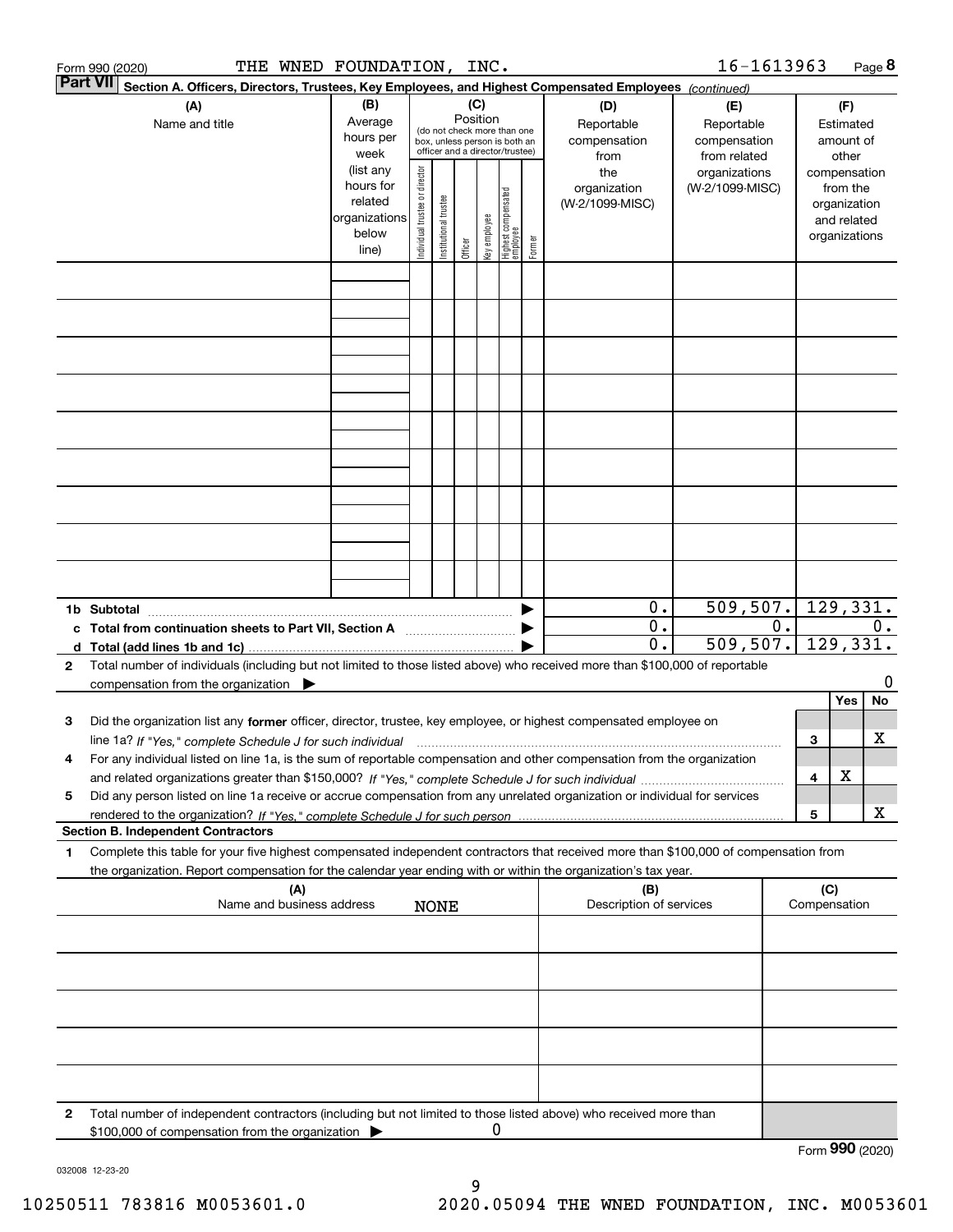|                                                           |                  | THE WNED FOUNDATION,<br>Form 990 (2020)                                                                             | INC.                 |                                       | 16-1613963                    | Page 9                                                          |
|-----------------------------------------------------------|------------------|---------------------------------------------------------------------------------------------------------------------|----------------------|---------------------------------------|-------------------------------|-----------------------------------------------------------------|
|                                                           | <b>Part VIII</b> | <b>Statement of Revenue</b>                                                                                         |                      |                                       |                               |                                                                 |
|                                                           |                  | Check if Schedule O contains a response or note to any line in this Part VIII                                       |                      | $\overbrace{ }$ (B) (C)               |                               |                                                                 |
|                                                           |                  |                                                                                                                     | (A)<br>Total revenue | Related or exempt<br>function revenue | Unrelated<br>business revenue | (D)<br>Revenue excluded<br>from tax under<br>sections 512 - 514 |
|                                                           |                  | 1 a Federated campaigns<br>1a                                                                                       |                      |                                       |                               |                                                                 |
|                                                           | b                | 1 <sub>b</sub><br>Membership dues                                                                                   |                      |                                       |                               |                                                                 |
|                                                           |                  | 1 <sub>c</sub><br>c Fundraising events                                                                              |                      |                                       |                               |                                                                 |
| Contributions, Gifts, Grants<br>and Other Similar Amounts |                  | 1 <sub>d</sub><br>d Related organizations                                                                           |                      |                                       |                               |                                                                 |
|                                                           |                  | e Government grants (contributions)<br>1e                                                                           |                      |                                       |                               |                                                                 |
|                                                           |                  | f All other contributions, gifts, grants, and                                                                       |                      |                                       |                               |                                                                 |
|                                                           |                  | similar amounts not included above<br>1f                                                                            | 323,934.             |                                       |                               |                                                                 |
|                                                           | g                | $1g$ \$<br>Noncash contributions included in lines 1a-1f                                                            |                      |                                       |                               |                                                                 |
|                                                           |                  |                                                                                                                     | 323,934.             |                                       |                               |                                                                 |
|                                                           |                  |                                                                                                                     | <b>Business Code</b> |                                       |                               |                                                                 |
|                                                           | 2 a              | <u> 1989 - Andrea Barbara, amerikan personal (h. 1989).</u>                                                         |                      |                                       |                               |                                                                 |
|                                                           | b                | the contract of the contract of the contract of the contract of the contract of                                     |                      |                                       |                               |                                                                 |
| Program Service<br>Revenue                                | с                | <u> 2000 - Jan Barbara (h. 1888).</u>                                                                               |                      |                                       |                               |                                                                 |
|                                                           | d                | <u> 1980 - Johann Barn, mars ann an t-Amhair ann an t-Amhair an t-Amhair ann an t-Amhair an t-Amhair ann an t-A</u> |                      |                                       |                               |                                                                 |
|                                                           | е                | f All other program service revenue                                                                                 |                      |                                       |                               |                                                                 |
|                                                           | a                |                                                                                                                     |                      |                                       |                               |                                                                 |
|                                                           | 3                | Investment income (including dividends, interest, and                                                               |                      |                                       |                               |                                                                 |
|                                                           |                  |                                                                                                                     | 500,303.             |                                       |                               | 500, 303.                                                       |
|                                                           | 4                | Income from investment of tax-exempt bond proceeds                                                                  |                      |                                       |                               |                                                                 |
|                                                           | 5                |                                                                                                                     |                      |                                       |                               |                                                                 |
|                                                           |                  | (i) Real                                                                                                            | (ii) Personal        |                                       |                               |                                                                 |
|                                                           |                  | 6а<br>6 a Gross rents                                                                                               |                      |                                       |                               |                                                                 |
|                                                           | b                | 6b<br>Less: rental expenses                                                                                         |                      |                                       |                               |                                                                 |
|                                                           | с                | Rental income or (loss)<br>6c                                                                                       |                      |                                       |                               |                                                                 |
|                                                           |                  | d Net rental income or (loss)                                                                                       |                      |                                       |                               |                                                                 |
|                                                           |                  | (i) Securities<br>7 a Gross amount from sales of                                                                    | (ii) Other           |                                       |                               |                                                                 |
|                                                           |                  | 5,445,695.<br>assets other than inventory<br>7a                                                                     |                      |                                       |                               |                                                                 |
|                                                           |                  | <b>b</b> Less: cost or other basis                                                                                  |                      |                                       |                               |                                                                 |
|                                                           |                  | 4, 124, 556.<br>7 <sub>b</sub><br>and sales expenses                                                                |                      |                                       |                               |                                                                 |
| evenue                                                    |                  | 1,321,139.<br>7c<br>c Gain or (loss)                                                                                |                      |                                       |                               |                                                                 |
| Œ                                                         |                  |                                                                                                                     | 1,321,139.           |                                       |                               | 1,321,139.                                                      |
| Other                                                     |                  | 8 a Gross income from fundraising events (not                                                                       |                      |                                       |                               |                                                                 |
|                                                           |                  | including \$<br><u>_________________________</u> of                                                                 |                      |                                       |                               |                                                                 |
|                                                           |                  | contributions reported on line 1c). See                                                                             |                      |                                       |                               |                                                                 |
|                                                           |                  | <b>∣8a</b><br>8bl<br><b>b</b> Less: direct expenses                                                                 |                      |                                       |                               |                                                                 |
|                                                           |                  | c Net income or (loss) from fundraising events                                                                      |                      |                                       |                               |                                                                 |
|                                                           |                  | 9 a Gross income from gaming activities. See                                                                        |                      |                                       |                               |                                                                 |
|                                                           |                  | ∣9a                                                                                                                 |                      |                                       |                               |                                                                 |
|                                                           |                  | 9b l<br><b>b</b> Less: direct expenses <b>manually</b>                                                              |                      |                                       |                               |                                                                 |
|                                                           |                  | c Net income or (loss) from gaming activities _______________                                                       |                      |                                       |                               |                                                                 |
|                                                           |                  | 10 a Gross sales of inventory, less returns                                                                         |                      |                                       |                               |                                                                 |
|                                                           |                  | 10a                                                                                                                 |                      |                                       |                               |                                                                 |
|                                                           |                  | 10 <sub>b</sub>                                                                                                     |                      |                                       |                               |                                                                 |
|                                                           |                  | c Net income or (loss) from sales of inventory                                                                      |                      |                                       |                               |                                                                 |
|                                                           |                  |                                                                                                                     | <b>Business Code</b> |                                       |                               |                                                                 |
|                                                           | 11 a             | <u> 1989 - Johann John Stone, markin fizikar (</u>                                                                  |                      |                                       |                               |                                                                 |
| evenue                                                    | b                | the contract of the contract of the contract of the contract of the contract of                                     |                      |                                       |                               |                                                                 |
|                                                           | с                | the contract of the contract of the contract of the contract of the contract of                                     |                      |                                       |                               |                                                                 |
| Miscellaneous                                             |                  |                                                                                                                     |                      |                                       |                               |                                                                 |
|                                                           |                  |                                                                                                                     |                      |                                       |                               |                                                                 |
|                                                           | 12               |                                                                                                                     | 2, 145, 376.<br>▶    | 0.                                    | 0.                            | 1,821,442.                                                      |
|                                                           | 032009 12-23-20  |                                                                                                                     |                      |                                       |                               | Form 990 (2020)                                                 |

10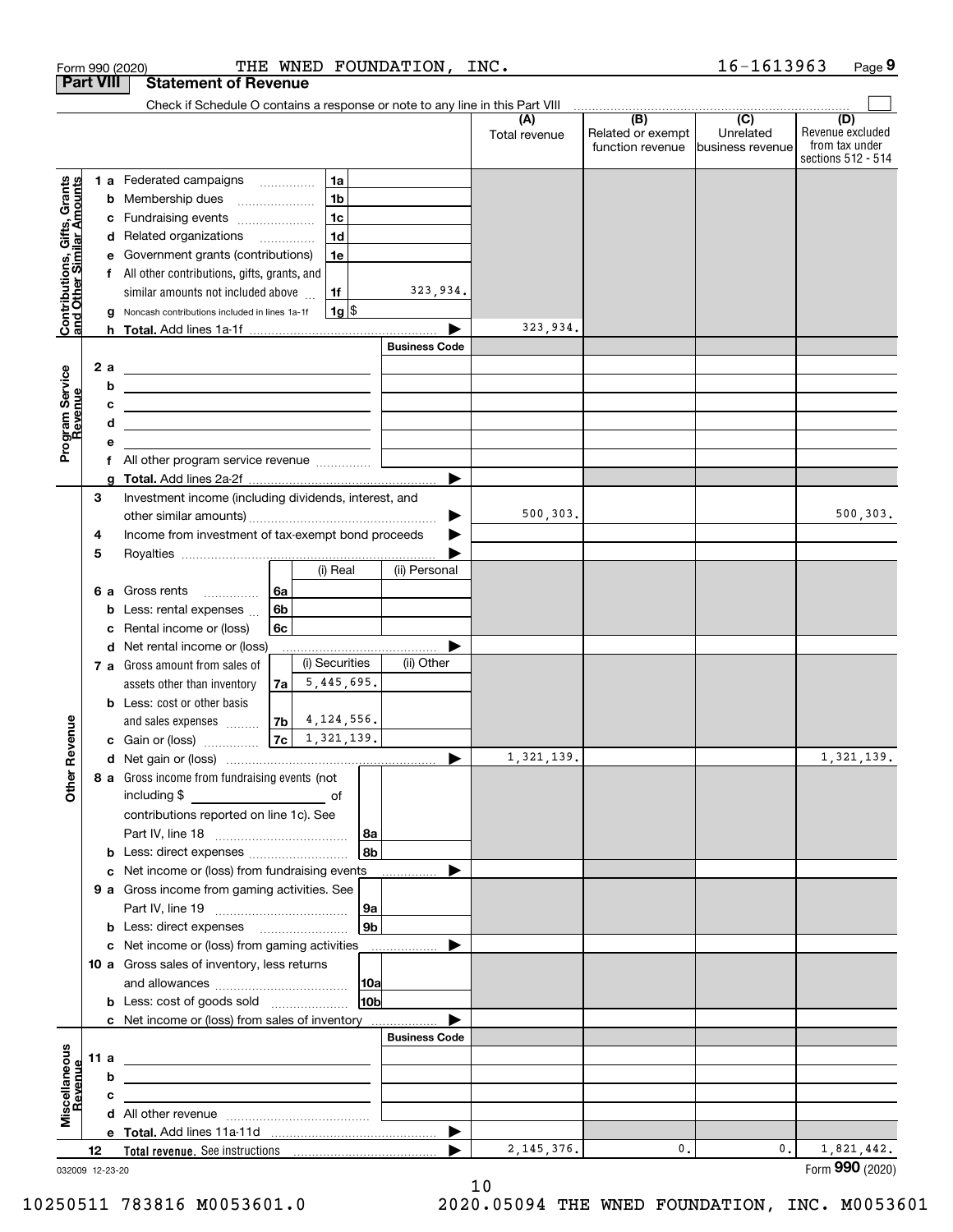|  | Form 990 (2020) |
|--|-----------------|
|  |                 |

Form 990 (2020) FOUNDATION , INC . 1 6-1 6 1 3 9 6 3 Page **Part IX Statement of Functional Expenses**

|              | Section 501(c)(3) and 501(c)(4) organizations must complete all columns. All other organizations must complete column (A).                                                                                 |                       |                                    |                                           |                                |
|--------------|------------------------------------------------------------------------------------------------------------------------------------------------------------------------------------------------------------|-----------------------|------------------------------------|-------------------------------------------|--------------------------------|
|              | Check if Schedule O contains a response or note to any line in this Part IX.                                                                                                                               |                       |                                    |                                           |                                |
|              | Do not include amounts reported on lines 6b,<br>7b, 8b, 9b, and 10b of Part VIII.                                                                                                                          | (A)<br>Total expenses | (B)<br>Program service<br>expenses | (C)<br>Management and<br>general expenses | (D)<br>Fundraising<br>expenses |
| 1.           | Grants and other assistance to domestic organizations                                                                                                                                                      |                       |                                    |                                           |                                |
|              | and domestic governments. See Part IV, line 21<br>$\ddotsc$                                                                                                                                                | 1,267,737.            | 1,267,737.                         |                                           |                                |
| $\mathbf{2}$ | Grants and other assistance to domestic                                                                                                                                                                    |                       |                                    |                                           |                                |
|              | individuals. See Part IV, line 22<br>.                                                                                                                                                                     |                       |                                    |                                           |                                |
| 3            | Grants and other assistance to foreign                                                                                                                                                                     |                       |                                    |                                           |                                |
|              | organizations, foreign governments, and foreign                                                                                                                                                            |                       |                                    |                                           |                                |
|              | individuals. See Part IV, lines 15 and 16                                                                                                                                                                  |                       |                                    |                                           |                                |
| 4            | Benefits paid to or for members                                                                                                                                                                            |                       |                                    |                                           |                                |
| 5            | Compensation of current officers, directors,                                                                                                                                                               |                       |                                    |                                           |                                |
|              |                                                                                                                                                                                                            |                       |                                    |                                           |                                |
| 6            | Compensation not included above to disqualified                                                                                                                                                            |                       |                                    |                                           |                                |
|              | persons (as defined under section 4958(f)(1)) and                                                                                                                                                          |                       |                                    |                                           |                                |
|              | persons described in section $4958(c)(3)(B)$                                                                                                                                                               |                       |                                    |                                           |                                |
| 7            |                                                                                                                                                                                                            |                       |                                    |                                           |                                |
| 8            | Pension plan accruals and contributions (include                                                                                                                                                           |                       |                                    |                                           |                                |
|              | section 401(k) and 403(b) employer contributions)                                                                                                                                                          |                       |                                    |                                           |                                |
| 9            |                                                                                                                                                                                                            |                       |                                    |                                           |                                |
| 10           |                                                                                                                                                                                                            |                       |                                    |                                           |                                |
| 11           | Fees for services (nonemployees):                                                                                                                                                                          |                       |                                    |                                           |                                |
| a            |                                                                                                                                                                                                            |                       |                                    |                                           |                                |
| b            |                                                                                                                                                                                                            |                       |                                    |                                           |                                |
| c            |                                                                                                                                                                                                            |                       |                                    |                                           |                                |
| d            |                                                                                                                                                                                                            |                       |                                    |                                           |                                |
| e            | Professional fundraising services. See Part IV, line 17                                                                                                                                                    |                       |                                    |                                           |                                |
| f            | Investment management fees                                                                                                                                                                                 | 116,140.              |                                    | 116, 140.                                 |                                |
| g            | Other. (If line 11g amount exceeds 10% of line 25,                                                                                                                                                         |                       |                                    |                                           |                                |
|              | column (A) amount, list line 11g expenses on Sch O.)                                                                                                                                                       | 5,675.                |                                    | 5,675.                                    |                                |
| 12           |                                                                                                                                                                                                            |                       |                                    |                                           |                                |
| 13           |                                                                                                                                                                                                            |                       |                                    |                                           |                                |
| 14           |                                                                                                                                                                                                            |                       |                                    |                                           |                                |
| 15           |                                                                                                                                                                                                            |                       |                                    |                                           |                                |
| 16           |                                                                                                                                                                                                            |                       |                                    |                                           |                                |
| 17           |                                                                                                                                                                                                            |                       |                                    |                                           |                                |
| 18           | Payments of travel or entertainment expenses                                                                                                                                                               |                       |                                    |                                           |                                |
|              | for any federal, state, or local public officials                                                                                                                                                          |                       |                                    |                                           |                                |
| 19           | Conferences, conventions, and meetings                                                                                                                                                                     |                       |                                    |                                           |                                |
| 20           | Interest                                                                                                                                                                                                   | 35,409.               |                                    | 35,409.                                   |                                |
| 21           |                                                                                                                                                                                                            |                       |                                    |                                           |                                |
| 22           | Depreciation, depletion, and amortization                                                                                                                                                                  | 19, 105.              |                                    | 19, 105.                                  |                                |
| 23           | Insurance                                                                                                                                                                                                  |                       |                                    |                                           |                                |
| 24           | Other expenses. Itemize expenses not covered<br>above (List miscellaneous expenses on line 24e. If<br>line 24e amount exceeds 10% of line 25, column (A)<br>amount, list line 24e expenses on Schedule O.) |                       |                                    |                                           |                                |
| а            |                                                                                                                                                                                                            |                       |                                    |                                           |                                |
| b            | <u> 1989 - Johann Barbara, martin amerikan basar dan berasal dalam basa dalam basar dalam basar dalam basar dala</u>                                                                                       |                       |                                    |                                           |                                |
| с<br>d       | <u> 1980 - Johann Barbara, martxa alemaniar amerikan a</u>                                                                                                                                                 |                       |                                    |                                           |                                |
|              | All other expenses and the state of the state of the state of the state of the state of the state of the state                                                                                             | 6,658.                |                                    | 6,658.                                    |                                |
| е<br>25      | Total functional expenses. Add lines 1 through 24e                                                                                                                                                         | 1,450,724.            | 1, 267, 737.                       | 182,987.                                  | 0.                             |
| 26           | Joint costs. Complete this line only if the organization                                                                                                                                                   |                       |                                    |                                           |                                |
|              | reported in column (B) joint costs from a combined                                                                                                                                                         |                       |                                    |                                           |                                |
|              | educational campaign and fundraising solicitation.                                                                                                                                                         |                       |                                    |                                           |                                |

032010 12-23-20

Check here

Check here  $\begin{array}{|c|c|c|c|c|}\hline \text{ } & \text{ if following SOP 98-2 (ASC 958-720)} \hline \end{array}$ 

Form (2020) **990**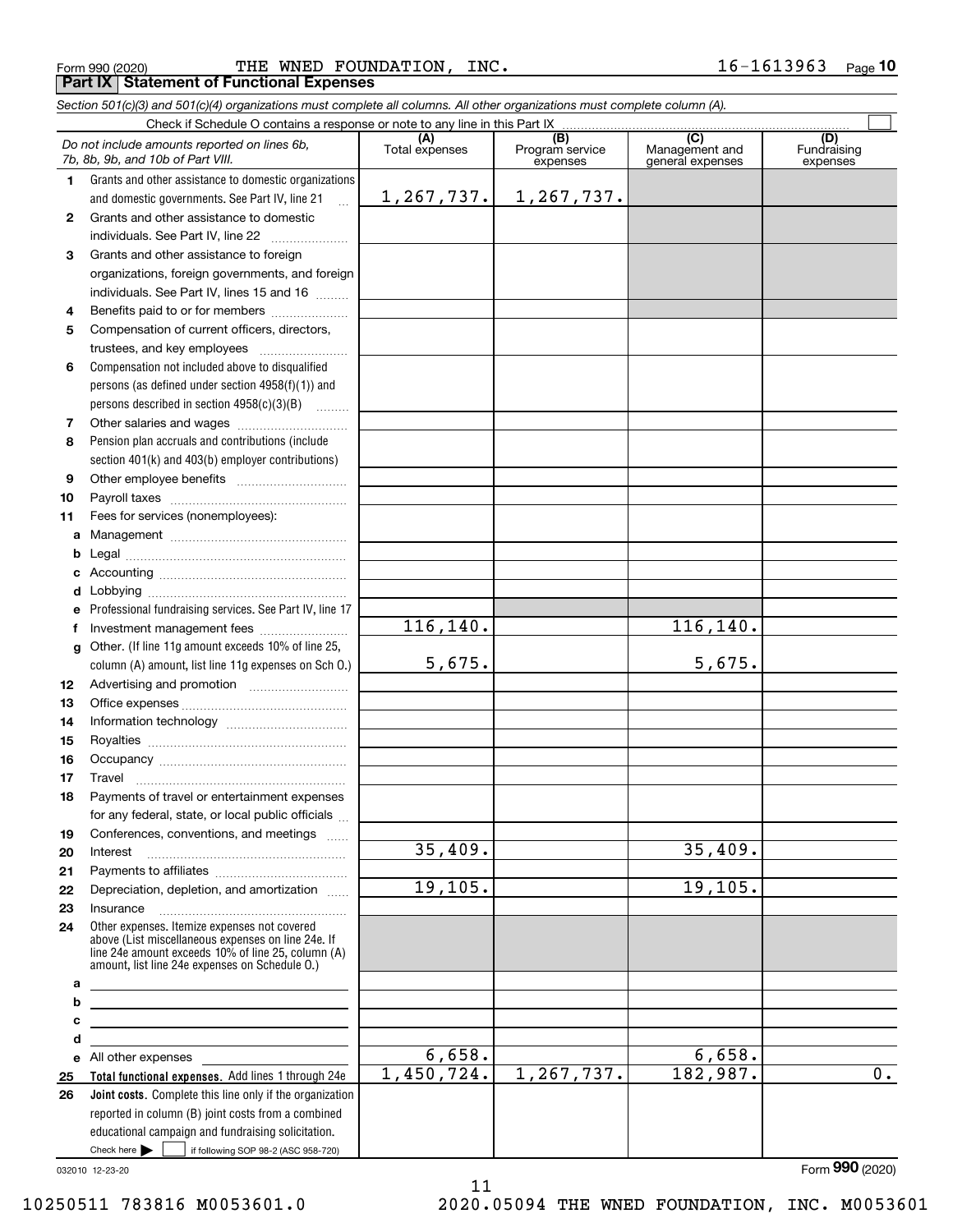Form (2020) **990**

Form 990 (2020) FOUNDATION , INC . 1 6-1 6 1 3 9 6 3 Page **Part X Balance Sheet**

Check if Schedule O contains a response or note to any line in this Part X ..........

**33**Total liabilities and net assets/fund balances

|                             |              |                                                                                                                                                                                                                                |            |                   | (A)<br>Beginning of year   |                          | (B)<br>End of year          |
|-----------------------------|--------------|--------------------------------------------------------------------------------------------------------------------------------------------------------------------------------------------------------------------------------|------------|-------------------|----------------------------|--------------------------|-----------------------------|
|                             | 1            | Cash - non-interest-bearing                                                                                                                                                                                                    |            |                   | 89,905.                    | 1                        | 158,196.                    |
|                             | $\mathbf{2}$ |                                                                                                                                                                                                                                |            |                   | $\mathbf{2}$               |                          |                             |
|                             | З            |                                                                                                                                                                                                                                | 16,396.    | 3                 | 122,260.                   |                          |                             |
|                             | 4            |                                                                                                                                                                                                                                |            |                   |                            | 4                        |                             |
|                             | 5            | Loans and other receivables from any current or former officer, director,                                                                                                                                                      |            |                   |                            |                          |                             |
|                             |              | trustee, key employee, creator or founder, substantial contributor, or 35%                                                                                                                                                     |            |                   |                            |                          |                             |
|                             |              | controlled entity or family member of any of these persons                                                                                                                                                                     |            |                   |                            | 5                        |                             |
|                             | 6            | Loans and other receivables from other disqualified persons (as defined                                                                                                                                                        |            |                   |                            |                          |                             |
|                             |              | under section $4958(f)(1)$ , and persons described in section $4958(c)(3)(B)$                                                                                                                                                  |            | 1.1.1.1.1         |                            | 6                        |                             |
|                             | 7            |                                                                                                                                                                                                                                |            |                   | 1,779,000.                 | $\overline{\phantom{a}}$ |                             |
| Assets                      | 8            |                                                                                                                                                                                                                                |            |                   |                            | 8                        |                             |
|                             | 9            | Prepaid expenses and deferred charges                                                                                                                                                                                          |            |                   |                            | 9                        |                             |
|                             |              | <b>10a</b> Land, buildings, and equipment: cost or other                                                                                                                                                                       |            |                   |                            |                          |                             |
|                             |              | basis. Complete Part VI of Schedule D  10a                                                                                                                                                                                     |            | $849,349$ .       |                            |                          |                             |
|                             |              |                                                                                                                                                                                                                                |            | 383,865.          | 484,589.                   | 10 <sub>c</sub>          | 465,484.                    |
|                             | 11           |                                                                                                                                                                                                                                |            |                   | 22,825,409.                | 11                       | 25,985,989.                 |
|                             | 12           |                                                                                                                                                                                                                                |            |                   | 362,272.                   | 12                       | 1,807,603.                  |
|                             | 13           |                                                                                                                                                                                                                                |            |                   |                            | 13                       |                             |
|                             | 14           |                                                                                                                                                                                                                                |            |                   |                            | 14                       |                             |
|                             | 15           |                                                                                                                                                                                                                                | 512, 465.  | 15                | 544,464.                   |                          |                             |
|                             | 16           |                                                                                                                                                                                                                                |            |                   | 26,070,036.                | 16                       | 29,083,996.                 |
|                             | 17           |                                                                                                                                                                                                                                |            | 26,863.           | 17                         | 59,447.                  |                             |
|                             | 18           |                                                                                                                                                                                                                                |            | 18                |                            |                          |                             |
|                             | 19           | Deferred revenue material contracts and a contract of the contract of the contract of the contract of the contract of the contract of the contract of the contract of the contract of the contract of the contract of the cont |            | 19                |                            |                          |                             |
|                             | 20           |                                                                                                                                                                                                                                |            | 20                |                            |                          |                             |
|                             | 21           | Escrow or custodial account liability. Complete Part IV of Schedule D                                                                                                                                                          |            | 1.1.1.1.1.1.1.1.1 |                            | 21                       |                             |
|                             | 22           | Loans and other payables to any current or former officer, director,                                                                                                                                                           |            |                   |                            |                          |                             |
| abilities                   |              | trustee, key employee, creator or founder, substantial contributor, or 35%                                                                                                                                                     |            |                   |                            |                          |                             |
|                             |              | controlled entity or family member of any of these persons                                                                                                                                                                     |            |                   | $\overline{1}$ , 779, 000. | 22                       |                             |
|                             | 23           |                                                                                                                                                                                                                                |            |                   |                            | 23                       |                             |
|                             | 24           |                                                                                                                                                                                                                                |            |                   |                            | 24                       |                             |
|                             | 25           | Other liabilities (including federal income tax, payables to related third<br>parties, and other liabilities not included on lines 17-24). Complete Part X                                                                     |            |                   |                            |                          |                             |
|                             |              | of Schedule D                                                                                                                                                                                                                  |            |                   |                            | 25                       |                             |
|                             | 26           |                                                                                                                                                                                                                                | 1,805,863. | 26                | 59,447.                    |                          |                             |
|                             |              | Organizations that follow FASB ASC 958, check here $\blacktriangleright \lfloor \underline{X} \rfloor$                                                                                                                         |            |                   |                            |                          |                             |
|                             |              | and complete lines 27, 28, 32, and 33.                                                                                                                                                                                         |            |                   |                            |                          |                             |
|                             | 27           | Net assets without donor restrictions                                                                                                                                                                                          |            | 23,956,341.       | 27                         | <u>28,332,139.</u>       |                             |
|                             | 28           | Net assets with donor restrictions                                                                                                                                                                                             | 307,832.   | 28                | 692,410.                   |                          |                             |
|                             |              | Organizations that do not follow FASB ASC 958, check here ▶ │                                                                                                                                                                  |            |                   |                            |                          |                             |
|                             |              | and complete lines 29 through 33.                                                                                                                                                                                              |            |                   |                            |                          |                             |
| Net Assets or Fund Balances | 29           |                                                                                                                                                                                                                                |            |                   |                            | 29                       |                             |
|                             | 30           | Paid-in or capital surplus, or land, building, or equipment fund                                                                                                                                                               |            |                   |                            | 30                       |                             |
|                             | 31           | Retained earnings, endowment, accumulated income, or other funds                                                                                                                                                               |            | 1.1.1.1.1.1.1.1.1 |                            | 31                       |                             |
|                             | 32           |                                                                                                                                                                                                                                |            |                   | 24, 264, 173.              | 32                       | $\overline{29}$ , 024, 549. |
|                             | 33           | Total liabilities and net assets/fund balances                                                                                                                                                                                 |            |                   | 26,070,036.                | 33                       | 29,083,996.                 |

**11**

 $\mathcal{L}^{\text{max}}$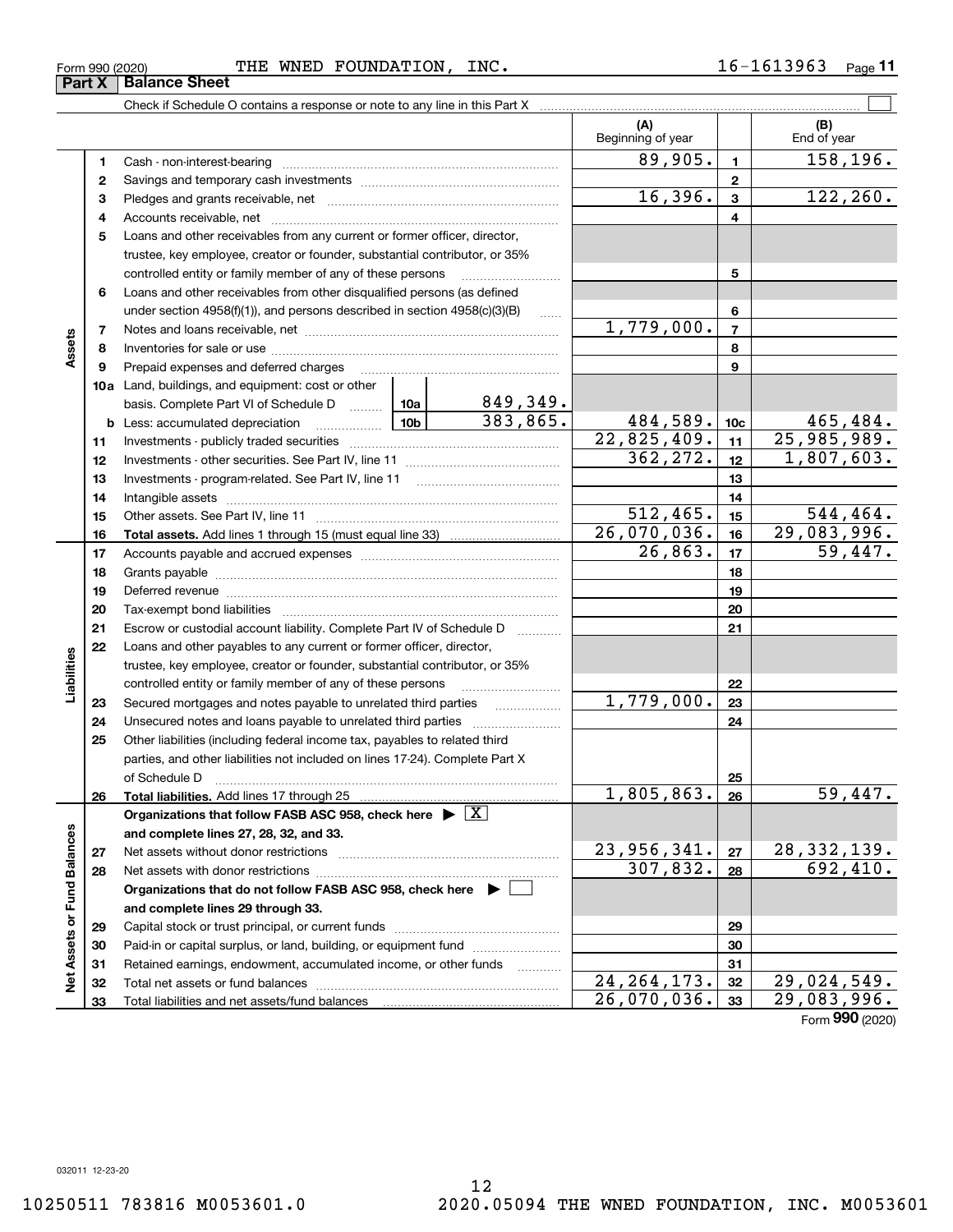|    | THE WNED FOUNDATION, INC.<br>Form 990 (2020)                                                                                                                                                                                   |                | 16-1613963     |          | $Page$ 12               |
|----|--------------------------------------------------------------------------------------------------------------------------------------------------------------------------------------------------------------------------------|----------------|----------------|----------|-------------------------|
|    | <b>Reconciliation of Net Assets</b><br>Part XII                                                                                                                                                                                |                |                |          |                         |
|    |                                                                                                                                                                                                                                |                |                |          |                         |
|    |                                                                                                                                                                                                                                |                |                |          |                         |
| 1  | Total revenue (must equal Part VIII, column (A), line 12)                                                                                                                                                                      | 1              | 2,145,376.     |          |                         |
| 2  | Total expenses (must equal Part IX, column (A), line 25)                                                                                                                                                                       | $\overline{2}$ | 1,450,724.     |          |                         |
| 3  | Revenue less expenses. Subtract line 2 from line 1                                                                                                                                                                             | 3              |                | 694,652. |                         |
| 4  |                                                                                                                                                                                                                                | 4              | 24, 264, 173.  |          |                         |
| 5  | Net unrealized gains (losses) on investments                                                                                                                                                                                   | 5              | 4,065,724.     |          |                         |
| 6  | Donated services and use of facilities [111] Donated and the service of facilities [11] Donated services and use of facilities [11] Donated and the service of the service of the service of the service of the service of the | 6              |                |          |                         |
| 7  | Investment expenses <b>construction and construction of the construction of the construction</b> of the construction of                                                                                                        | $\overline{7}$ |                |          |                         |
| 8  | Prior period adjustments www.communication.communication.communication.com/                                                                                                                                                    | 8              |                |          |                         |
| 9  | Other changes in net assets or fund balances (explain on Schedule O)                                                                                                                                                           | 9              |                |          | 0.                      |
| 10 | Net assets or fund balances at end of year. Combine lines 3 through 9 (must equal Part X, line 32,                                                                                                                             |                |                |          |                         |
|    |                                                                                                                                                                                                                                | 10             | 29,024,549.    |          |                         |
|    | Part XII Financial Statements and Reporting                                                                                                                                                                                    |                |                |          |                         |
|    |                                                                                                                                                                                                                                |                |                |          | $\overline{\mathbf{x}}$ |
|    |                                                                                                                                                                                                                                |                |                | Yes      | <b>No</b>               |
| 1  | $\boxed{\mathbf{X}}$ Accrual<br>Accounting method used to prepare the Form 990: <u>I</u> Cash<br>Other                                                                                                                         |                |                |          |                         |
|    | If the organization changed its method of accounting from a prior year or checked "Other," explain in Schedule O.                                                                                                              |                |                |          |                         |
|    | 2a Were the organization's financial statements compiled or reviewed by an independent accountant?                                                                                                                             |                | 2a             |          | х                       |
|    | If "Yes," check a box below to indicate whether the financial statements for the year were compiled or reviewed on a                                                                                                           |                |                |          |                         |
|    | separate basis, consolidated basis, or both:                                                                                                                                                                                   |                |                |          |                         |
|    | Both consolidated and separate basis<br>Separate basis<br><b>Consolidated basis</b>                                                                                                                                            |                |                |          |                         |
|    | <b>b</b> Were the organization's financial statements audited by an independent accountant?                                                                                                                                    |                | 2 <sub>b</sub> | х        |                         |
|    | If "Yes," check a box below to indicate whether the financial statements for the year were audited on a separate basis,                                                                                                        |                |                |          |                         |
|    | consolidated basis, or both:                                                                                                                                                                                                   |                |                |          |                         |
|    | $X$ Both consolidated and separate basis<br><b>Consolidated basis</b><br>Separate basis                                                                                                                                        |                |                |          |                         |
|    | c If "Yes" to line 2a or 2b, does the organization have a committee that assumes responsibility for oversight of the audit,                                                                                                    |                |                |          |                         |
|    | review, or compilation of its financial statements and selection of an independent accountant?                                                                                                                                 |                | 2c             | x        |                         |
|    | If the organization changed either its oversight process or selection process during the tax year, explain on Schedule O.                                                                                                      |                |                |          |                         |
|    | 3a As a result of a federal award, was the organization required to undergo an audit or audits as set forth in the Single Audit                                                                                                |                |                |          |                         |
|    |                                                                                                                                                                                                                                |                | За             |          | х                       |
|    | b If "Yes," did the organization undergo the required audit or audits? If the organization did not undergo the required audit                                                                                                  |                |                |          |                         |
|    |                                                                                                                                                                                                                                |                | 3b             | nnn      |                         |

Form (2020) **990**

032012 12-23-20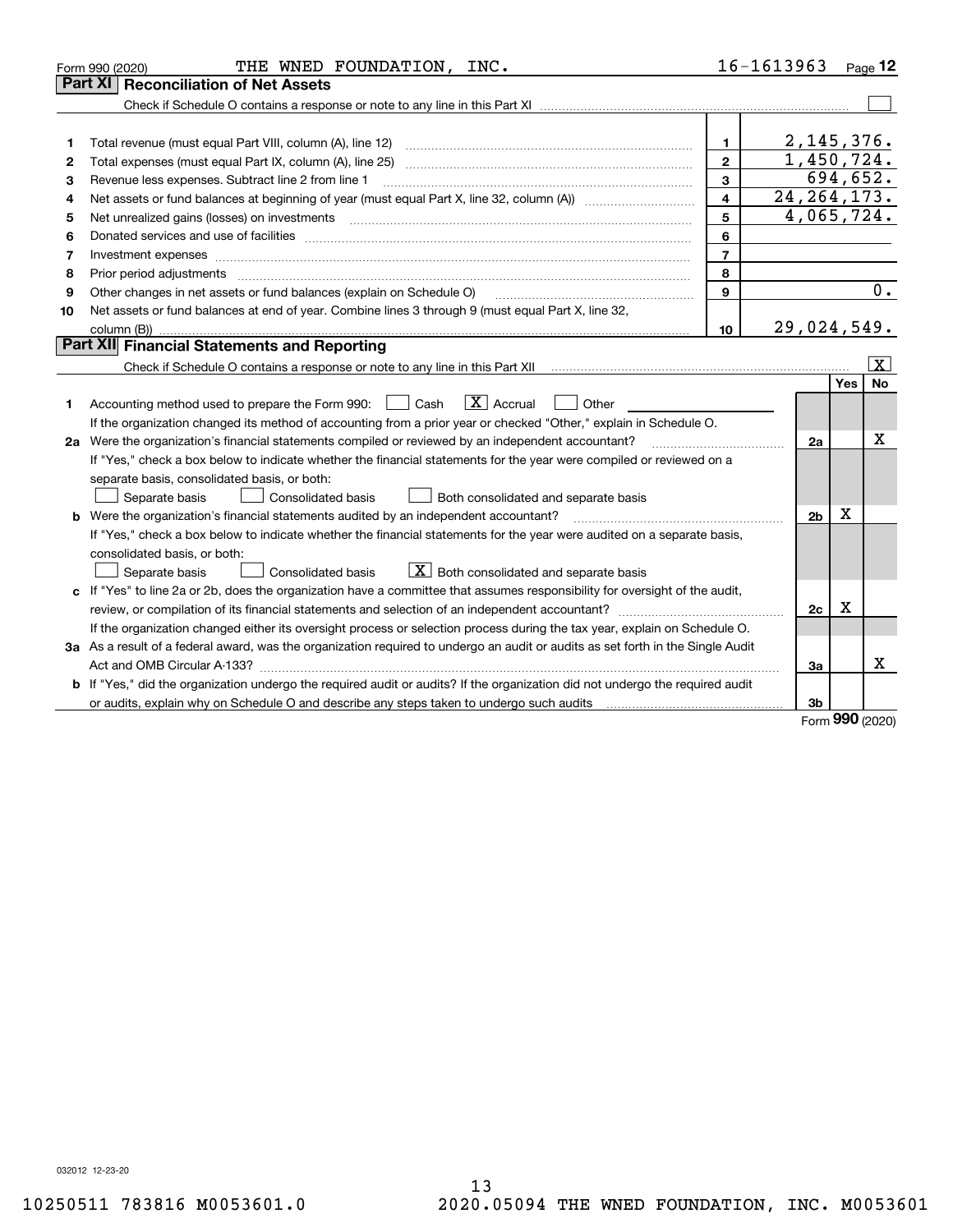| <b>SCHEDULE A</b> |
|-------------------|
|-------------------|

Department of the Treasury Internal Revenue Service

| (Form 990 or 990-EZ) |  |  |  |  |
|----------------------|--|--|--|--|
|----------------------|--|--|--|--|

# **Public Charity Status and Public Support**

**Complete if the organization is a section 501(c)(3) organization or a section 4947(a)(1) nonexempt charitable trust.**

| Attach to Form 990 or Form 990-EZ. |  |
|------------------------------------|--|
|------------------------------------|--|

**| Go to www.irs.gov/Form990 for instructions and the latest information.**

| OMB No. 1545-0047                   |
|-------------------------------------|
| 1120                                |
| <b>Open to Public</b><br>Inspection |

# **Name of the organization Employer identification number Employer identification number**

|                          |                                                                                                                                              | THE WNED FOUNDATION, INC. |                                                       |     |                                                                |                            |  | 16-1613963                           |  |
|--------------------------|----------------------------------------------------------------------------------------------------------------------------------------------|---------------------------|-------------------------------------------------------|-----|----------------------------------------------------------------|----------------------------|--|--------------------------------------|--|
| Part I                   | Reason for Public Charity Status. (All organizations must complete this part.) See instructions.                                             |                           |                                                       |     |                                                                |                            |  |                                      |  |
|                          | The organization is not a private foundation because it is: (For lines 1 through 12, check only one box.)                                    |                           |                                                       |     |                                                                |                            |  |                                      |  |
| 1.                       | A church, convention of churches, or association of churches described in section 170(b)(1)(A)(i).                                           |                           |                                                       |     |                                                                |                            |  |                                      |  |
| 2                        | A school described in section 170(b)(1)(A)(ii). (Attach Schedule E (Form 990 or 990-EZ).)                                                    |                           |                                                       |     |                                                                |                            |  |                                      |  |
| з                        | A hospital or a cooperative hospital service organization described in section 170(b)(1)(A)(iii).                                            |                           |                                                       |     |                                                                |                            |  |                                      |  |
| 4                        | A medical research organization operated in conjunction with a hospital described in section 170(b)(1)(A)(iii). Enter the hospital's name,   |                           |                                                       |     |                                                                |                            |  |                                      |  |
|                          | city, and state:                                                                                                                             |                           |                                                       |     |                                                                |                            |  |                                      |  |
| 5                        | An organization operated for the benefit of a college or university owned or operated by a governmental unit described in                    |                           |                                                       |     |                                                                |                            |  |                                      |  |
|                          | section 170(b)(1)(A)(iv). (Complete Part II.)                                                                                                |                           |                                                       |     |                                                                |                            |  |                                      |  |
| 6                        | A federal, state, or local government or governmental unit described in section 170(b)(1)(A)(v).                                             |                           |                                                       |     |                                                                |                            |  |                                      |  |
| 7                        | An organization that normally receives a substantial part of its support from a governmental unit or from the general public described in    |                           |                                                       |     |                                                                |                            |  |                                      |  |
|                          | section 170(b)(1)(A)(vi). (Complete Part II.)                                                                                                |                           |                                                       |     |                                                                |                            |  |                                      |  |
| 8                        | A community trust described in section 170(b)(1)(A)(vi). (Complete Part II.)                                                                 |                           |                                                       |     |                                                                |                            |  |                                      |  |
| 9                        | An agricultural research organization described in section 170(b)(1)(A)(ix) operated in conjunction with a land-grant college                |                           |                                                       |     |                                                                |                            |  |                                      |  |
|                          | or university or a non-land-grant college of agriculture (see instructions). Enter the name, city, and state of the college or               |                           |                                                       |     |                                                                |                            |  |                                      |  |
|                          | university:                                                                                                                                  |                           |                                                       |     |                                                                |                            |  |                                      |  |
| 10                       | An organization that normally receives (1) more than 33 1/3% of its support from contributions, membership fees, and gross receipts from     |                           |                                                       |     |                                                                |                            |  |                                      |  |
|                          | activities related to its exempt functions, subject to certain exceptions; and (2) no more than 33 1/3% of its support from gross investment |                           |                                                       |     |                                                                |                            |  |                                      |  |
|                          | income and unrelated business taxable income (less section 511 tax) from businesses acquired by the organization after June 30, 1975.        |                           |                                                       |     |                                                                |                            |  |                                      |  |
|                          | See section 509(a)(2). (Complete Part III.)                                                                                                  |                           |                                                       |     |                                                                |                            |  |                                      |  |
| 11                       | An organization organized and operated exclusively to test for public safety. See section 509(a)(4).                                         |                           |                                                       |     |                                                                |                            |  |                                      |  |
| 12 $\boxed{\text{X}}$    | An organization organized and operated exclusively for the benefit of, to perform the functions of, or to carry out the purposes of one or   |                           |                                                       |     |                                                                |                            |  |                                      |  |
|                          | more publicly supported organizations described in section 509(a)(1) or section 509(a)(2). See section 509(a)(3). Check the box in           |                           |                                                       |     |                                                                |                            |  |                                      |  |
|                          | lines 12a through 12d that describes the type of supporting organization and complete lines 12e, 12f, and 12g.                               |                           |                                                       |     |                                                                |                            |  |                                      |  |
| $\lfloor x \rfloor$<br>a | Type I. A supporting organization operated, supervised, or controlled by its supported organization(s), typically by giving                  |                           |                                                       |     |                                                                |                            |  |                                      |  |
|                          | the supported organization(s) the power to regularly appoint or elect a majority of the directors or trustees of the supporting              |                           |                                                       |     |                                                                |                            |  |                                      |  |
|                          | organization. You must complete Part IV, Sections A and B.                                                                                   |                           |                                                       |     |                                                                |                            |  |                                      |  |
| b                        | Type II. A supporting organization supervised or controlled in connection with its supported organization(s), by having                      |                           |                                                       |     |                                                                |                            |  |                                      |  |
|                          | control or management of the supporting organization vested in the same persons that control or manage the supported                         |                           |                                                       |     |                                                                |                            |  |                                      |  |
|                          | organization(s). You must complete Part IV, Sections A and C.                                                                                |                           |                                                       |     |                                                                |                            |  |                                      |  |
| c                        | Type III functionally integrated. A supporting organization operated in connection with, and functionally integrated with,                   |                           |                                                       |     |                                                                |                            |  |                                      |  |
|                          | its supported organization(s) (see instructions). You must complete Part IV, Sections A, D, and E.                                           |                           |                                                       |     |                                                                |                            |  |                                      |  |
| d                        | Type III non-functionally integrated. A supporting organization operated in connection with its supported organization(s)                    |                           |                                                       |     |                                                                |                            |  |                                      |  |
|                          | that is not functionally integrated. The organization generally must satisfy a distribution requirement and an attentiveness                 |                           |                                                       |     |                                                                |                            |  |                                      |  |
|                          | requirement (see instructions). You must complete Part IV, Sections A and D, and Part V.                                                     |                           |                                                       |     |                                                                |                            |  |                                      |  |
| е                        | Check this box if the organization received a written determination from the IRS that it is a Type I, Type II, Type III                      |                           |                                                       |     |                                                                |                            |  |                                      |  |
|                          | functionally integrated, or Type III non-functionally integrated supporting organization.                                                    |                           |                                                       |     |                                                                |                            |  |                                      |  |
|                          | f Enter the number of supported organizations                                                                                                |                           |                                                       |     |                                                                |                            |  | 1                                    |  |
|                          | g Provide the following information about the supported organization(s).                                                                     |                           |                                                       |     |                                                                |                            |  |                                      |  |
|                          | (i) Name of supported                                                                                                                        | (ii) EIN                  | (iii) Type of organization                            |     | (iv) Is the organization listed<br>in your governing document? | (v) Amount of monetary     |  | (vi) Amount of other                 |  |
|                          | organization                                                                                                                                 |                           | (described on lines 1-10<br>above (see instructions)) | Yes | No                                                             | support (see instructions) |  | support (see instructions)           |  |
|                          | WESTERN NEW YORK                                                                                                                             |                           |                                                       |     |                                                                |                            |  |                                      |  |
|                          | PUBLIC BROADCASTING 16-0834459                                                                                                               |                           | 7                                                     | х   |                                                                | 1,267,737.                 |  |                                      |  |
|                          |                                                                                                                                              |                           |                                                       |     |                                                                |                            |  |                                      |  |
|                          |                                                                                                                                              |                           |                                                       |     |                                                                |                            |  |                                      |  |
|                          |                                                                                                                                              |                           |                                                       |     |                                                                |                            |  |                                      |  |
|                          |                                                                                                                                              |                           |                                                       |     |                                                                |                            |  |                                      |  |
|                          |                                                                                                                                              |                           |                                                       |     |                                                                |                            |  |                                      |  |
|                          |                                                                                                                                              |                           |                                                       |     |                                                                |                            |  |                                      |  |
|                          |                                                                                                                                              |                           |                                                       |     |                                                                |                            |  |                                      |  |
|                          |                                                                                                                                              |                           |                                                       |     |                                                                |                            |  |                                      |  |
| Total                    |                                                                                                                                              |                           |                                                       |     |                                                                | 1,267,737.                 |  | 0.                                   |  |
|                          | LHA For Paperwork Reduction Act Notice, see the Instructions for Form 990 or 990-EZ. 032021 01-25-21                                         |                           |                                                       |     |                                                                |                            |  | Schedule A (Form 990 or 990-EZ) 2020 |  |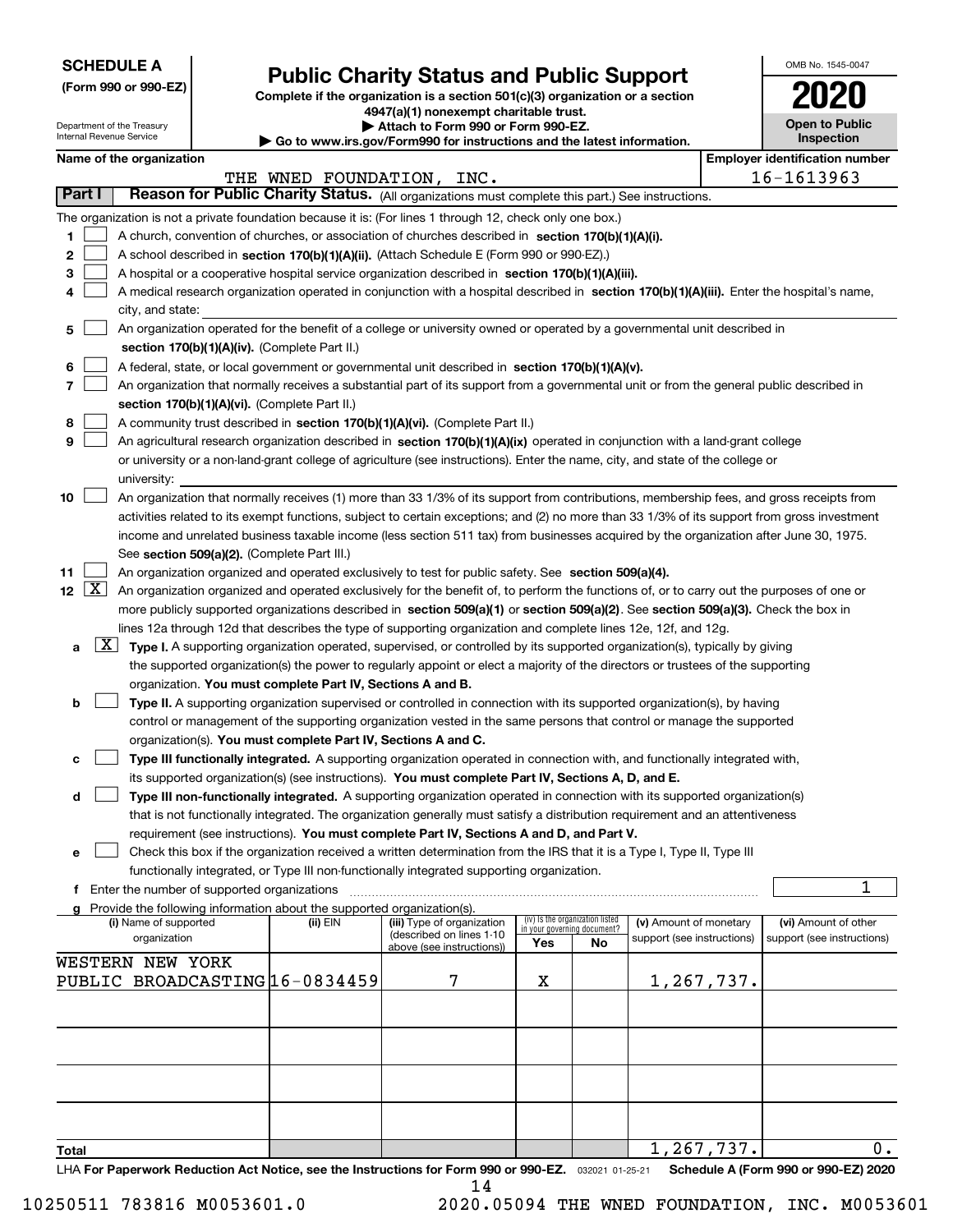#### Schedule A (Form 990 or 990-EZ) 2020 「THE WNED FOUNDATION,INC。 I b -I b I 3 9 b 3 Page THE WNED FOUNDATION, INC.  $16-1613963$

 $16 - 1613963$  Page 2

(Complete only if you checked the box on line 5, 7, or 8 of Part I or if the organization failed to qualify under Part III. If the organization fails to qualify under the tests listed below, please complete Part III.) **Part II Support Schedule for Organizations Described in Sections 170(b)(1)(A)(iv) and 170(b)(1)(A)(vi)**

|    | <b>Section A. Public Support</b>                                                                                                                                                                                               |          |          |            |            |                                      |           |
|----|--------------------------------------------------------------------------------------------------------------------------------------------------------------------------------------------------------------------------------|----------|----------|------------|------------|--------------------------------------|-----------|
|    | Calendar year (or fiscal year beginning in) $\blacktriangleright$                                                                                                                                                              | (a) 2016 | (b) 2017 | $(c)$ 2018 | $(d)$ 2019 | (e) 2020                             | (f) Total |
|    | 1 Gifts, grants, contributions, and                                                                                                                                                                                            |          |          |            |            |                                      |           |
|    | membership fees received. (Do not                                                                                                                                                                                              |          |          |            |            |                                      |           |
|    | include any "unusual grants.")                                                                                                                                                                                                 |          |          |            |            |                                      |           |
|    | 2 Tax revenues levied for the organ-                                                                                                                                                                                           |          |          |            |            |                                      |           |
|    | ization's benefit and either paid to                                                                                                                                                                                           |          |          |            |            |                                      |           |
|    | or expended on its behalf                                                                                                                                                                                                      |          |          |            |            |                                      |           |
|    | 3 The value of services or facilities                                                                                                                                                                                          |          |          |            |            |                                      |           |
|    | furnished by a governmental unit to                                                                                                                                                                                            |          |          |            |            |                                      |           |
|    | the organization without charge                                                                                                                                                                                                |          |          |            |            |                                      |           |
|    | 4 Total. Add lines 1 through 3<br>$\sim$                                                                                                                                                                                       |          |          |            |            |                                      |           |
| 5. | The portion of total contributions                                                                                                                                                                                             |          |          |            |            |                                      |           |
|    | by each person (other than a                                                                                                                                                                                                   |          |          |            |            |                                      |           |
|    | governmental unit or publicly                                                                                                                                                                                                  |          |          |            |            |                                      |           |
|    | supported organization) included                                                                                                                                                                                               |          |          |            |            |                                      |           |
|    | on line 1 that exceeds 2% of the                                                                                                                                                                                               |          |          |            |            |                                      |           |
|    | amount shown on line 11,                                                                                                                                                                                                       |          |          |            |            |                                      |           |
|    | column (f)                                                                                                                                                                                                                     |          |          |            |            |                                      |           |
|    | 6 Public support. Subtract line 5 from line 4.                                                                                                                                                                                 |          |          |            |            |                                      |           |
|    | <b>Section B. Total Support</b>                                                                                                                                                                                                |          |          |            |            |                                      |           |
|    | Calendar year (or fiscal year beginning in) $\blacktriangleright$                                                                                                                                                              | (a) 2016 | (b) 2017 | $(c)$ 2018 | $(d)$ 2019 | (e) 2020                             | (f) Total |
|    | 7 Amounts from line 4                                                                                                                                                                                                          |          |          |            |            |                                      |           |
| 8  | Gross income from interest,                                                                                                                                                                                                    |          |          |            |            |                                      |           |
|    | dividends, payments received on                                                                                                                                                                                                |          |          |            |            |                                      |           |
|    | securities loans, rents, royalties,                                                                                                                                                                                            |          |          |            |            |                                      |           |
|    | and income from similar sources                                                                                                                                                                                                |          |          |            |            |                                      |           |
|    | <b>9</b> Net income from unrelated business                                                                                                                                                                                    |          |          |            |            |                                      |           |
|    | activities, whether or not the                                                                                                                                                                                                 |          |          |            |            |                                      |           |
|    | business is regularly carried on                                                                                                                                                                                               |          |          |            |            |                                      |           |
|    | <b>10</b> Other income. Do not include gain                                                                                                                                                                                    |          |          |            |            |                                      |           |
|    | or loss from the sale of capital                                                                                                                                                                                               |          |          |            |            |                                      |           |
|    | assets (Explain in Part VI.)                                                                                                                                                                                                   |          |          |            |            |                                      |           |
|    | <b>11 Total support.</b> Add lines 7 through 10                                                                                                                                                                                |          |          |            |            |                                      |           |
|    | <b>12</b> Gross receipts from related activities, etc. (see instructions)                                                                                                                                                      |          |          |            |            | 12                                   |           |
|    | 13 First 5 years. If the Form 990 is for the organization's first, second, third, fourth, or fifth tax year as a section 501(c)(3)                                                                                             |          |          |            |            |                                      |           |
|    | organization, check this box and stop here manufactured and the content of the state of the content of the content of the content of the content of the content of the content of the content of the content of the content of |          |          |            |            |                                      |           |
|    | <b>Section C. Computation of Public Support Percentage</b>                                                                                                                                                                     |          |          |            |            |                                      |           |
|    | 14 Public support percentage for 2020 (line 6, column (f), divided by line 11, column (f) <i>mummumumum</i>                                                                                                                    |          |          |            |            | 14                                   | %         |
|    |                                                                                                                                                                                                                                |          |          |            |            | 15                                   | $\%$      |
|    | 16a 33 1/3% support test - 2020. If the organization did not check the box on line 13, and line 14 is 33 1/3% or more, check this box and                                                                                      |          |          |            |            |                                      |           |
|    | stop here. The organization qualifies as a publicly supported organization                                                                                                                                                     |          |          |            |            |                                      |           |
|    | b 33 1/3% support test - 2019. If the organization did not check a box on line 13 or 16a, and line 15 is 33 1/3% or more, check this box                                                                                       |          |          |            |            |                                      |           |
|    | and stop here. The organization qualifies as a publicly supported organization                                                                                                                                                 |          |          |            |            |                                      |           |
|    | 17a 10% -facts-and-circumstances test - 2020. If the organization did not check a box on line 13, 16a, or 16b, and line 14 is 10% or more,                                                                                     |          |          |            |            |                                      |           |
|    | and if the organization meets the facts-and-circumstances test, check this box and stop here. Explain in Part VI how the organization                                                                                          |          |          |            |            |                                      |           |
|    | meets the facts-and-circumstances test. The organization qualifies as a publicly supported organization                                                                                                                        |          |          |            |            |                                      |           |
|    | <b>b 10% -facts-and-circumstances test - 2019.</b> If the organization did not check a box on line 13, 16a, 16b, or 17a, and line 15 is 10% or                                                                                 |          |          |            |            |                                      |           |
|    | more, and if the organization meets the facts-and-circumstances test, check this box and stop here. Explain in Part VI how the                                                                                                 |          |          |            |            |                                      |           |
|    | organization meets the facts-and-circumstances test. The organization qualifies as a publicly supported organization                                                                                                           |          |          |            |            |                                      |           |
| 18 | Private foundation. If the organization did not check a box on line 13, 16a, 16b, 17a, or 17b, check this box and see instructions                                                                                             |          |          |            |            |                                      |           |
|    |                                                                                                                                                                                                                                |          |          |            |            | Schedule A (Form 990 or 990-F7) 2020 |           |

**Schedule A (Form 990 or 990-EZ) 2020**

032022 01-25-21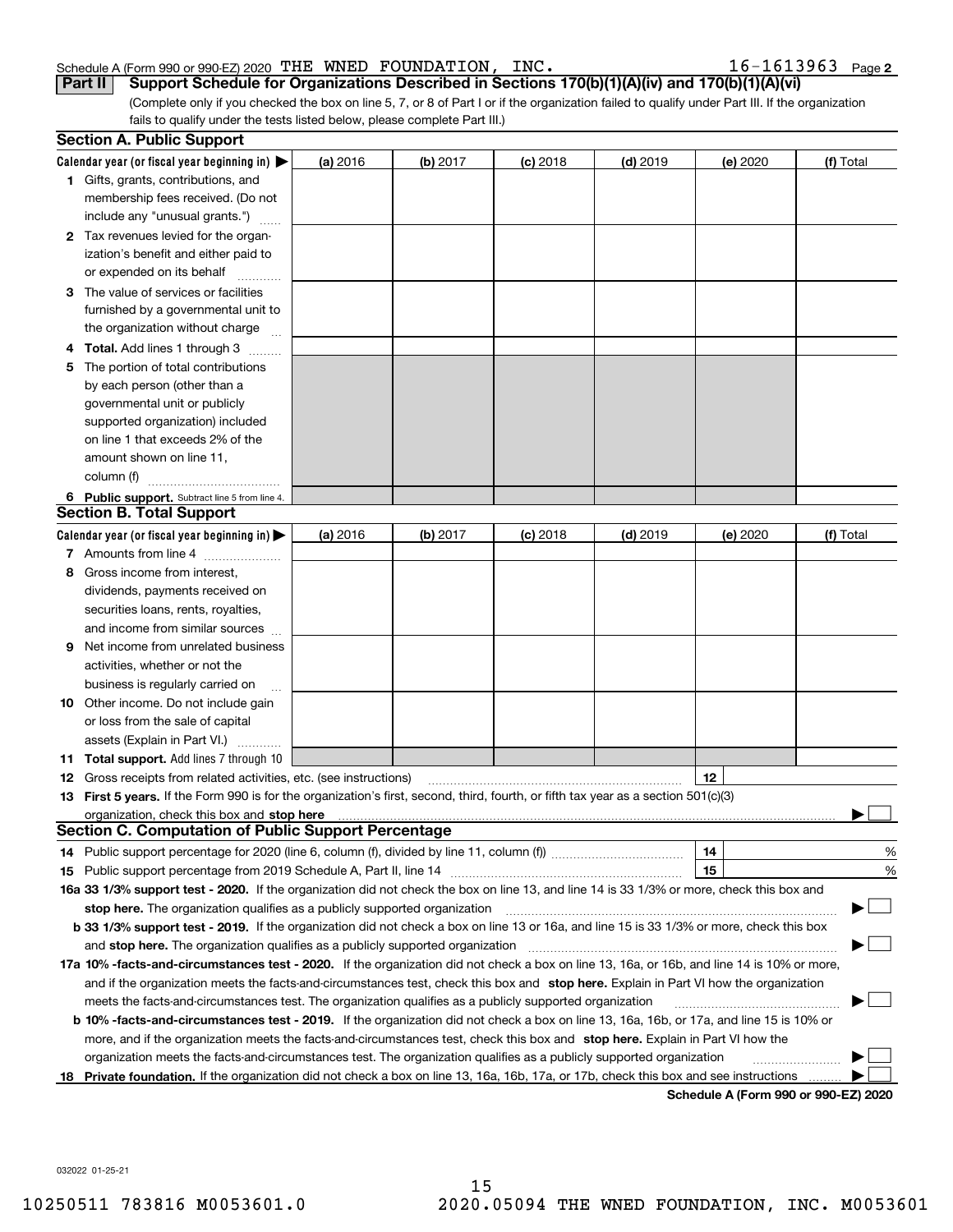### Schedule A (Form 990 or 990-EZ) 2020 Page THE WNED FOUNDATION, INC. 16-1613963 **Part III Support Schedule for Organizations Described in Section 509(a)(2)**

(Complete only if you checked the box on line 10 of Part I or if the organization failed to qualify under Part II. If the organization fails to qualify under the tests listed below, please complete Part II.)

|    | <b>Section A. Public Support</b>                                                                                                                                                                                                    |          |            |            |            |          |                                      |
|----|-------------------------------------------------------------------------------------------------------------------------------------------------------------------------------------------------------------------------------------|----------|------------|------------|------------|----------|--------------------------------------|
|    | Calendar year (or fiscal year beginning in) $\blacktriangleright$                                                                                                                                                                   | (a) 2016 | (b) $2017$ | $(c)$ 2018 | $(d)$ 2019 | (e) 2020 | (f) Total                            |
|    | 1 Gifts, grants, contributions, and                                                                                                                                                                                                 |          |            |            |            |          |                                      |
|    | membership fees received. (Do not                                                                                                                                                                                                   |          |            |            |            |          |                                      |
|    | include any "unusual grants.")                                                                                                                                                                                                      |          |            |            |            |          |                                      |
|    | <b>2</b> Gross receipts from admissions,<br>merchandise sold or services per-<br>formed, or facilities furnished in<br>any activity that is related to the<br>organization's tax-exempt purpose                                     |          |            |            |            |          |                                      |
|    | 3 Gross receipts from activities that<br>are not an unrelated trade or bus-                                                                                                                                                         |          |            |            |            |          |                                      |
|    | iness under section 513                                                                                                                                                                                                             |          |            |            |            |          |                                      |
|    | 4 Tax revenues levied for the organ-                                                                                                                                                                                                |          |            |            |            |          |                                      |
|    | ization's benefit and either paid to<br>or expended on its behalf                                                                                                                                                                   |          |            |            |            |          |                                      |
|    | 5 The value of services or facilities                                                                                                                                                                                               |          |            |            |            |          |                                      |
|    | furnished by a governmental unit to                                                                                                                                                                                                 |          |            |            |            |          |                                      |
|    | the organization without charge                                                                                                                                                                                                     |          |            |            |            |          |                                      |
|    | <b>6 Total.</b> Add lines 1 through 5                                                                                                                                                                                               |          |            |            |            |          |                                      |
|    | 7a Amounts included on lines 1, 2, and                                                                                                                                                                                              |          |            |            |            |          |                                      |
|    | 3 received from disqualified persons                                                                                                                                                                                                |          |            |            |            |          |                                      |
|    | <b>b</b> Amounts included on lines 2 and 3 received<br>from other than disqualified persons that<br>exceed the greater of \$5,000 or 1% of the<br>amount on line 13 for the year                                                    |          |            |            |            |          |                                      |
|    | c Add lines 7a and 7b                                                                                                                                                                                                               |          |            |            |            |          |                                      |
|    | 8 Public support. (Subtract line 7c from line 6.)                                                                                                                                                                                   |          |            |            |            |          |                                      |
|    | <b>Section B. Total Support</b>                                                                                                                                                                                                     |          |            |            |            |          |                                      |
|    | Calendar year (or fiscal year beginning in)                                                                                                                                                                                         | (a) 2016 | (b) 2017   | $(c)$ 2018 | $(d)$ 2019 | (e) 2020 | (f) Total                            |
|    | 9 Amounts from line 6                                                                                                                                                                                                               |          |            |            |            |          |                                      |
|    | 10a Gross income from interest,<br>dividends, payments received on<br>securities loans, rents, royalties,<br>and income from similar sources                                                                                        |          |            |            |            |          |                                      |
|    | <b>b</b> Unrelated business taxable income                                                                                                                                                                                          |          |            |            |            |          |                                      |
|    | (less section 511 taxes) from businesses                                                                                                                                                                                            |          |            |            |            |          |                                      |
|    | acquired after June 30, 1975                                                                                                                                                                                                        |          |            |            |            |          |                                      |
|    | c Add lines 10a and 10b                                                                                                                                                                                                             |          |            |            |            |          |                                      |
|    | 11 Net income from unrelated business<br>activities not included in line 10b.<br>whether or not the business is<br>regularly carried on                                                                                             |          |            |            |            |          |                                      |
|    | 12 Other income. Do not include gain<br>or loss from the sale of capital<br>assets (Explain in Part VI.)                                                                                                                            |          |            |            |            |          |                                      |
|    | <b>13</b> Total support. (Add lines 9, 10c, 11, and 12.)                                                                                                                                                                            |          |            |            |            |          |                                      |
|    | 14 First 5 years. If the Form 990 is for the organization's first, second, third, fourth, or fifth tax year as a section 501(c)(3) organization,                                                                                    |          |            |            |            |          |                                      |
|    | check this box and <b>stop here</b> measurement contracts and a structure of the state of the state of the state of the state of the state of the state of the state of the state of the state of the state of the state of the sta |          |            |            |            |          |                                      |
|    | Section C. Computation of Public Support Percentage                                                                                                                                                                                 |          |            |            |            |          |                                      |
|    | 15 Public support percentage for 2020 (line 8, column (f), divided by line 13, column (f))                                                                                                                                          |          |            |            |            | 15       | %                                    |
|    | 16 Public support percentage from 2019 Schedule A, Part III, line 15                                                                                                                                                                |          |            |            |            | 16       | %                                    |
|    | <b>Section D. Computation of Investment Income Percentage</b>                                                                                                                                                                       |          |            |            |            |          |                                      |
|    | 17 Investment income percentage for 2020 (line 10c, column (f), divided by line 13, column (f))                                                                                                                                     |          |            |            |            | 17       | %                                    |
|    | 18 Investment income percentage from 2019 Schedule A, Part III, line 17                                                                                                                                                             |          |            |            |            | 18       | %                                    |
|    | 19a 33 1/3% support tests - 2020. If the organization did not check the box on line 14, and line 15 is more than 33 1/3%, and line 17 is not                                                                                        |          |            |            |            |          |                                      |
|    | more than 33 1/3%, check this box and stop here. The organization qualifies as a publicly supported organization                                                                                                                    |          |            |            |            |          |                                      |
|    | <b>b 33 1/3% support tests - 2019.</b> If the organization did not check a box on line 14 or line 19a, and line 16 is more than 33 1/3%, and                                                                                        |          |            |            |            |          |                                      |
|    | line 18 is not more than 33 1/3%, check this box and stop here. The organization qualifies as a publicly supported organization                                                                                                     |          |            |            |            |          |                                      |
| 20 | <b>Private foundation.</b> If the organization did not check a box on line 14, 19a, or 19b, check this box and see instructions                                                                                                     |          |            |            |            |          |                                      |
|    | 032023 01-25-21                                                                                                                                                                                                                     |          | 16         |            |            |          | Schedule A (Form 990 or 990-EZ) 2020 |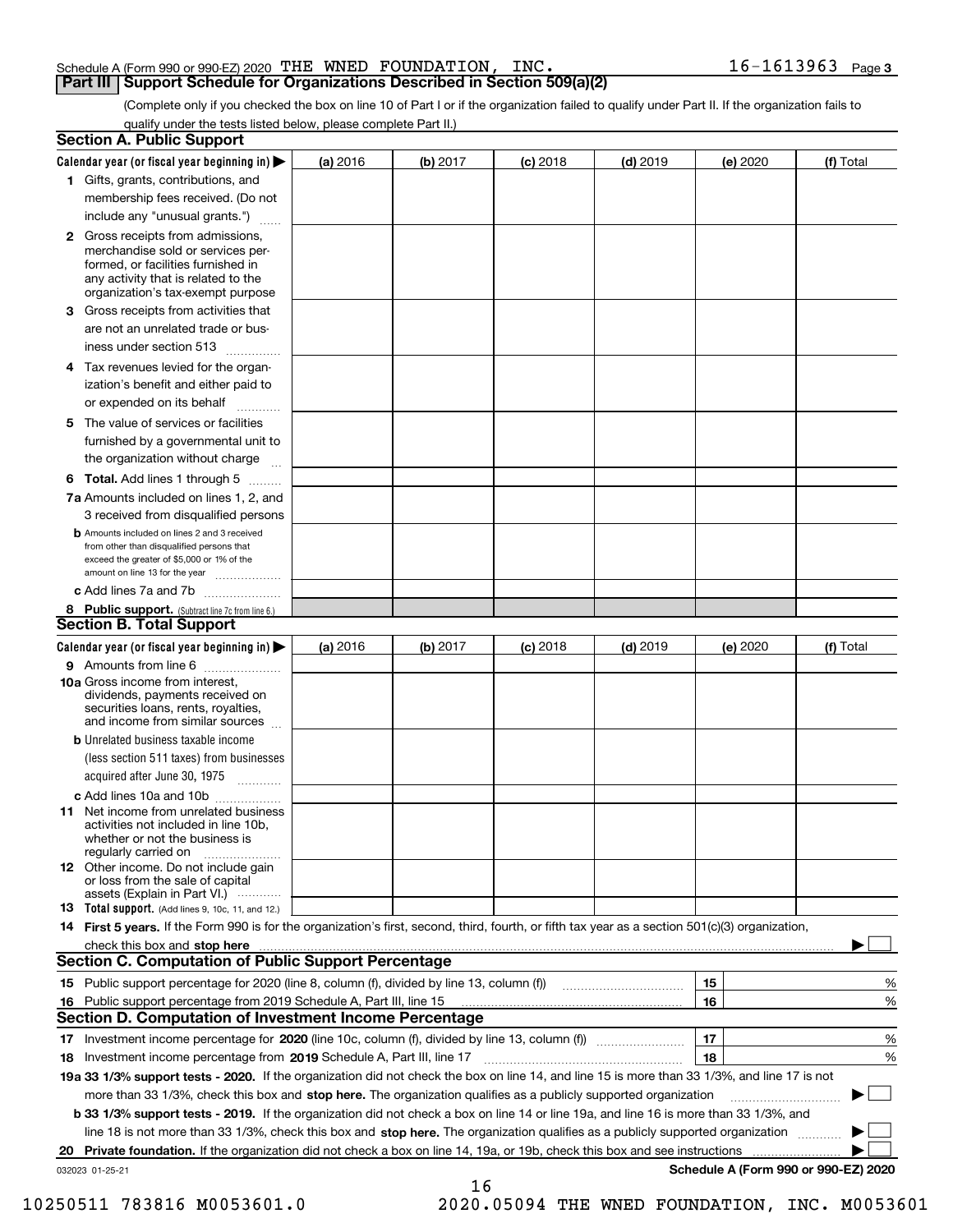**1**

**2**

**3a**

**3b**

**3c**

**4a**

**4b**

**4c**

**5a**

**5b5c**

**6**

**7**

**8**

**9a**

**9b**

**9c**

**10a**

**10b**

**YesNo**

X

X

X

X

X

X

X

X

X

X

X

X

# **Part IV Supporting Organizations**

(Complete only if you checked a box in line 12 on Part I. If you checked box 12a, Part I, complete Sections A and B. If you checked box 12b, Part I, complete Sections A and C. If you checked box 12c, Part I, complete Sections A, D, and E. If you checked box 12d, Part I, complete Sections A and D, and complete Part V.)

## **Section A. All Supporting Organizations**

- **1** Are all of the organization's supported organizations listed by name in the organization's governing documents? If "No," describe in **Part VI** how the supported organizations are designated. If designated by *class or purpose, describe the designation. If historic and continuing relationship, explain.*
- **2** Did the organization have any supported organization that does not have an IRS determination of status under section 509(a)(1) or (2)? If "Yes," explain in Part VI how the organization determined that the supported *organization was described in section 509(a)(1) or (2).*
- **3a** Did the organization have a supported organization described in section 501(c)(4), (5), or (6)? If "Yes," answer *lines 3b and 3c below.*
- **b** Did the organization confirm that each supported organization qualified under section 501(c)(4), (5), or (6) and satisfied the public support tests under section 509(a)(2)? If "Yes," describe in **Part VI** when and how the *organization made the determination.*
- **c**Did the organization ensure that all support to such organizations was used exclusively for section 170(c)(2)(B) purposes? If "Yes," explain in **Part VI** what controls the organization put in place to ensure such use.
- **4a***If* Was any supported organization not organized in the United States ("foreign supported organization")? *"Yes," and if you checked box 12a or 12b in Part I, answer lines 4b and 4c below.*
- **b** Did the organization have ultimate control and discretion in deciding whether to make grants to the foreign supported organization? If "Yes," describe in **Part VI** how the organization had such control and discretion *despite being controlled or supervised by or in connection with its supported organizations.*
- **c** Did the organization support any foreign supported organization that does not have an IRS determination under sections 501(c)(3) and 509(a)(1) or (2)? If "Yes," explain in **Part VI** what controls the organization used *to ensure that all support to the foreign supported organization was used exclusively for section 170(c)(2)(B) purposes.*
- **5a** Did the organization add, substitute, or remove any supported organizations during the tax year? If "Yes," answer lines 5b and 5c below (if applicable). Also, provide detail in **Part VI,** including (i) the names and EIN *numbers of the supported organizations added, substituted, or removed; (ii) the reasons for each such action; (iii) the authority under the organization's organizing document authorizing such action; and (iv) how the action was accomplished (such as by amendment to the organizing document).*
- **b** Type I or Type II only. Was any added or substituted supported organization part of a class already designated in the organization's organizing document?
- **cSubstitutions only.**  Was the substitution the result of an event beyond the organization's control?
- **6** Did the organization provide support (whether in the form of grants or the provision of services or facilities) to **Part VI.** *If "Yes," provide detail in* support or benefit one or more of the filing organization's supported organizations? anyone other than (i) its supported organizations, (ii) individuals that are part of the charitable class benefited by one or more of its supported organizations, or (iii) other supporting organizations that also
- **7**Did the organization provide a grant, loan, compensation, or other similar payment to a substantial contributor *If "Yes," complete Part I of Schedule L (Form 990 or 990-EZ).* regard to a substantial contributor? (as defined in section 4958(c)(3)(C)), a family member of a substantial contributor, or a 35% controlled entity with
- **8** Did the organization make a loan to a disqualified person (as defined in section 4958) not described in line 7? *If "Yes," complete Part I of Schedule L (Form 990 or 990-EZ).*
- **9a** Was the organization controlled directly or indirectly at any time during the tax year by one or more in section 509(a)(1) or (2))? If "Yes," *provide detail in* <code>Part VI.</code> disqualified persons, as defined in section 4946 (other than foundation managers and organizations described
- **b** Did one or more disqualified persons (as defined in line 9a) hold a controlling interest in any entity in which the supporting organization had an interest? If "Yes," provide detail in P**art VI**.
- **c**Did a disqualified person (as defined in line 9a) have an ownership interest in, or derive any personal benefit from, assets in which the supporting organization also had an interest? If "Yes," provide detail in P**art VI.**
- **10a** Was the organization subject to the excess business holdings rules of section 4943 because of section supporting organizations)? If "Yes," answer line 10b below. 4943(f) (regarding certain Type II supporting organizations, and all Type III non-functionally integrated
- **b** Did the organization have any excess business holdings in the tax year? (Use Schedule C, Form 4720, to *determine whether the organization had excess business holdings.)*

17

032024 01-25-21

**Schedule A (Form 990 or 990-EZ) 2020**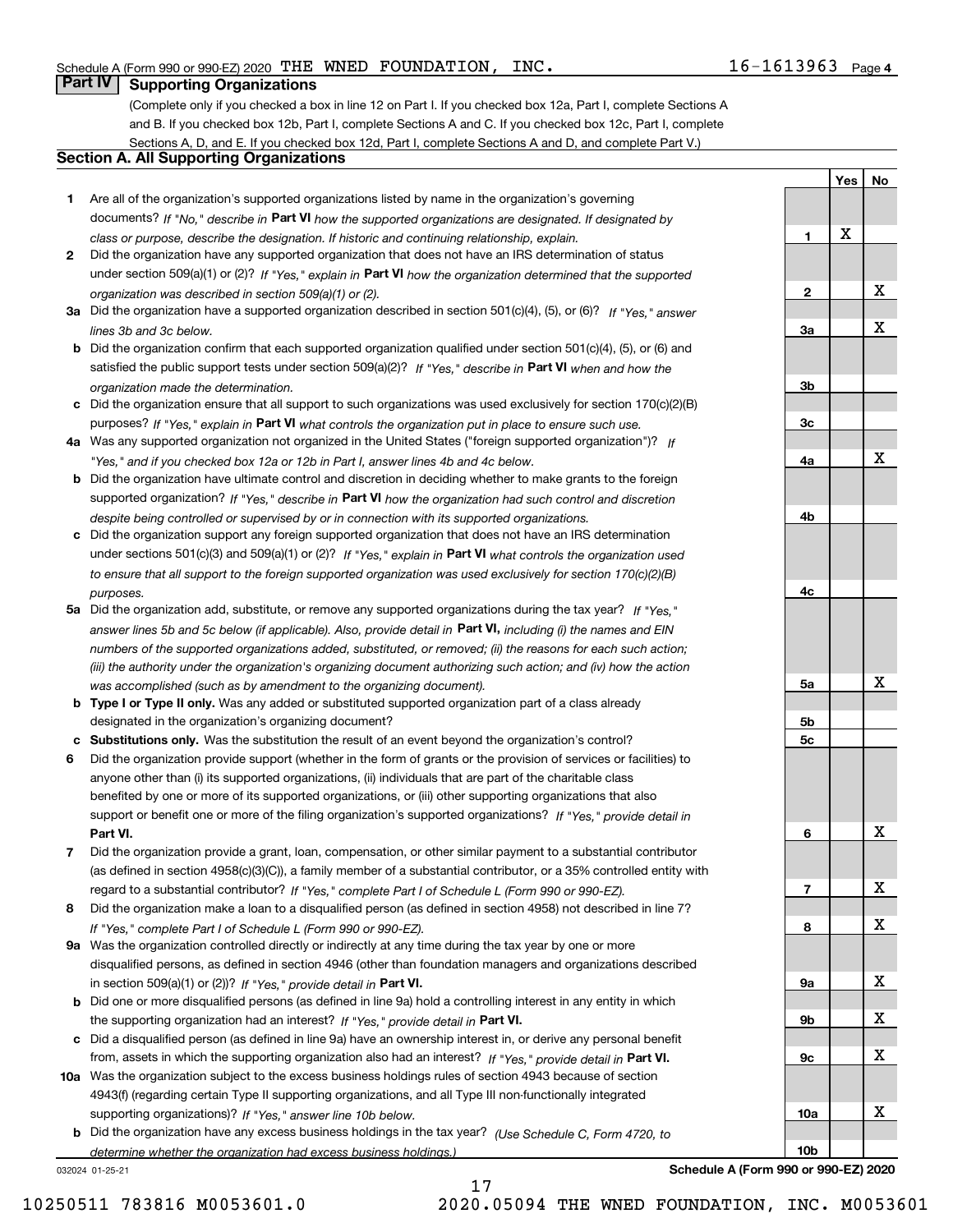|              | Part IV<br><b>Supporting Organizations (continued)</b>                                                                                                                                                                                                    |              |     |             |
|--------------|-----------------------------------------------------------------------------------------------------------------------------------------------------------------------------------------------------------------------------------------------------------|--------------|-----|-------------|
|              |                                                                                                                                                                                                                                                           |              | Yes | No          |
| 11           | Has the organization accepted a gift or contribution from any of the following persons?                                                                                                                                                                   |              |     |             |
|              | a A person who directly or indirectly controls, either alone or together with persons described in lines 11b and                                                                                                                                          |              |     |             |
|              | 11c below, the governing body of a supported organization?                                                                                                                                                                                                | 11a          |     | X           |
|              | <b>b</b> A family member of a person described in line 11a above?                                                                                                                                                                                         | 11b          |     | $\mathbf X$ |
|              | c A 35% controlled entity of a person described in line 11a or 11b above? If "Yes" to line 11a, 11b, or 11c, provide                                                                                                                                      |              |     |             |
|              | detail in Part VI.                                                                                                                                                                                                                                        | 11c          |     | X           |
|              | <b>Section B. Type I Supporting Organizations</b>                                                                                                                                                                                                         |              |     |             |
|              |                                                                                                                                                                                                                                                           |              | Yes | No          |
| 1            | Did the governing body, members of the governing body, officers acting in their official capacity, or membership of one or                                                                                                                                |              |     |             |
|              | more supported organizations have the power to regularly appoint or elect at least a majority of the organization's officers,                                                                                                                             |              |     |             |
|              | directors, or trustees at all times during the tax year? If "No," describe in Part VI how the supported organization(s)<br>effectively operated, supervised, or controlled the organization's activities. If the organization had more than one supported |              |     |             |
|              | organization, describe how the powers to appoint and/or remove officers, directors, or trustees were allocated among the                                                                                                                                  |              |     |             |
|              | supported organizations and what conditions or restrictions, if any, applied to such powers during the tax year.                                                                                                                                          | 1            | X   |             |
| $\mathbf{2}$ | Did the organization operate for the benefit of any supported organization other than the supported                                                                                                                                                       |              |     |             |
|              | organization(s) that operated, supervised, or controlled the supporting organization? If "Yes," explain in                                                                                                                                                |              |     |             |
|              | Part VI how providing such benefit carried out the purposes of the supported organization(s) that operated,                                                                                                                                               |              |     |             |
|              | supervised, or controlled the supporting organization.                                                                                                                                                                                                    | $\mathbf{2}$ |     | X           |
|              | <b>Section C. Type II Supporting Organizations</b>                                                                                                                                                                                                        |              |     |             |
|              |                                                                                                                                                                                                                                                           |              | Yes | No          |
| 1.           | Were a majority of the organization's directors or trustees during the tax year also a majority of the directors                                                                                                                                          |              |     |             |
|              | or trustees of each of the organization's supported organization(s)? If "No," describe in Part VI how control                                                                                                                                             |              |     |             |
|              | or management of the supporting organization was vested in the same persons that controlled or managed                                                                                                                                                    |              |     |             |
|              | the supported organization(s).<br>Section D. All Type III Supporting Organizations                                                                                                                                                                        | 1            |     |             |
|              |                                                                                                                                                                                                                                                           |              |     |             |
|              |                                                                                                                                                                                                                                                           |              | Yes | No          |
| 1            | Did the organization provide to each of its supported organizations, by the last day of the fifth month of the                                                                                                                                            |              |     |             |
|              | organization's tax year, (i) a written notice describing the type and amount of support provided during the prior tax                                                                                                                                     |              |     |             |
|              | year, (ii) a copy of the Form 990 that was most recently filed as of the date of notification, and (iii) copies of the                                                                                                                                    |              |     |             |
|              | organization's governing documents in effect on the date of notification, to the extent not previously provided?                                                                                                                                          | 1            |     |             |
| 2            | Were any of the organization's officers, directors, or trustees either (i) appointed or elected by the supported                                                                                                                                          |              |     |             |
|              | organization(s) or (ii) serving on the governing body of a supported organization? If "No," explain in Part VI how                                                                                                                                        |              |     |             |
|              | the organization maintained a close and continuous working relationship with the supported organization(s).                                                                                                                                               | 2            |     |             |
| 3            | By reason of the relationship described in line 2, above, did the organization's supported organizations have a                                                                                                                                           |              |     |             |
|              | significant voice in the organization's investment policies and in directing the use of the organization's                                                                                                                                                |              |     |             |
|              | income or assets at all times during the tax year? If "Yes," describe in Part VI the role the organization's                                                                                                                                              | 3            |     |             |
|              | supported organizations played in this regard.<br>Section E. Type III Functionally Integrated Supporting Organizations                                                                                                                                    |              |     |             |
| 1            | Check the box next to the method that the organization used to satisfy the Integral Part Test during the year (see instructions).                                                                                                                         |              |     |             |
| а            | The organization satisfied the Activities Test. Complete line 2 below.                                                                                                                                                                                    |              |     |             |
| b            | The organization is the parent of each of its supported organizations. Complete line 3 below.                                                                                                                                                             |              |     |             |
| c            | The organization supported a governmental entity. Describe in Part VI how you supported a governmental entity (see instructions)                                                                                                                          |              |     |             |
| 2            | Activities Test. Answer lines 2a and 2b below.                                                                                                                                                                                                            |              | Yes | No          |
| а            | Did substantially all of the organization's activities during the tax year directly further the exempt purposes of                                                                                                                                        |              |     |             |
|              | the supported organization(s) to which the organization was responsive? If "Yes," then in Part VI identify                                                                                                                                                |              |     |             |
|              | those supported organizations and explain how these activities directly furthered their exempt purposes,                                                                                                                                                  |              |     |             |
|              | how the organization was responsive to those supported organizations, and how the organization determined                                                                                                                                                 |              |     |             |
|              | that these activities constituted substantially all of its activities.                                                                                                                                                                                    | 2a           |     |             |
|              | Did the estimities described in line 20, above, constitute estimities that but for the examination's involvement                                                                                                                                          |              |     |             |

- **bPart VI**  *the reasons for the organization's position that its supported organization(s) would have engaged in* one or more of the organization's supported organization(s) would have been engaged in? If "Yes," e*xplain in these activities but for the organization's involvement.* Did the activities described in line 2a, above, constitute activities that, but for the organization's involvement,
- **3** Parent of Supported Organizations. Answer lines 3a and 3b below.

**a** Did the organization have the power to regularly appoint or elect a majority of the officers, directors, or trustees of each of the supported organizations? If "Yes" or "No" provide details in **Part VI.** 

032025 01-25-21 **b** Did the organization exercise a substantial degree of direction over the policies, programs, and activities of each of its supported organizations? If "Yes," describe in Part VI the role played by the organization in this regard.

**Schedule A (Form 990 or 990-EZ) 2020**

**2b**

**3a**

**3b**

18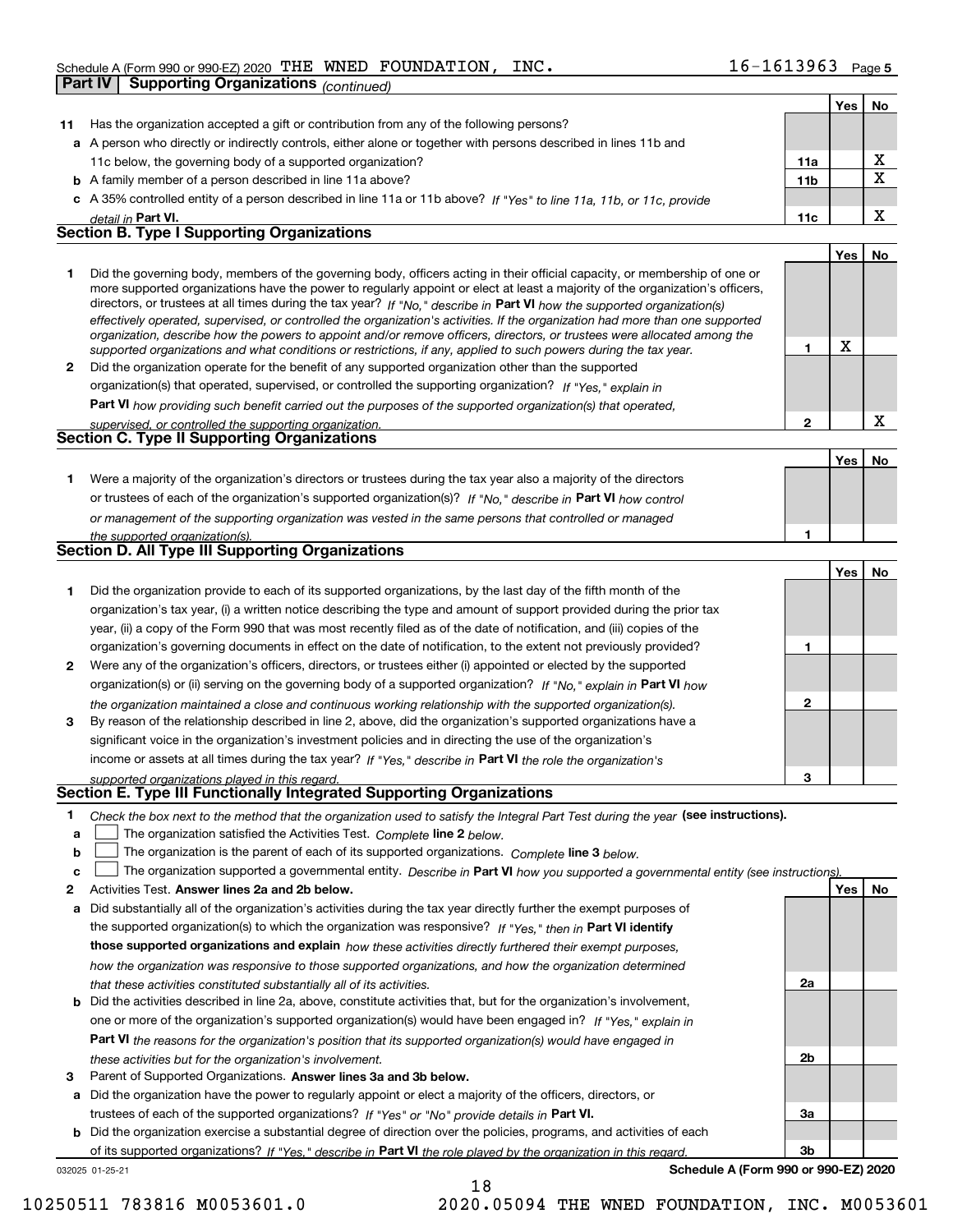## 1 Check here if the organization satisfied the Integral Part Test as a qualifying trust on Nov. 20, 1970 (explain in Part VI). See instructions. All other Type III non-functionally integrated supporting organizations must complete Sections A through E. **Part V Type III Non-Functionally Integrated 509(a)(3) Supporting Organizations**

|              | Section A - Adjusted Net Income                                             | (A) Prior Year | (B) Current Year<br>(optional) |                                |
|--------------|-----------------------------------------------------------------------------|----------------|--------------------------------|--------------------------------|
| 1            | Net short-term capital gain                                                 | 1              |                                |                                |
| $\mathbf{2}$ | Recoveries of prior-year distributions                                      | $\mathbf{2}$   |                                |                                |
| 3.           | Other gross income (see instructions)                                       | 3              |                                |                                |
| 4            | Add lines 1 through 3.                                                      | 4              |                                |                                |
| 5.           | Depreciation and depletion                                                  | 5              |                                |                                |
| 6            | Portion of operating expenses paid or incurred for production or            |                |                                |                                |
|              | collection of gross income or for management, conservation, or              |                |                                |                                |
|              | maintenance of property held for production of income (see instructions)    | 6              |                                |                                |
| 7            | Other expenses (see instructions)                                           | $\overline{7}$ |                                |                                |
| 8            | Adjusted Net Income (subtract lines 5, 6, and 7 from line 4)                | 8              |                                |                                |
|              | <b>Section B - Minimum Asset Amount</b>                                     |                | (A) Prior Year                 | (B) Current Year<br>(optional) |
| 1            | Aggregate fair market value of all non-exempt-use assets (see               |                |                                |                                |
|              | instructions for short tax year or assets held for part of year):           |                |                                |                                |
|              | <b>a</b> Average monthly value of securities                                | 1a             |                                |                                |
|              | <b>b</b> Average monthly cash balances                                      | 1b             |                                |                                |
|              | c Fair market value of other non-exempt-use assets                          | 1c             |                                |                                |
|              | d Total (add lines 1a, 1b, and 1c)                                          | 1 <sub>d</sub> |                                |                                |
|              | e Discount claimed for blockage or other factors                            |                |                                |                                |
|              | (explain in detail in Part VI):                                             |                |                                |                                |
| 2            | Acquisition indebtedness applicable to non-exempt-use assets                | $\mathbf{2}$   |                                |                                |
| 3            | Subtract line 2 from line 1d.                                               | 3              |                                |                                |
| 4            | Cash deemed held for exempt use. Enter 0.015 of line 3 (for greater amount, |                |                                |                                |
|              | see instructions).                                                          | 4              |                                |                                |
| 5.           | Net value of non-exempt-use assets (subtract line 4 from line 3)            | 5              |                                |                                |
| 6            | Multiply line 5 by 0.035.                                                   | 6              |                                |                                |
| 7            | Recoveries of prior-year distributions                                      | $\overline{7}$ |                                |                                |
| 8            | Minimum Asset Amount (add line 7 to line 6)                                 | 8              |                                |                                |
|              | <b>Section C - Distributable Amount</b>                                     |                |                                | <b>Current Year</b>            |
| 1            | Adjusted net income for prior year (from Section A, line 8, column A)       | 1              |                                |                                |
| $\mathbf{2}$ | Enter 0.85 of line 1.                                                       | $\mathbf{2}$   |                                |                                |
| 3            | Minimum asset amount for prior year (from Section B, line 8, column A)      | 3              |                                |                                |
| 4            | Enter greater of line 2 or line 3.                                          | 4              |                                |                                |
| 5            | Income tax imposed in prior year                                            | 5              |                                |                                |
| 6            | <b>Distributable Amount.</b> Subtract line 5 from line 4, unless subject to |                |                                |                                |
|              | emergency temporary reduction (see instructions).                           | 6              |                                |                                |
|              |                                                                             |                |                                |                                |

**7**Check here if the current year is the organization's first as a non-functionally integrated Type III supporting organization (see instructions).

**Schedule A (Form 990 or 990-EZ) 2020**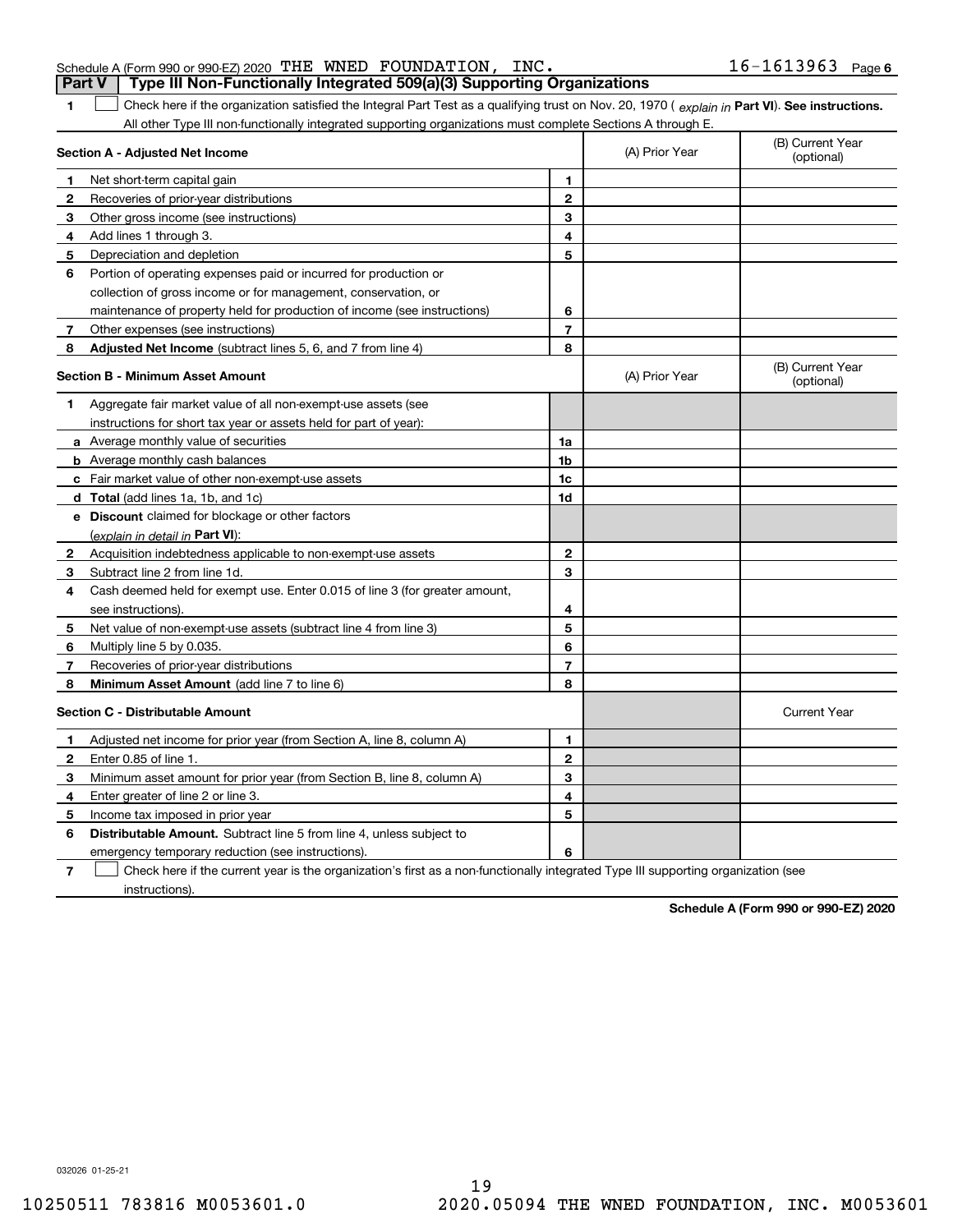| Schedule A (Form 990 or 990-EZ) 2020 $\,$ THE WNED FOUNDATION, |  | INC. | 16-1613963 | Page 7 |
|----------------------------------------------------------------|--|------|------------|--------|
|                                                                |  |      |            |        |

| <b>Part V</b> | Type III Non-Functionally Integrated 509(a)(3) Supporting Organizations                    |                             | (continued)                           |                                         |  |
|---------------|--------------------------------------------------------------------------------------------|-----------------------------|---------------------------------------|-----------------------------------------|--|
|               | <b>Section D - Distributions</b>                                                           |                             |                                       | <b>Current Year</b>                     |  |
| 1             | Amounts paid to supported organizations to accomplish exempt purposes                      |                             | 1                                     |                                         |  |
| 2             | Amounts paid to perform activity that directly furthers exempt purposes of supported       |                             |                                       |                                         |  |
|               | organizations, in excess of income from activity                                           |                             |                                       | 2                                       |  |
| 3             | Administrative expenses paid to accomplish exempt purposes of supported organizations      |                             |                                       | 3                                       |  |
| 4             | Amounts paid to acquire exempt-use assets                                                  |                             |                                       | 4                                       |  |
| 5             | Qualified set-aside amounts (prior IRS approval required - provide details in Part VI)     |                             |                                       | 5                                       |  |
| 6             | Other distributions (describe in Part VI). See instructions.                               |                             |                                       | 6                                       |  |
| 7             | Total annual distributions. Add lines 1 through 6.                                         |                             |                                       | 7                                       |  |
| 8             | Distributions to attentive supported organizations to which the organization is responsive |                             |                                       |                                         |  |
|               | (provide details in Part VI). See instructions.                                            |                             |                                       | 8                                       |  |
| 9             | Distributable amount for 2020 from Section C, line 6                                       |                             |                                       | 9                                       |  |
| 10            | Line 8 amount divided by line 9 amount                                                     |                             | 10                                    |                                         |  |
|               |                                                                                            | (i)                         | (ii)                                  | (iii)                                   |  |
|               | <b>Section E - Distribution Allocations</b> (see instructions)                             | <b>Excess Distributions</b> | <b>Underdistributions</b><br>Pre-2020 | <b>Distributable</b><br>Amount for 2020 |  |
| 1             | Distributable amount for 2020 from Section C, line 6                                       |                             |                                       |                                         |  |
| 2             | Underdistributions, if any, for years prior to 2020 (reason-                               |                             |                                       |                                         |  |
|               | able cause required - explain in Part VI). See instructions.                               |                             |                                       |                                         |  |
| 3             | Excess distributions carryover, if any, to 2020                                            |                             |                                       |                                         |  |
|               | <b>a</b> From 2015                                                                         |                             |                                       |                                         |  |
|               | <b>b</b> From 2016                                                                         |                             |                                       |                                         |  |
|               | c From 2017                                                                                |                             |                                       |                                         |  |
|               | <b>d</b> From 2018                                                                         |                             |                                       |                                         |  |
|               | e From 2019                                                                                |                             |                                       |                                         |  |
|               | f Total of lines 3a through 3e                                                             |                             |                                       |                                         |  |
|               | g Applied to underdistributions of prior years                                             |                             |                                       |                                         |  |
|               | <b>h</b> Applied to 2020 distributable amount                                              |                             |                                       |                                         |  |
|               | Carryover from 2015 not applied (see instructions)                                         |                             |                                       |                                         |  |
|               | Remainder. Subtract lines 3g, 3h, and 3i from line 3f.                                     |                             |                                       |                                         |  |
| 4             | Distributions for 2020 from Section D,                                                     |                             |                                       |                                         |  |
|               | line $7:$                                                                                  |                             |                                       |                                         |  |
|               | a Applied to underdistributions of prior years                                             |                             |                                       |                                         |  |
|               | <b>b</b> Applied to 2020 distributable amount                                              |                             |                                       |                                         |  |
|               | c Remainder. Subtract lines 4a and 4b from line 4.                                         |                             |                                       |                                         |  |
| 5             | Remaining underdistributions for years prior to 2020, if                                   |                             |                                       |                                         |  |
|               | any. Subtract lines 3g and 4a from line 2. For result greater                              |                             |                                       |                                         |  |
|               | than zero, explain in Part VI. See instructions.                                           |                             |                                       |                                         |  |
| 6             | Remaining underdistributions for 2020. Subtract lines 3h                                   |                             |                                       |                                         |  |
|               | and 4b from line 1. For result greater than zero, explain in                               |                             |                                       |                                         |  |
|               | Part VI. See instructions.                                                                 |                             |                                       |                                         |  |
| 7             | Excess distributions carryover to 2021. Add lines 3j                                       |                             |                                       |                                         |  |
|               | and 4c.                                                                                    |                             |                                       |                                         |  |
| 8             | Breakdown of line 7:                                                                       |                             |                                       |                                         |  |
|               | a Excess from 2016                                                                         |                             |                                       |                                         |  |
|               | <b>b</b> Excess from 2017                                                                  |                             |                                       |                                         |  |
|               | c Excess from 2018                                                                         |                             |                                       |                                         |  |
|               | d Excess from 2019                                                                         |                             |                                       |                                         |  |
|               | e Excess from 2020                                                                         |                             |                                       |                                         |  |

**Schedule A (Form 990 or 990-EZ) 2020**

032027 01-25-21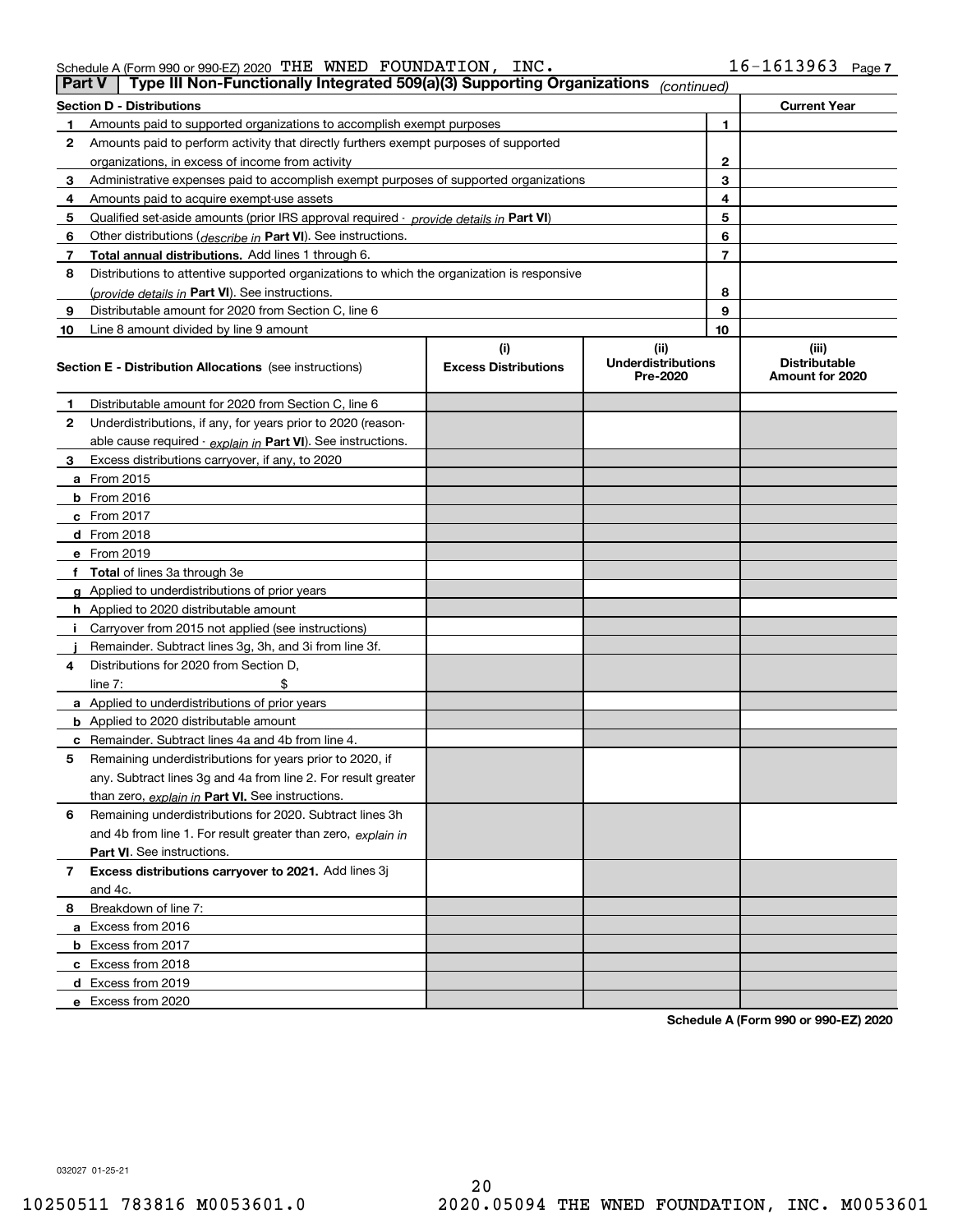|                 | Schedule A (Form 990 or 990-EZ) 2020 THE WNED FOUNDATION, INC.                                                                                         |    | $16 - 1613963$ Page 8                                                                                                                                                                                                                                                                                                                                                                                                             |  |
|-----------------|--------------------------------------------------------------------------------------------------------------------------------------------------------|----|-----------------------------------------------------------------------------------------------------------------------------------------------------------------------------------------------------------------------------------------------------------------------------------------------------------------------------------------------------------------------------------------------------------------------------------|--|
| <b>Part VI</b>  | Section D, lines 5, 6, and 8; and Part V, Section E, lines 2, 5, and 6. Also complete this part for any additional information.<br>(See instructions.) |    | Supplemental Information. Provide the explanations required by Part II, line 10; Part II, line 17a or 17b; Part III, line 12;<br>Part IV, Section A, lines 1, 2, 3b, 3c, 4b, 4c, 5a, 6, 9a, 9b, 9c, 11a, 11b, and 11c; Part IV, Section B, lines 1 and 2; Part IV, Section C,<br>line 1; Part IV, Section D, lines 2 and 3; Part IV, Section E, lines 1c, 2a, 2b, 3a, and 3b; Part V, line 1; Part V, Section B, line 1e; Part V, |  |
|                 |                                                                                                                                                        |    |                                                                                                                                                                                                                                                                                                                                                                                                                                   |  |
|                 |                                                                                                                                                        |    |                                                                                                                                                                                                                                                                                                                                                                                                                                   |  |
|                 |                                                                                                                                                        |    |                                                                                                                                                                                                                                                                                                                                                                                                                                   |  |
|                 |                                                                                                                                                        |    |                                                                                                                                                                                                                                                                                                                                                                                                                                   |  |
|                 |                                                                                                                                                        |    |                                                                                                                                                                                                                                                                                                                                                                                                                                   |  |
|                 |                                                                                                                                                        |    |                                                                                                                                                                                                                                                                                                                                                                                                                                   |  |
|                 |                                                                                                                                                        |    |                                                                                                                                                                                                                                                                                                                                                                                                                                   |  |
|                 |                                                                                                                                                        |    |                                                                                                                                                                                                                                                                                                                                                                                                                                   |  |
|                 |                                                                                                                                                        |    |                                                                                                                                                                                                                                                                                                                                                                                                                                   |  |
|                 |                                                                                                                                                        |    |                                                                                                                                                                                                                                                                                                                                                                                                                                   |  |
|                 |                                                                                                                                                        |    |                                                                                                                                                                                                                                                                                                                                                                                                                                   |  |
|                 |                                                                                                                                                        |    |                                                                                                                                                                                                                                                                                                                                                                                                                                   |  |
|                 |                                                                                                                                                        |    |                                                                                                                                                                                                                                                                                                                                                                                                                                   |  |
|                 |                                                                                                                                                        |    |                                                                                                                                                                                                                                                                                                                                                                                                                                   |  |
|                 |                                                                                                                                                        |    |                                                                                                                                                                                                                                                                                                                                                                                                                                   |  |
|                 |                                                                                                                                                        |    |                                                                                                                                                                                                                                                                                                                                                                                                                                   |  |
|                 |                                                                                                                                                        |    |                                                                                                                                                                                                                                                                                                                                                                                                                                   |  |
|                 |                                                                                                                                                        |    |                                                                                                                                                                                                                                                                                                                                                                                                                                   |  |
|                 |                                                                                                                                                        |    |                                                                                                                                                                                                                                                                                                                                                                                                                                   |  |
|                 |                                                                                                                                                        |    |                                                                                                                                                                                                                                                                                                                                                                                                                                   |  |
|                 |                                                                                                                                                        |    |                                                                                                                                                                                                                                                                                                                                                                                                                                   |  |
|                 |                                                                                                                                                        |    |                                                                                                                                                                                                                                                                                                                                                                                                                                   |  |
|                 |                                                                                                                                                        |    |                                                                                                                                                                                                                                                                                                                                                                                                                                   |  |
|                 |                                                                                                                                                        |    |                                                                                                                                                                                                                                                                                                                                                                                                                                   |  |
|                 |                                                                                                                                                        |    |                                                                                                                                                                                                                                                                                                                                                                                                                                   |  |
|                 |                                                                                                                                                        |    |                                                                                                                                                                                                                                                                                                                                                                                                                                   |  |
|                 |                                                                                                                                                        |    |                                                                                                                                                                                                                                                                                                                                                                                                                                   |  |
|                 |                                                                                                                                                        |    |                                                                                                                                                                                                                                                                                                                                                                                                                                   |  |
|                 |                                                                                                                                                        |    |                                                                                                                                                                                                                                                                                                                                                                                                                                   |  |
|                 |                                                                                                                                                        |    |                                                                                                                                                                                                                                                                                                                                                                                                                                   |  |
|                 |                                                                                                                                                        |    |                                                                                                                                                                                                                                                                                                                                                                                                                                   |  |
|                 |                                                                                                                                                        |    |                                                                                                                                                                                                                                                                                                                                                                                                                                   |  |
|                 |                                                                                                                                                        |    |                                                                                                                                                                                                                                                                                                                                                                                                                                   |  |
|                 |                                                                                                                                                        |    |                                                                                                                                                                                                                                                                                                                                                                                                                                   |  |
|                 |                                                                                                                                                        |    |                                                                                                                                                                                                                                                                                                                                                                                                                                   |  |
| 032028 01-25-21 |                                                                                                                                                        | 21 | Schedule A (Form 990 or 990-EZ) 2020                                                                                                                                                                                                                                                                                                                                                                                              |  |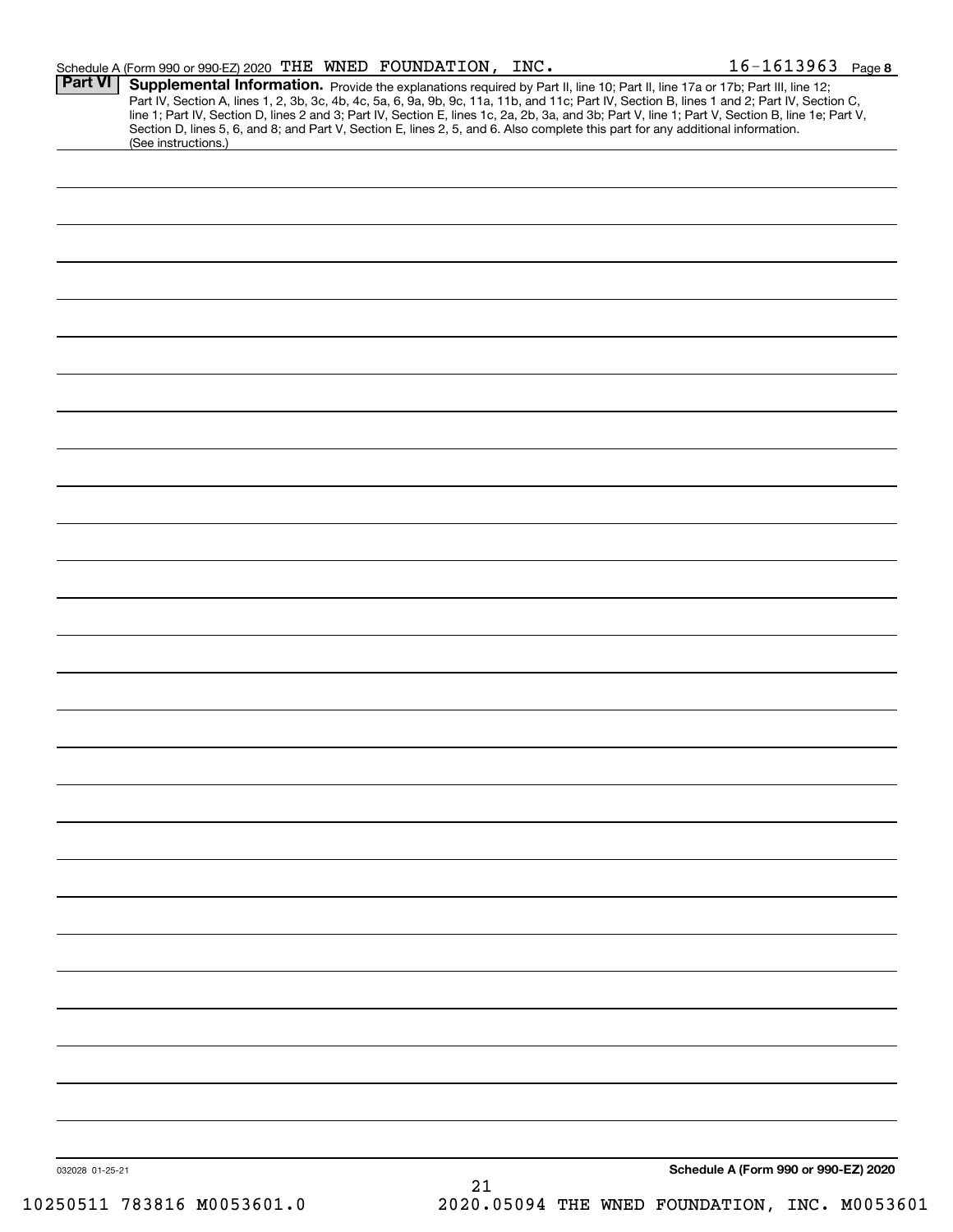Department of the Treasury Internal Revenue Service **(Form 990, 990-EZ, or 990-PF)**

Name of the organization

**Organization type** (check one):

### \*\* PUBLIC DISCLOSURE COPY \*\*

# **Schedule B Schedule of Contributors**

**| Attach to Form 990, Form 990-EZ, or Form 990-PF. | Go to www.irs.gov/Form990 for the latest information.** OMB No. 1545-0047

**2020**

**Employer identification number**

|  | $6 - 1613963$ |  |  |  |  |
|--|---------------|--|--|--|--|
|  |               |  |  |  |  |

| INC.<br>THE WNED FOUNDATION, |  |  | 16-1613963 |
|------------------------------|--|--|------------|
|------------------------------|--|--|------------|

| Filers of:         | Section:                                                                           |
|--------------------|------------------------------------------------------------------------------------|
| Form 990 or 990-EZ | $\lfloor x \rfloor$ 501(c)( 3) (enter number) organization                         |
|                    | $4947(a)(1)$ nonexempt charitable trust <b>not</b> treated as a private foundation |
|                    | 527 political organization                                                         |
| Form 990-PF        | 501(c)(3) exempt private foundation                                                |
|                    | 4947(a)(1) nonexempt charitable trust treated as a private foundation              |
|                    | 501(c)(3) taxable private foundation                                               |

Check if your organization is covered by the **General Rule** or a **Special Rule. Note:**  Only a section 501(c)(7), (8), or (10) organization can check boxes for both the General Rule and a Special Rule. See instructions.

### **General Rule**

 $\boxed{\textbf{X}}$  For an organization filing Form 990, 990-EZ, or 990-PF that received, during the year, contributions totaling \$5,000 or more (in money or property) from any one contributor. Complete Parts I and II. See instructions for determining a contributor's total contributions.

### **Special Rules**

| For an organization described in section 501(c)(3) filing Form 990 or 990-EZ that met the 33 1/3% support test of the regulations under               |
|-------------------------------------------------------------------------------------------------------------------------------------------------------|
| sections 509(a)(1) and 170(b)(1)(A)(vi), that checked Schedule A (Form 990 or 990-EZ), Part II, line 13, 16a, or 16b, and that received from          |
| any one contributor, during the year, total contributions of the greater of (1) \$5,000; or (2) 2% of the amount on (i) Form 990, Part VIII, line 1h; |
| or (ii) Form 990-EZ, line 1. Complete Parts I and II.                                                                                                 |

For an organization described in section 501(c)(7), (8), or (10) filing Form 990 or 990-EZ that received from any one contributor, during the year, total contributions of more than \$1,000 exclusively for religious, charitable, scientific, literary, or educational purposes, or for the prevention of cruelty to children or animals. Complete Parts I (entering "N/A" in column (b) instead of the contributor name and address), II, and III.  $\mathcal{L}^{\text{max}}$ 

purpose. Don't complete any of the parts unless the **General Rule** applies to this organization because it received *nonexclusively* year, contributions <sub>exclusively</sub> for religious, charitable, etc., purposes, but no such contributions totaled more than \$1,000. If this box is checked, enter here the total contributions that were received during the year for an  $\;$ exclusively religious, charitable, etc., For an organization described in section 501(c)(7), (8), or (10) filing Form 990 or 990-EZ that received from any one contributor, during the religious, charitable, etc., contributions totaling \$5,000 or more during the year  $\Box$ — $\Box$   $\Box$  $\mathcal{L}^{\text{max}}$ 

**Caution:**  An organization that isn't covered by the General Rule and/or the Special Rules doesn't file Schedule B (Form 990, 990-EZ, or 990-PF),  **must** but it answer "No" on Part IV, line 2, of its Form 990; or check the box on line H of its Form 990-EZ or on its Form 990-PF, Part I, line 2, to certify that it doesn't meet the filing requirements of Schedule B (Form 990, 990-EZ, or 990-PF).

**For Paperwork Reduction Act Notice, see the instructions for Form 990, 990-EZ, or 990-PF. Schedule B (Form 990, 990-EZ, or 990-PF) (2020)** LHA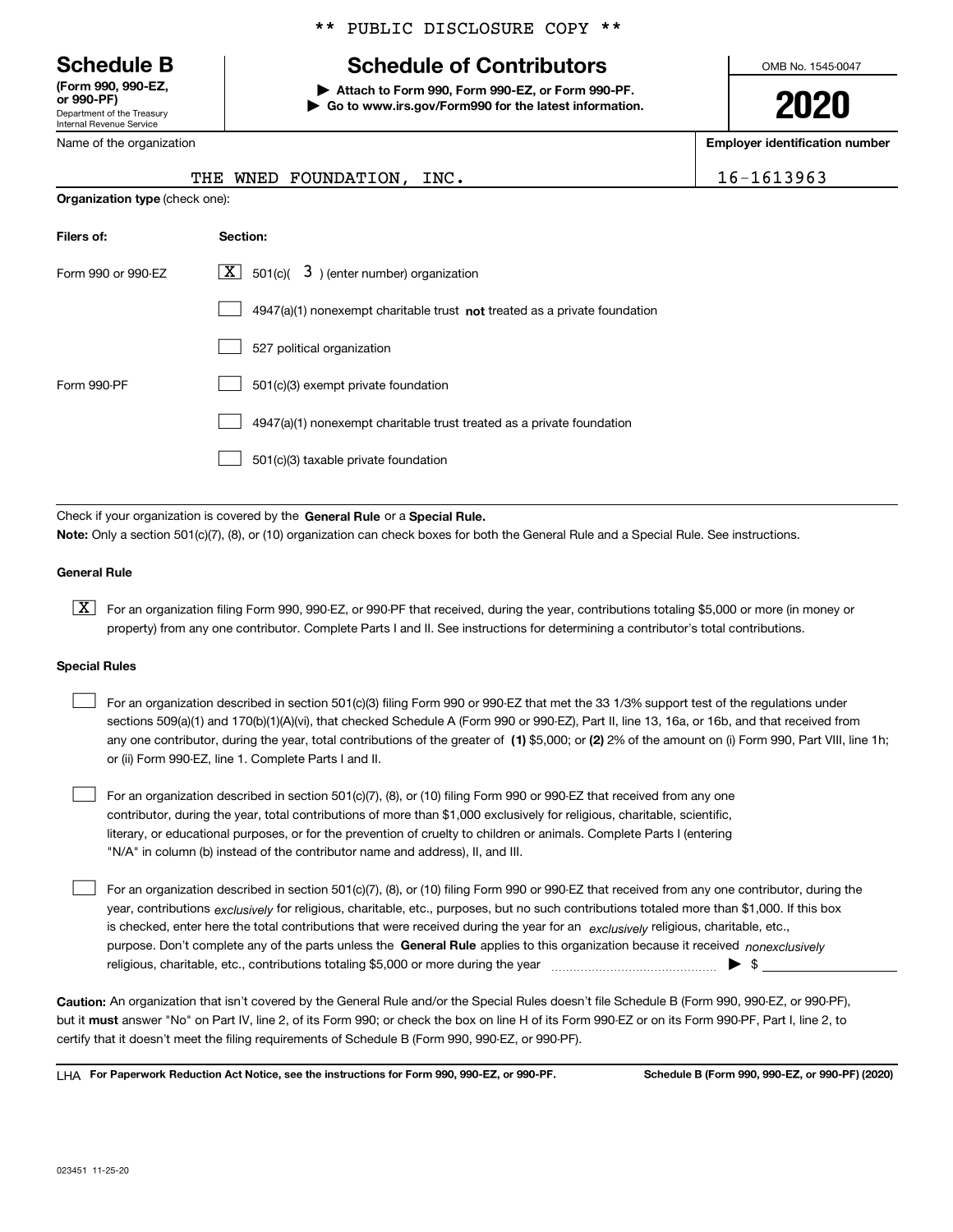**Employer identification number**

THE WNED FOUNDATION, INC. 16-1613963

023452 11-25-20 **Schedule B (Form 990, 990-EZ, or 990-PF) (2020) (a)No.(b)Name, address, and ZIP + 4 (c)Total contributions (d)Type of contribution PersonPayrollNoncash (a)No.(b)Name, address, and ZIP + 4 (c)Total contributions (d)Type of contribution PersonPayrollNoncash (a)No.(b)Name, address, and ZIP + 4 (c)Total contributions (d)Type of contribution PersonPayrollNoncash (a) No.(b) Name, address, and ZIP + 4 (c) Total contributions (d) Type of contribution PersonPayrollNoncash (a) No.(b) Name, address, and ZIP + 4 (c) Total contributions (d) Type of contribution PersonPayrollNoncash (a) No.(b)Name, address, and ZIP + 4 (c) Total contributions (d)Type of contribution PersonPayrollNoncash Contributors** (see instructions). Use duplicate copies of Part I if additional space is needed. \$(Complete Part II for noncash contributions.) \$(Complete Part II for noncash contributions.) \$(Complete Part II for noncash contributions.) \$(Complete Part II for noncash contributions.) \$(Complete Part II for noncash contributions.) \$(Complete Part II for noncash contributions.) Chedule B (Form 990, 990-EZ, or 990-PF) (2020)<br> **2Part I 2Part I Contributors** (see instructions). Use duplicate copies of Part I if additional space is needed.<br>
2Part I **Contributors** (see instructions). Use duplicate  $|X|$  $\mathcal{L}^{\text{max}}$  $\mathcal{L}^{\text{max}}$  $\boxed{\text{X}}$  $\mathcal{L}^{\text{max}}$  $\mathcal{L}^{\text{max}}$  $|X|$  $\mathcal{L}^{\text{max}}$  $\mathcal{L}^{\text{max}}$  $\boxed{\text{X}}$  $\mathcal{L}^{\text{max}}$  $\mathcal{L}^{\text{max}}$  $\boxed{\text{X}}$  $\mathcal{L}^{\text{max}}$  $\mathcal{L}^{\text{max}}$  $\boxed{\text{X}}$  $\mathcal{L}^{\text{max}}$  $\mathcal{L}^{\text{max}}$  $\begin{array}{c|c|c|c|c|c} 1 & \hspace{1.5cm} & \hspace{1.5cm} & \hspace{1.5cm} & \hspace{1.5cm} & \hspace{1.5cm} & \hspace{1.5cm} & \hspace{1.5cm} & \hspace{1.5cm} & \hspace{1.5cm} & \hspace{1.5cm} & \hspace{1.5cm} & \hspace{1.5cm} & \hspace{1.5cm} & \hspace{1.5cm} & \hspace{1.5cm} & \hspace{1.5cm} & \hspace{1.5cm} & \hspace{1.5cm} & \hspace{1.5cm} & \hspace{1.5cm} &$ 7,861.  $2$  | Person  $\overline{\text{X}}$ 5,000.  $\overline{3}$  | Person  $\overline{X}$ 50,000.  $4$  | Person  $\overline{\text{X}}$ 35,000.  $\sim$  5 | Person X 25,000.  $\sim$  6 | Person X 25,000.

10250511 783816 M0053601.0 2020.05094 THE WNED FOUNDATION, INC. M0053601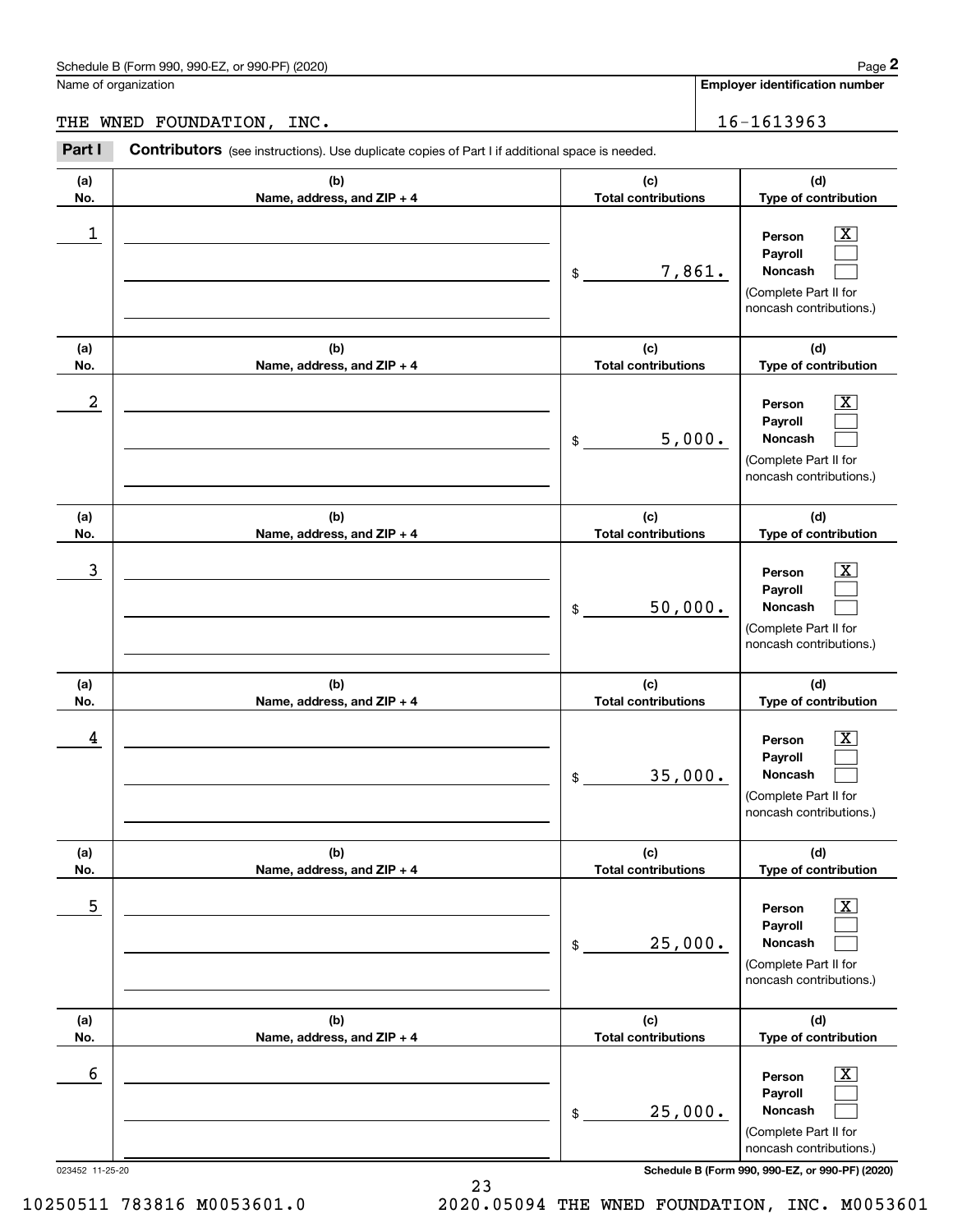|                 | Schedule B (Form 990, 990-EZ, or 990-PF) (2020)                                                       |                                   | Page 2                                                                                                      |
|-----------------|-------------------------------------------------------------------------------------------------------|-----------------------------------|-------------------------------------------------------------------------------------------------------------|
|                 | Name of organization                                                                                  |                                   | <b>Employer identification number</b>                                                                       |
| THE             | WNED FOUNDATION, INC.                                                                                 |                                   | 16-1613963                                                                                                  |
| Part I          | <b>Contributors</b> (see instructions). Use duplicate copies of Part I if additional space is needed. |                                   |                                                                                                             |
| (a)<br>No.      | (b)<br>Name, address, and ZIP + 4                                                                     | (c)<br><b>Total contributions</b> | (d)<br>Type of contribution                                                                                 |
| 7               |                                                                                                       | 10,000.<br>\$                     | $\overline{\mathbf{X}}$<br>Person<br>Payroll<br>Noncash<br>(Complete Part II for<br>noncash contributions.) |
| (a)<br>No.      | (b)<br>Name, address, and ZIP + 4                                                                     | (c)<br><b>Total contributions</b> | (d)<br>Type of contribution                                                                                 |
| 8               |                                                                                                       | 10,000.<br>\$                     | $\overline{\mathbf{X}}$<br>Person<br>Payroll<br>Noncash<br>(Complete Part II for<br>noncash contributions.) |
| (a)<br>No.      | (b)<br>Name, address, and ZIP + 4                                                                     | (c)<br><b>Total contributions</b> | (d)<br>Type of contribution                                                                                 |
| 9               |                                                                                                       | 10,000.<br>\$                     | X<br>Person<br>Payroll<br>Noncash<br>(Complete Part II for<br>noncash contributions.)                       |
| (a)<br>No.      | (b)<br>Name, address, and ZIP + 4                                                                     | (c)<br><b>Total contributions</b> | (d)<br>Type of contribution                                                                                 |
| 10              |                                                                                                       | 10,000.<br>\$                     | $\overline{\mathbf{X}}$<br>Person<br>Payroll<br>Noncash<br>(Complete Part II for<br>noncash contributions.) |
| (a)<br>No.      | (b)<br>Name, address, and ZIP + 4                                                                     | (c)<br><b>Total contributions</b> | (d)<br>Type of contribution                                                                                 |
| 11              |                                                                                                       | 7,500.<br>\$                      | $\overline{\text{X}}$<br>Person<br>Payroll<br>Noncash<br>(Complete Part II for<br>noncash contributions.)   |
| (a)<br>No.      | (b)<br>Name, address, and ZIP + 4                                                                     | (c)<br><b>Total contributions</b> | (d)<br>Type of contribution                                                                                 |
| 12              |                                                                                                       | 5,000.<br>\$                      | $\overline{\text{X}}$<br>Person<br>Payroll<br>Noncash<br>(Complete Part II for<br>noncash contributions.)   |
| 023452 11-25-20 |                                                                                                       |                                   | Schedule B (Form 990, 990-EZ, or 990-PF) (2020)                                                             |

10250511 783816 M0053601.0 2020.05094 THE WNED FOUNDATION, INC. M0053601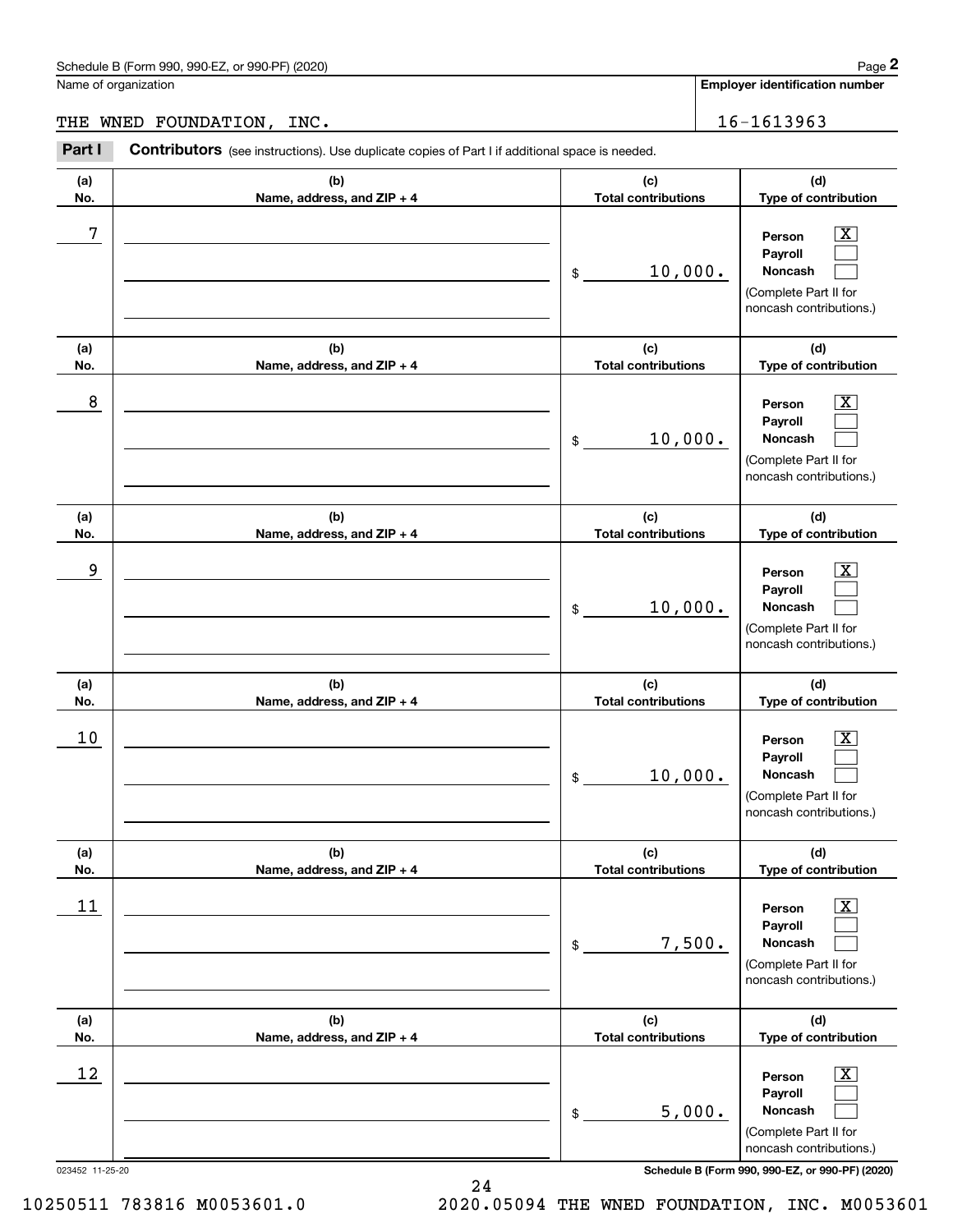Name of organization

**Employer identification number**

THE WNED FOUNDATION, INC. 16-1613963

023452 11-25-20 **Schedule B (Form 990, 990-EZ, or 990-PF) (2020) (a)No.(b)Name, address, and ZIP + 4 (c)Total contributions (d)Type of contribution PersonPayrollNoncash (a)No.(b)Name, address, and ZIP + 4 (c)Total contributions (d)Type of contribution PersonPayrollNoncash (a)No.(b)Name, address, and ZIP + 4 (c)Total contributions (d)Type of contribution PersonPayrollNoncash (a) No.(b)Name, address, and ZIP + 4 (c) Total contributions (d) Type of contribution PersonPayrollNoncash(a) No.(b)Name, address, and ZIP + 4 (c) Total contributions (d) Type of contribution PersonPayrollNoncash (a) No.(b)Name, address, and ZIP + 4 (c) Total contributions (d)Type of contribution PersonPayrollNoncash Contributors** (see instructions). Use duplicate copies of Part I if additional space is needed. \$(Complete Part II for noncash contributions.) \$(Complete Part II for noncash contributions.) \$(Complete Part II for noncash contributions.) \$(Complete Part II for noncash contributions.) \$(Complete Part II for noncash contributions.) \$(Complete Part II for noncash contributions.) Chedule B (Form 990, 990-EZ, or 990-PF) (2020)<br> **2Part I 2Part I Contributors** (see instructions). Use duplicate copies of Part I if additional space is needed.<br>
2Part I **Contributors** (see instructions). Use duplicate  $|X|$  $\mathcal{L}^{\text{max}}$  $\mathcal{L}^{\text{max}}$  $\boxed{\text{X}}$  $\mathcal{L}^{\text{max}}$  $\mathcal{L}^{\text{max}}$  $|X|$  $\mathcal{L}^{\text{max}}$  $\mathcal{L}^{\text{max}}$  $|X|$  $\mathcal{L}^{\text{max}}$  $\mathcal{L}^{\text{max}}$  $\boxed{\text{X}}$  $\mathcal{L}^{\text{max}}$  $\mathcal{L}^{\text{max}}$  $\mathcal{L}^{\text{max}}$  $\mathcal{L}^{\text{max}}$  $\mathcal{L}^{\text{max}}$  $13$  Person X 5,000.  $14$  Person X 5,000.  $15$  Person X 15,000.  $16$  Person X 5,000.  $17$  | Person  $\overline{\text{X}}$ 75,000.

10250511 783816 M0053601.0 2020.05094 THE WNED FOUNDATION, INC. M0053601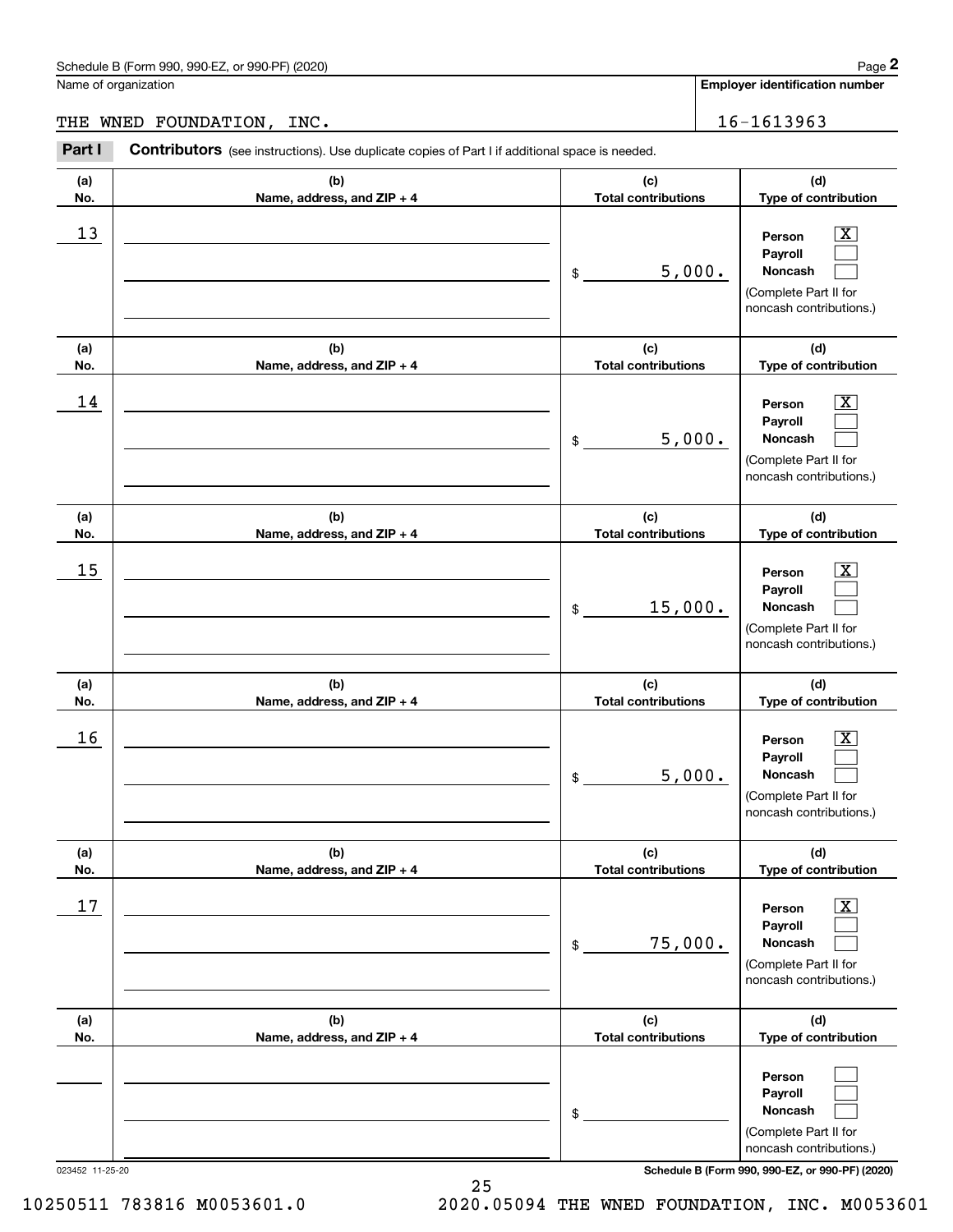Name of organization

**Employer identification number**

THE WNED FOUNDATION, INC. 16-1613963

Chedule B (Form 990, 990-EZ, or 990-PF) (2020)<br>
lame of organization<br> **3Part II Noncash Property** (see instructions). Use duplicate copies of Part II if additional space is needed.<br> **2Part II Noncash Property** (see ins

| (a)<br>No.<br>from<br>Part I | (b)<br>Description of noncash property given | (c)<br>FMV (or estimate)<br>(See instructions.) | (d)<br>Date received |
|------------------------------|----------------------------------------------|-------------------------------------------------|----------------------|
|                              |                                              |                                                 |                      |
|                              |                                              |                                                 |                      |
|                              |                                              | $\mathsf{\$}$                                   |                      |
| (a)<br>No.<br>from<br>Part I | (b)<br>Description of noncash property given | (c)<br>FMV (or estimate)<br>(See instructions.) | (d)<br>Date received |
|                              |                                              |                                                 |                      |
|                              |                                              |                                                 |                      |
|                              |                                              | $\sim$                                          |                      |
| (a)<br>No.<br>from<br>Part I | (b)<br>Description of noncash property given | (c)<br>FMV (or estimate)<br>(See instructions.) | (d)<br>Date received |
|                              |                                              |                                                 |                      |
|                              |                                              |                                                 |                      |
|                              |                                              | $\mathsf{\$}$                                   |                      |
| (a)<br>No.<br>from<br>Part I | (b)<br>Description of noncash property given | (c)<br>FMV (or estimate)<br>(See instructions.) | (d)<br>Date received |
|                              |                                              |                                                 |                      |
|                              |                                              |                                                 |                      |
|                              |                                              | $\$$                                            |                      |
| (a)<br>No.<br>from<br>Part I | (b)<br>Description of noncash property given | (c)<br>FMV (or estimate)<br>(See instructions.) | (d)<br>Date received |
|                              |                                              |                                                 |                      |
|                              |                                              |                                                 |                      |
|                              |                                              | $\$$                                            |                      |
| (a)<br>No.<br>from<br>Part I | (b)<br>Description of noncash property given | (c)<br>FMV (or estimate)<br>(See instructions.) | (d)<br>Date received |
|                              |                                              |                                                 |                      |
|                              |                                              |                                                 |                      |
|                              |                                              | \$                                              |                      |

26

023453 11-25-20 **Schedule B (Form 990, 990-EZ, or 990-PF) (2020)**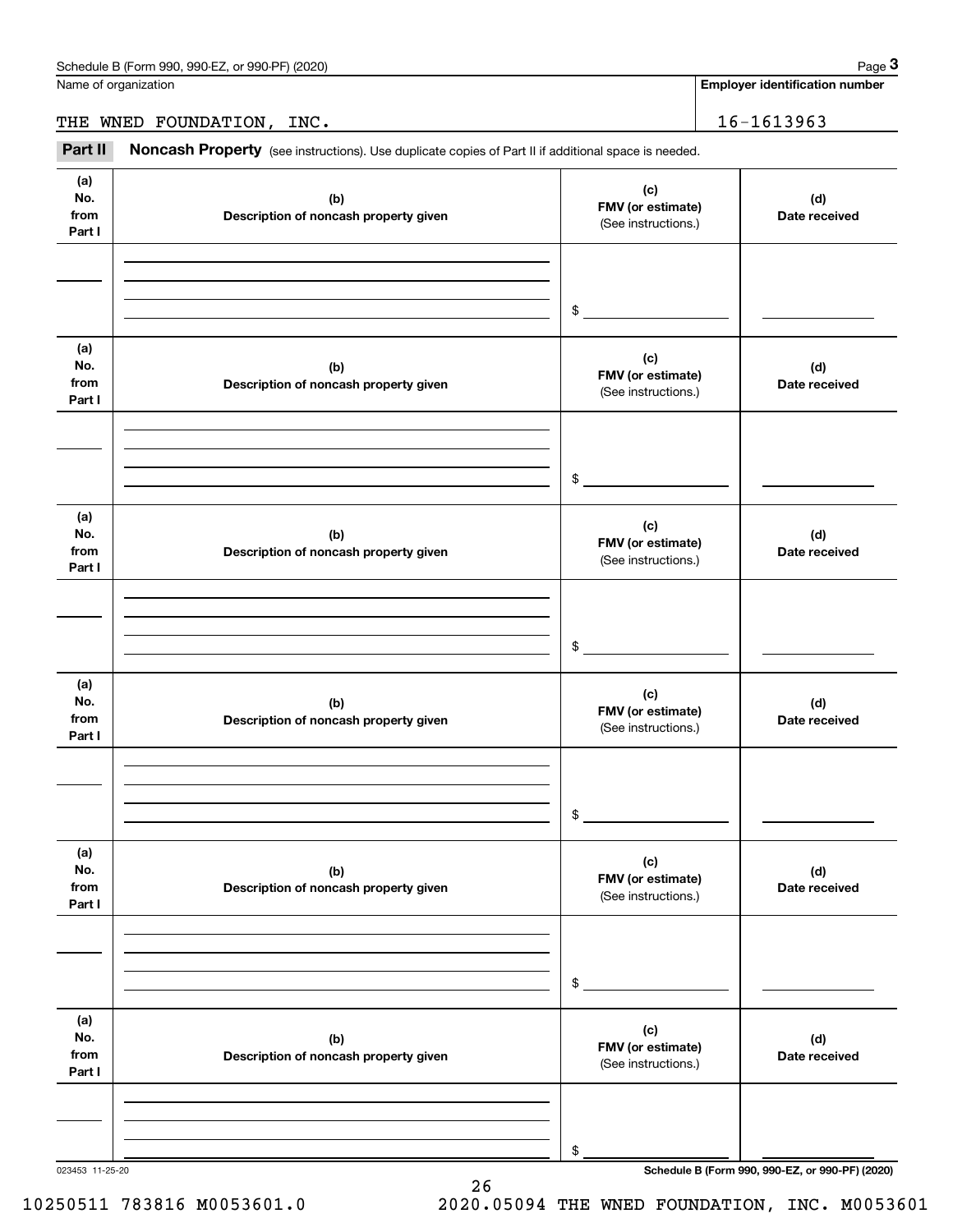|                 | Schedule B (Form 990, 990-EZ, or 990-PF) (2020)                                                                                                              |                                          | Page 4                                                                                                                                                         |  |  |  |  |  |
|-----------------|--------------------------------------------------------------------------------------------------------------------------------------------------------------|------------------------------------------|----------------------------------------------------------------------------------------------------------------------------------------------------------------|--|--|--|--|--|
|                 | Name of organization                                                                                                                                         |                                          | Employer identification number                                                                                                                                 |  |  |  |  |  |
|                 | THE WNED FOUNDATION, INC.                                                                                                                                    |                                          | 16-1613963                                                                                                                                                     |  |  |  |  |  |
| <b>Part III</b> | from any one contributor. Complete columns (a) through (e) and the following line entry. For organizations                                                   |                                          | Exclusively religious, charitable, etc., contributions to organizations described in section 501(c)(7), (8), or (10) that total more than \$1,000 for the year |  |  |  |  |  |
|                 | completing Part III, enter the total of exclusively religious, charitable, etc., contributions of \$1,000 or less for the year. (Enter this info. once.) \\$ |                                          |                                                                                                                                                                |  |  |  |  |  |
| (a) No.         | Use duplicate copies of Part III if additional space is needed.                                                                                              |                                          |                                                                                                                                                                |  |  |  |  |  |
| from<br>Part I  | (b) Purpose of gift                                                                                                                                          | (c) Use of gift                          | (d) Description of how gift is held                                                                                                                            |  |  |  |  |  |
|                 |                                                                                                                                                              |                                          |                                                                                                                                                                |  |  |  |  |  |
|                 |                                                                                                                                                              |                                          |                                                                                                                                                                |  |  |  |  |  |
|                 |                                                                                                                                                              |                                          |                                                                                                                                                                |  |  |  |  |  |
|                 |                                                                                                                                                              | (e) Transfer of gift                     |                                                                                                                                                                |  |  |  |  |  |
|                 |                                                                                                                                                              |                                          |                                                                                                                                                                |  |  |  |  |  |
|                 | Transferee's name, address, and ZIP + 4                                                                                                                      |                                          | Relationship of transferor to transferee                                                                                                                       |  |  |  |  |  |
|                 |                                                                                                                                                              |                                          |                                                                                                                                                                |  |  |  |  |  |
|                 |                                                                                                                                                              |                                          |                                                                                                                                                                |  |  |  |  |  |
| (a) No.         |                                                                                                                                                              |                                          |                                                                                                                                                                |  |  |  |  |  |
| from<br>Part I  | (b) Purpose of gift                                                                                                                                          | (c) Use of gift                          | (d) Description of how gift is held                                                                                                                            |  |  |  |  |  |
|                 |                                                                                                                                                              |                                          |                                                                                                                                                                |  |  |  |  |  |
|                 |                                                                                                                                                              |                                          |                                                                                                                                                                |  |  |  |  |  |
|                 |                                                                                                                                                              |                                          |                                                                                                                                                                |  |  |  |  |  |
|                 | (e) Transfer of gift                                                                                                                                         |                                          |                                                                                                                                                                |  |  |  |  |  |
|                 |                                                                                                                                                              |                                          |                                                                                                                                                                |  |  |  |  |  |
|                 | Transferee's name, address, and ZIP + 4                                                                                                                      | Relationship of transferor to transferee |                                                                                                                                                                |  |  |  |  |  |
|                 |                                                                                                                                                              |                                          |                                                                                                                                                                |  |  |  |  |  |
|                 |                                                                                                                                                              |                                          |                                                                                                                                                                |  |  |  |  |  |
| (a) No.         |                                                                                                                                                              |                                          |                                                                                                                                                                |  |  |  |  |  |
| from<br>Part I  | (b) Purpose of gift                                                                                                                                          | (c) Use of gift                          | (d) Description of how gift is held                                                                                                                            |  |  |  |  |  |
|                 |                                                                                                                                                              |                                          |                                                                                                                                                                |  |  |  |  |  |
|                 |                                                                                                                                                              |                                          |                                                                                                                                                                |  |  |  |  |  |
|                 |                                                                                                                                                              |                                          |                                                                                                                                                                |  |  |  |  |  |
|                 | (e) Transfer of gift                                                                                                                                         |                                          |                                                                                                                                                                |  |  |  |  |  |
|                 |                                                                                                                                                              |                                          |                                                                                                                                                                |  |  |  |  |  |
|                 | Transferee's name, address, and ZIP + 4                                                                                                                      |                                          | Relationship of transferor to transferee                                                                                                                       |  |  |  |  |  |
|                 |                                                                                                                                                              |                                          |                                                                                                                                                                |  |  |  |  |  |
|                 |                                                                                                                                                              |                                          |                                                                                                                                                                |  |  |  |  |  |
| (a) No.<br>from |                                                                                                                                                              |                                          |                                                                                                                                                                |  |  |  |  |  |
| Part I          | (b) Purpose of gift                                                                                                                                          | (c) Use of gift                          | (d) Description of how gift is held                                                                                                                            |  |  |  |  |  |
|                 |                                                                                                                                                              |                                          |                                                                                                                                                                |  |  |  |  |  |
|                 |                                                                                                                                                              |                                          |                                                                                                                                                                |  |  |  |  |  |
|                 |                                                                                                                                                              |                                          |                                                                                                                                                                |  |  |  |  |  |
|                 |                                                                                                                                                              | (e) Transfer of gift                     |                                                                                                                                                                |  |  |  |  |  |
|                 |                                                                                                                                                              |                                          |                                                                                                                                                                |  |  |  |  |  |
|                 | Transferee's name, address, and $ZIP + 4$                                                                                                                    |                                          | Relationship of transferor to transferee                                                                                                                       |  |  |  |  |  |
|                 |                                                                                                                                                              |                                          |                                                                                                                                                                |  |  |  |  |  |
|                 |                                                                                                                                                              |                                          |                                                                                                                                                                |  |  |  |  |  |
|                 |                                                                                                                                                              |                                          |                                                                                                                                                                |  |  |  |  |  |

27

**Schedule B (Form 990, 990-EZ, or 990-PF) (2020)**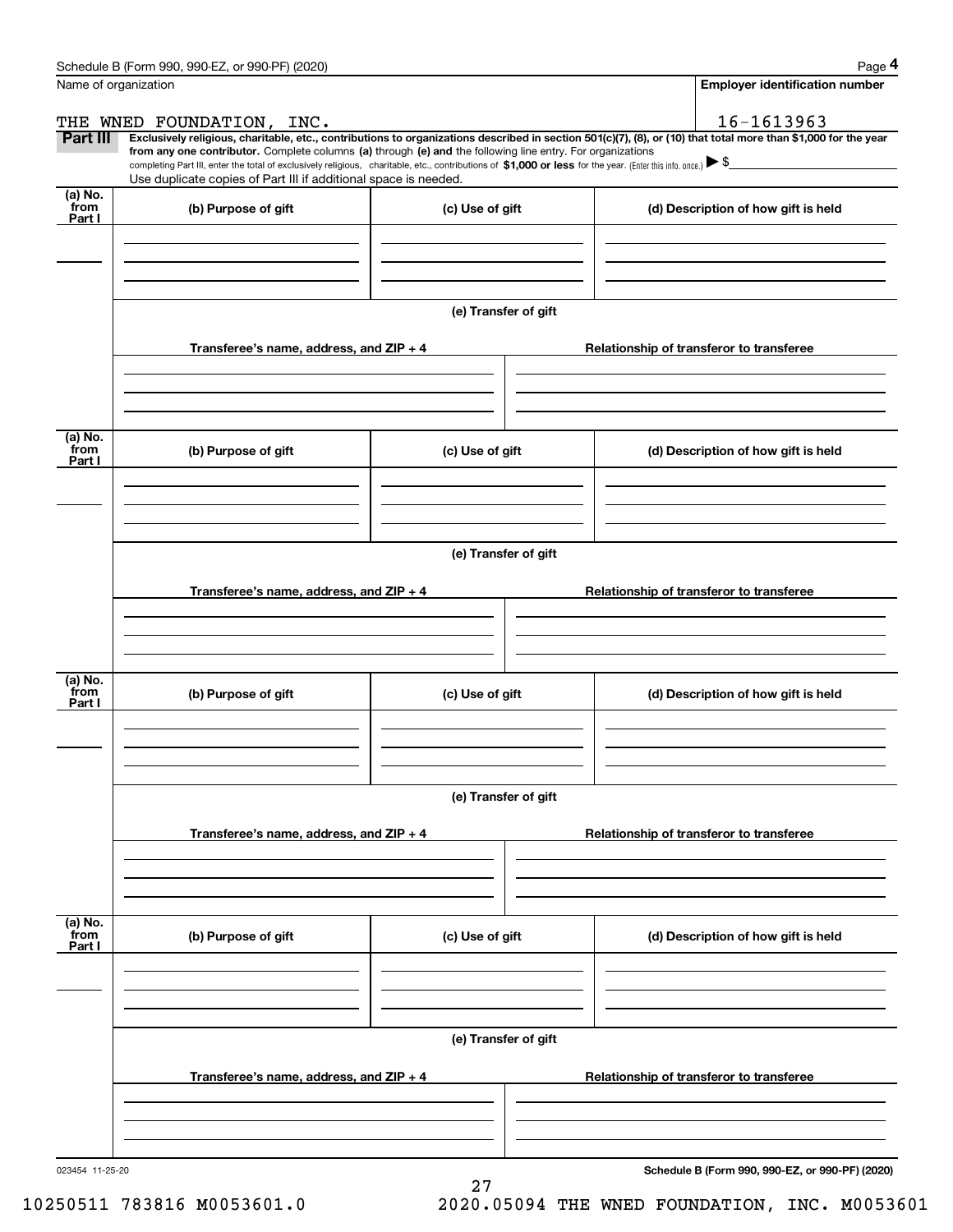|         | <b>SCHEDULE D</b><br>(Form 990)                                                                                                                         |                                                                                                        | <b>Supplemental Financial Statements</b><br>Complete if the organization answered "Yes" on Form 990,                                           |                         | OMB No. 1545-0047                                   |  |
|---------|---------------------------------------------------------------------------------------------------------------------------------------------------------|--------------------------------------------------------------------------------------------------------|------------------------------------------------------------------------------------------------------------------------------------------------|-------------------------|-----------------------------------------------------|--|
|         |                                                                                                                                                         |                                                                                                        | Part IV, line 6, 7, 8, 9, 10, 11a, 11b, 11c, 11d, 11e, 11f, 12a, or 12b.                                                                       |                         | <b>Open to Public</b>                               |  |
|         | Attach to Form 990.<br>Department of the Treasury<br>Go to www.irs.gov/Form990 for instructions and the latest information.<br>Internal Revenue Service |                                                                                                        |                                                                                                                                                |                         | <b>Inspection</b>                                   |  |
|         | Name of the organization                                                                                                                                | THE WNED FOUNDATION, INC.                                                                              |                                                                                                                                                |                         | <b>Employer identification number</b><br>16-1613963 |  |
| Part I  |                                                                                                                                                         |                                                                                                        | Organizations Maintaining Donor Advised Funds or Other Similar Funds or Accounts. Complete if the                                              |                         |                                                     |  |
|         |                                                                                                                                                         | organization answered "Yes" on Form 990, Part IV, line 6.                                              |                                                                                                                                                |                         |                                                     |  |
|         |                                                                                                                                                         |                                                                                                        | (a) Donor advised funds                                                                                                                        |                         | (b) Funds and other accounts                        |  |
| 1       |                                                                                                                                                         |                                                                                                        |                                                                                                                                                |                         |                                                     |  |
| 2       |                                                                                                                                                         | Aggregate value of contributions to (during year)                                                      |                                                                                                                                                |                         |                                                     |  |
| 3       |                                                                                                                                                         |                                                                                                        |                                                                                                                                                |                         |                                                     |  |
| 4       |                                                                                                                                                         |                                                                                                        |                                                                                                                                                |                         |                                                     |  |
| 5       |                                                                                                                                                         |                                                                                                        | Did the organization inform all donors and donor advisors in writing that the assets held in donor advised funds                               |                         |                                                     |  |
|         |                                                                                                                                                         |                                                                                                        |                                                                                                                                                |                         | Yes<br>No                                           |  |
| 6       |                                                                                                                                                         |                                                                                                        | Did the organization inform all grantees, donors, and donor advisors in writing that grant funds can be used only                              |                         |                                                     |  |
|         |                                                                                                                                                         |                                                                                                        | for charitable purposes and not for the benefit of the donor or donor advisor, or for any other purpose conferring                             |                         |                                                     |  |
| Part II | impermissible private benefit?                                                                                                                          |                                                                                                        | Conservation Easements. Complete if the organization answered "Yes" on Form 990, Part IV, line 7.                                              |                         | Yes<br>No                                           |  |
| 1.      |                                                                                                                                                         | Purpose(s) of conservation easements held by the organization (check all that apply).                  |                                                                                                                                                |                         |                                                     |  |
|         |                                                                                                                                                         | Preservation of land for public use (for example, recreation or education)                             | Preservation of a historically important land area                                                                                             |                         |                                                     |  |
|         |                                                                                                                                                         | Protection of natural habitat                                                                          | Preservation of a certified historic structure                                                                                                 |                         |                                                     |  |
|         |                                                                                                                                                         | Preservation of open space                                                                             |                                                                                                                                                |                         |                                                     |  |
| 2       |                                                                                                                                                         |                                                                                                        | Complete lines 2a through 2d if the organization held a qualified conservation contribution in the form of a conservation easement on the last |                         |                                                     |  |
|         | day of the tax year.                                                                                                                                    |                                                                                                        |                                                                                                                                                |                         | Held at the End of the Tax Year                     |  |
|         |                                                                                                                                                         |                                                                                                        |                                                                                                                                                | 2a                      |                                                     |  |
|         |                                                                                                                                                         | Total acreage restricted by conservation easements                                                     |                                                                                                                                                | 2b                      |                                                     |  |
|         |                                                                                                                                                         | 2c                                                                                                     |                                                                                                                                                |                         |                                                     |  |
| d       |                                                                                                                                                         |                                                                                                        | Number of conservation easements included in (c) acquired after 7/25/06, and not on a historic structure                                       |                         |                                                     |  |
|         |                                                                                                                                                         |                                                                                                        |                                                                                                                                                | 2d                      |                                                     |  |
| 3       |                                                                                                                                                         |                                                                                                        | Number of conservation easements modified, transferred, released, extinguished, or terminated by the organization during the tax               |                         |                                                     |  |
|         | vear                                                                                                                                                    |                                                                                                        |                                                                                                                                                |                         |                                                     |  |
| 4       |                                                                                                                                                         | Number of states where property subject to conservation easement is located $\blacktriangleright$      |                                                                                                                                                |                         |                                                     |  |
| 5       |                                                                                                                                                         | Does the organization have a written policy regarding the periodic monitoring, inspection, handling of |                                                                                                                                                |                         |                                                     |  |
|         |                                                                                                                                                         | violations, and enforcement of the conservation easements it holds?                                    |                                                                                                                                                |                         | No<br>Yes                                           |  |
| 6       |                                                                                                                                                         |                                                                                                        | Staff and volunteer hours devoted to monitoring, inspecting, handling of violations, and enforcing conservation easements during the year      |                         |                                                     |  |
|         |                                                                                                                                                         |                                                                                                        |                                                                                                                                                |                         |                                                     |  |
| 7       |                                                                                                                                                         |                                                                                                        | Amount of expenses incurred in monitoring, inspecting, handling of violations, and enforcing conservation easements during the year            |                         |                                                     |  |
|         | ▶ \$                                                                                                                                                    |                                                                                                        |                                                                                                                                                |                         |                                                     |  |
| 8       |                                                                                                                                                         |                                                                                                        | Does each conservation easement reported on line 2(d) above satisfy the requirements of section 170(h)(4)(B)(i)                                |                         | Yes                                                 |  |
| 9       | and section $170(h)(4)(B)(ii)?$                                                                                                                         |                                                                                                        | In Part XIII, describe how the organization reports conservation easements in its revenue and expense statement and                            |                         | No                                                  |  |
|         |                                                                                                                                                         |                                                                                                        | balance sheet, and include, if applicable, the text of the footnote to the organization's financial statements that describes the              |                         |                                                     |  |
|         |                                                                                                                                                         | organization's accounting for conservation easements.                                                  |                                                                                                                                                |                         |                                                     |  |
|         | Part III                                                                                                                                                |                                                                                                        | Organizations Maintaining Collections of Art, Historical Treasures, or Other Similar Assets.                                                   |                         |                                                     |  |
|         |                                                                                                                                                         | Complete if the organization answered "Yes" on Form 990, Part IV, line 8.                              |                                                                                                                                                |                         |                                                     |  |
|         |                                                                                                                                                         |                                                                                                        | 1a If the organization elected, as permitted under FASB ASC 958, not to report in its revenue statement and balance sheet works                |                         |                                                     |  |
|         |                                                                                                                                                         |                                                                                                        | of art, historical treasures, or other similar assets held for public exhibition, education, or research in furtherance of public              |                         |                                                     |  |
|         |                                                                                                                                                         |                                                                                                        | service, provide in Part XIII the text of the footnote to its financial statements that describes these items.                                 |                         |                                                     |  |
| b       |                                                                                                                                                         |                                                                                                        | If the organization elected, as permitted under FASB ASC 958, to report in its revenue statement and balance sheet works of                    |                         |                                                     |  |
|         |                                                                                                                                                         |                                                                                                        | art, historical treasures, or other similar assets held for public exhibition, education, or research in furtherance of public service,        |                         |                                                     |  |
|         | provide the following amounts relating to these items:                                                                                                  |                                                                                                        |                                                                                                                                                |                         |                                                     |  |
|         |                                                                                                                                                         |                                                                                                        |                                                                                                                                                |                         |                                                     |  |
|         |                                                                                                                                                         | (ii) Assets included in Form 990, Part X                                                               |                                                                                                                                                | $\blacktriangleright$ s |                                                     |  |
| 2       |                                                                                                                                                         |                                                                                                        | If the organization received or held works of art, historical treasures, or other similar assets for financial gain, provide                   |                         |                                                     |  |
|         |                                                                                                                                                         | the following amounts required to be reported under FASB ASC 958 relating to these items:              |                                                                                                                                                |                         |                                                     |  |
|         |                                                                                                                                                         |                                                                                                        |                                                                                                                                                |                         |                                                     |  |
|         |                                                                                                                                                         |                                                                                                        |                                                                                                                                                |                         |                                                     |  |

|                 | LHA For Paperwork Reduction Act Notice, see the Instructions for Form 990. |
|-----------------|----------------------------------------------------------------------------|
| 032051 12-01-20 |                                                                            |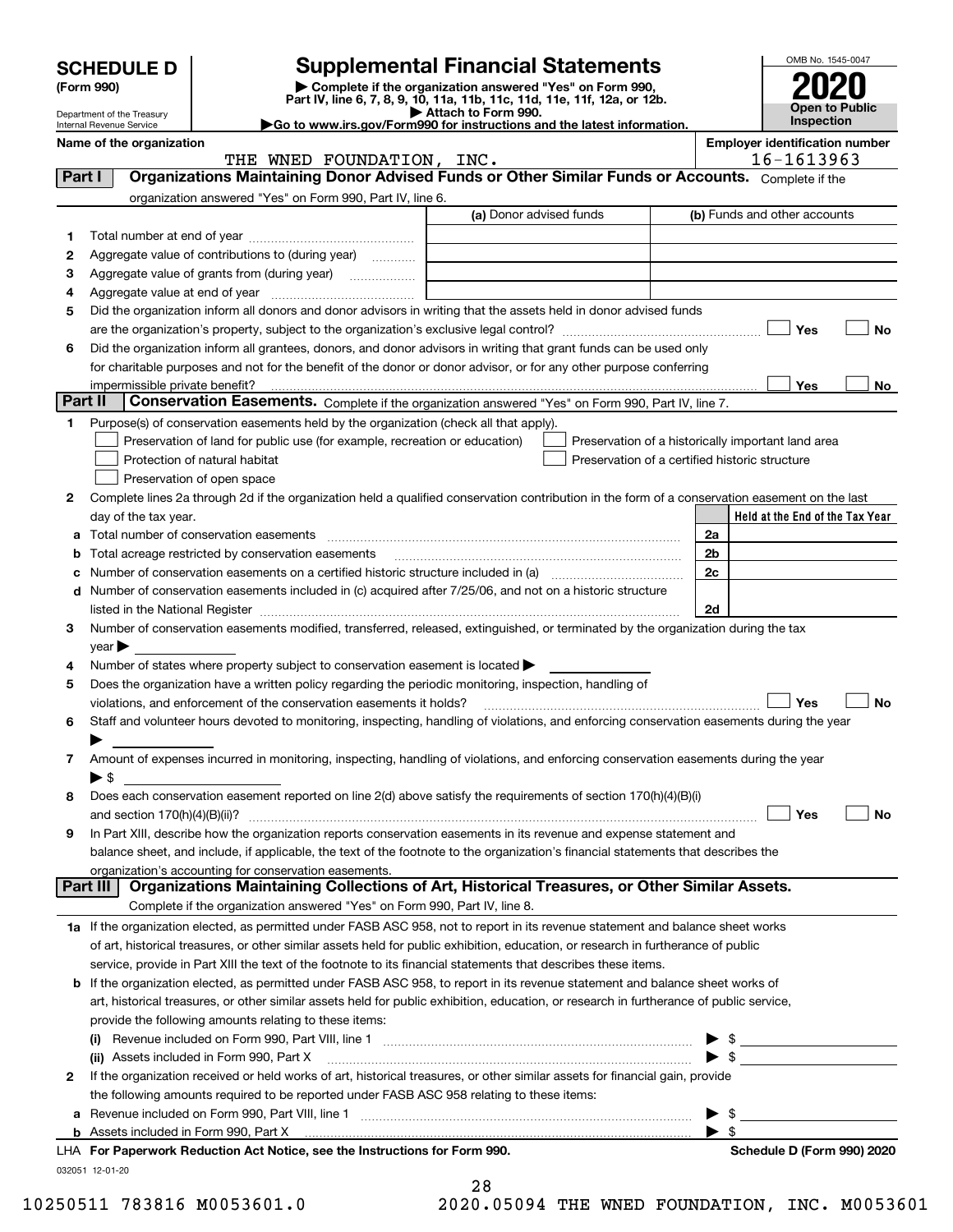|          | Schedule D (Form 990) 2020                                                                                                                                                                                                     | THE WNED FOUNDATION, INC.               |                |                                                                                                                                                                                                                                |        |                                 | $16 - 1613963$ Page 2      |          |             |
|----------|--------------------------------------------------------------------------------------------------------------------------------------------------------------------------------------------------------------------------------|-----------------------------------------|----------------|--------------------------------------------------------------------------------------------------------------------------------------------------------------------------------------------------------------------------------|--------|---------------------------------|----------------------------|----------|-------------|
| Part III | Organizations Maintaining Collections of Art, Historical Treasures, or Other Similar Assets (continued)                                                                                                                        |                                         |                |                                                                                                                                                                                                                                |        |                                 |                            |          |             |
| З        | Using the organization's acquisition, accession, and other records, check any of the following that make significant use of its                                                                                                |                                         |                |                                                                                                                                                                                                                                |        |                                 |                            |          |             |
|          | collection items (check all that apply):                                                                                                                                                                                       |                                         |                |                                                                                                                                                                                                                                |        |                                 |                            |          |             |
| a        | Public exhibition                                                                                                                                                                                                              |                                         |                | Loan or exchange program                                                                                                                                                                                                       |        |                                 |                            |          |             |
| b        | Scholarly research                                                                                                                                                                                                             |                                         |                | Other and the control of the control of the control of the control of the control of the control of the control of the control of the control of the control of the control of the control of the control of the control of th |        |                                 |                            |          |             |
| c        | Preservation for future generations                                                                                                                                                                                            |                                         |                |                                                                                                                                                                                                                                |        |                                 |                            |          |             |
| 4        | Provide a description of the organization's collections and explain how they further the organization's exempt purpose in Part XIII.                                                                                           |                                         |                |                                                                                                                                                                                                                                |        |                                 |                            |          |             |
| 5        | During the year, did the organization solicit or receive donations of art, historical treasures, or other similar assets                                                                                                       |                                         |                |                                                                                                                                                                                                                                |        |                                 |                            |          |             |
|          | to be sold to raise funds rather than to be maintained as part of the organization's collection?                                                                                                                               |                                         |                |                                                                                                                                                                                                                                |        |                                 | Yes                        |          | <u>No</u>   |
|          | <b>Part IV</b><br>Escrow and Custodial Arrangements. Complete if the organization answered "Yes" on Form 990, Part IV, line 9, or                                                                                              |                                         |                |                                                                                                                                                                                                                                |        |                                 |                            |          |             |
|          | reported an amount on Form 990, Part X, line 21.                                                                                                                                                                               |                                         |                |                                                                                                                                                                                                                                |        |                                 |                            |          |             |
|          | 1a Is the organization an agent, trustee, custodian or other intermediary for contributions or other assets not included                                                                                                       |                                         |                |                                                                                                                                                                                                                                |        |                                 |                            |          |             |
|          | on Form 990, Part X? <b>William Constitution Constitution</b> Construction Construction Construction Constitution Cons                                                                                                         |                                         |                |                                                                                                                                                                                                                                |        |                                 | Yes                        |          | No          |
|          | <b>b</b> If "Yes," explain the arrangement in Part XIII and complete the following table:                                                                                                                                      |                                         |                |                                                                                                                                                                                                                                |        |                                 |                            |          |             |
|          |                                                                                                                                                                                                                                |                                         |                |                                                                                                                                                                                                                                |        |                                 | Amount                     |          |             |
|          |                                                                                                                                                                                                                                |                                         |                |                                                                                                                                                                                                                                |        | 1c                              |                            |          |             |
|          | Additions during the year manufactured and an annual contract of the year manufactured and all the year manufactured and all the year manufactured and all the year manufactured and all the year manufactured and all the yea |                                         |                |                                                                                                                                                                                                                                |        | 1d                              |                            |          |             |
|          | Distributions during the year measurements are all the state of the state of the state of the state of the state of the state of the state of the state of the state of the state of the state of the state of the state of th |                                         |                |                                                                                                                                                                                                                                |        | 1e                              |                            |          |             |
|          | Ending balance manufactured and contact the contract of the contract of the contract of the contract of the contract of the contract of the contract of the contract of the contract of the contract of the contract of the co |                                         |                |                                                                                                                                                                                                                                |        | 1f                              |                            |          |             |
|          | 2a Did the organization include an amount on Form 990, Part X, line 21, for escrow or custodial account liability?                                                                                                             |                                         |                |                                                                                                                                                                                                                                |        |                                 | Yes                        |          | No          |
|          | <b>b</b> If "Yes," explain the arrangement in Part XIII. Check here if the explanation has been provided on Part XIII                                                                                                          |                                         |                |                                                                                                                                                                                                                                |        |                                 |                            |          |             |
| Part V   | Endowment Funds. Complete if the organization answered "Yes" on Form 990, Part IV, line 10.                                                                                                                                    |                                         |                |                                                                                                                                                                                                                                |        |                                 |                            |          |             |
|          |                                                                                                                                                                                                                                | (a) Current year                        | (b) Prior year | (c) Two years back                                                                                                                                                                                                             |        | (d) Three years back            | (e) Four years back        |          |             |
| 1a       | Beginning of year balance                                                                                                                                                                                                      | 307,832.                                | 302,129.       | 289,989.                                                                                                                                                                                                                       |        | 282,648.                        |                            | 254,424. |             |
| b        |                                                                                                                                                                                                                                | 308,204.                                | 5,000.         |                                                                                                                                                                                                                                | 5,889. |                                 |                            |          |             |
|          | Net investment earnings, gains, and losses                                                                                                                                                                                     | 92,624.                                 | 15,203.        | 19,001.                                                                                                                                                                                                                        |        | 19,341.                         |                            |          | 28,224.     |
|          | Grants or scholarships                                                                                                                                                                                                         |                                         |                |                                                                                                                                                                                                                                |        |                                 |                            |          |             |
|          | e Other expenditures for facilities                                                                                                                                                                                            |                                         |                |                                                                                                                                                                                                                                |        |                                 |                            |          |             |
|          | and programs                                                                                                                                                                                                                   | 16, 250.                                | 14,500.        | 12,750.                                                                                                                                                                                                                        |        | 12,000.                         |                            |          |             |
|          |                                                                                                                                                                                                                                |                                         |                |                                                                                                                                                                                                                                |        |                                 |                            |          |             |
| g        | End of year balance                                                                                                                                                                                                            | 692, 410.                               | 307,832.       | 302, 129.                                                                                                                                                                                                                      |        | 289,989.                        |                            | 282,648. |             |
| 2        | Provide the estimated percentage of the current year end balance (line 1g, column (a)) held as:                                                                                                                                |                                         |                |                                                                                                                                                                                                                                |        |                                 |                            |          |             |
|          | Board designated or quasi-endowment                                                                                                                                                                                            |                                         | %              |                                                                                                                                                                                                                                |        |                                 |                            |          |             |
| b        | Permanent endowment > 76.0500                                                                                                                                                                                                  | %                                       |                |                                                                                                                                                                                                                                |        |                                 |                            |          |             |
| c        | Term endowment $\blacktriangleright$ 23.9500                                                                                                                                                                                   | %                                       |                |                                                                                                                                                                                                                                |        |                                 |                            |          |             |
|          | The percentages on lines 2a, 2b, and 2c should equal 100%.                                                                                                                                                                     |                                         |                |                                                                                                                                                                                                                                |        |                                 |                            |          |             |
|          | 3a Are there endowment funds not in the possession of the organization that are held and administered for the organization                                                                                                     |                                         |                |                                                                                                                                                                                                                                |        |                                 |                            |          |             |
|          | by:                                                                                                                                                                                                                            |                                         |                |                                                                                                                                                                                                                                |        |                                 |                            | Yes      | No          |
|          | (i)                                                                                                                                                                                                                            |                                         |                |                                                                                                                                                                                                                                |        |                                 | 3a(i)                      |          | X           |
|          |                                                                                                                                                                                                                                |                                         |                |                                                                                                                                                                                                                                |        |                                 | 3a(ii)                     |          | $\mathbf X$ |
|          |                                                                                                                                                                                                                                |                                         |                |                                                                                                                                                                                                                                |        |                                 | 3b                         |          |             |
|          | Describe in Part XIII the intended uses of the organization's endowment funds.<br>Land, Buildings, and Equipment.<br>Part VI                                                                                                   |                                         |                |                                                                                                                                                                                                                                |        |                                 |                            |          |             |
|          |                                                                                                                                                                                                                                |                                         |                |                                                                                                                                                                                                                                |        |                                 |                            |          |             |
|          | Complete if the organization answered "Yes" on Form 990, Part IV, line 11a. See Form 990, Part X, line 10.                                                                                                                     |                                         |                |                                                                                                                                                                                                                                |        |                                 |                            |          |             |
|          | Description of property                                                                                                                                                                                                        | (a) Cost or other<br>basis (investment) |                | (b) Cost or other<br>basis (other)                                                                                                                                                                                             |        | (c) Accumulated<br>depreciation | (d) Book value             |          |             |
|          |                                                                                                                                                                                                                                |                                         |                |                                                                                                                                                                                                                                |        |                                 |                            |          |             |
|          |                                                                                                                                                                                                                                |                                         |                | 740,811.                                                                                                                                                                                                                       |        | 276,477.                        |                            | 464,334. |             |
| b        |                                                                                                                                                                                                                                |                                         |                | 2,739.                                                                                                                                                                                                                         |        | 1,589.                          |                            | 1,150.   |             |
|          |                                                                                                                                                                                                                                |                                         |                | 23,091.                                                                                                                                                                                                                        |        | 23,091.                         |                            |          | 0.          |
| d        |                                                                                                                                                                                                                                |                                         |                | 82,708.                                                                                                                                                                                                                        |        | 82,708.                         |                            |          | 0.          |
|          |                                                                                                                                                                                                                                |                                         |                |                                                                                                                                                                                                                                |        |                                 |                            | 465,484. |             |
|          | Total. Add lines 1a through 1e. (Column (d) must equal Form 990. Part X. column (B). line 10c.)                                                                                                                                |                                         |                |                                                                                                                                                                                                                                |        |                                 | Schedule D (Form 990) 2020 |          |             |
|          |                                                                                                                                                                                                                                |                                         |                |                                                                                                                                                                                                                                |        |                                 |                            |          |             |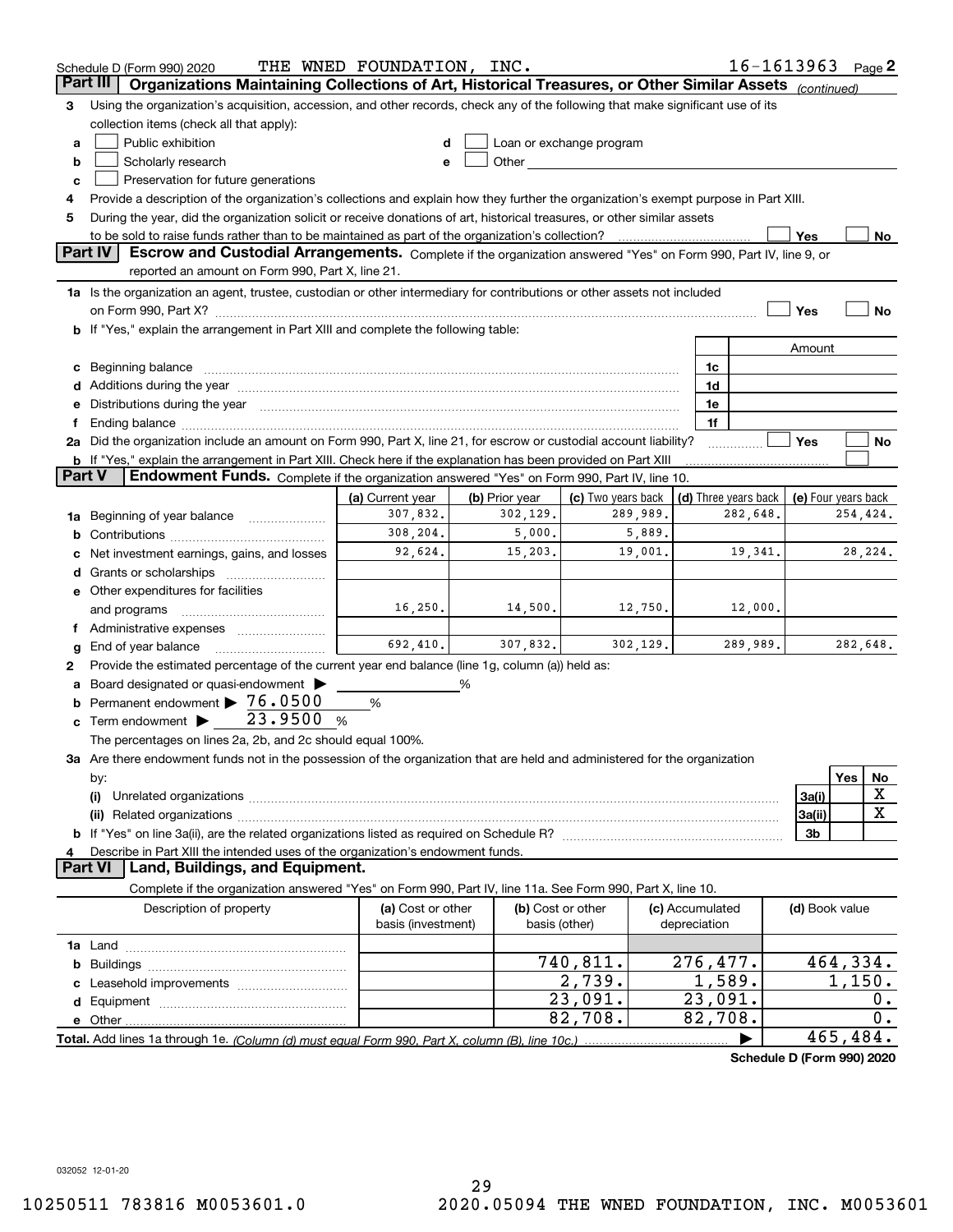| (a) Description of security or category (including name of security)                                              | (b) Book value  | Complete if the organization answered "Yes" on Form 990, Part IV, line 11b. See Form 990, Part X, line 12.<br>(c) Method of valuation: Cost or end-of-year market value |                |
|-------------------------------------------------------------------------------------------------------------------|-----------------|-------------------------------------------------------------------------------------------------------------------------------------------------------------------------|----------------|
| (1) Financial derivatives                                                                                         |                 |                                                                                                                                                                         |                |
| (2) Closely held equity interests [11] [2] Closely held equity interests                                          | 1,807,603.      | END-OF-YEAR MARKET VALUE                                                                                                                                                |                |
| $(3)$ Other                                                                                                       |                 |                                                                                                                                                                         |                |
| (A)                                                                                                               |                 |                                                                                                                                                                         |                |
| (B)                                                                                                               |                 |                                                                                                                                                                         |                |
| (C)                                                                                                               |                 |                                                                                                                                                                         |                |
| (D)                                                                                                               |                 |                                                                                                                                                                         |                |
|                                                                                                                   |                 |                                                                                                                                                                         |                |
| (E)                                                                                                               |                 |                                                                                                                                                                         |                |
| (F)                                                                                                               |                 |                                                                                                                                                                         |                |
| (G)                                                                                                               |                 |                                                                                                                                                                         |                |
| (H)                                                                                                               |                 |                                                                                                                                                                         |                |
| Total. (Col. (b) must equal Form 990, Part X, col. (B) line 12.)                                                  | 1,807,603.      |                                                                                                                                                                         |                |
| Part VIII Investments - Program Related.                                                                          |                 |                                                                                                                                                                         |                |
| Complete if the organization answered "Yes" on Form 990, Part IV, line 11c. See Form 990, Part X, line 13.        |                 |                                                                                                                                                                         |                |
| (a) Description of investment                                                                                     | (b) Book value  | (c) Method of valuation: Cost or end-of-year market value                                                                                                               |                |
| (1)                                                                                                               |                 |                                                                                                                                                                         |                |
| (2)                                                                                                               |                 |                                                                                                                                                                         |                |
| (3)                                                                                                               |                 |                                                                                                                                                                         |                |
| (4)                                                                                                               |                 |                                                                                                                                                                         |                |
| (5)                                                                                                               |                 |                                                                                                                                                                         |                |
| (6)                                                                                                               |                 |                                                                                                                                                                         |                |
| (7)                                                                                                               |                 |                                                                                                                                                                         |                |
| (8)                                                                                                               |                 |                                                                                                                                                                         |                |
| (9)                                                                                                               |                 |                                                                                                                                                                         |                |
| Total. (Col. (b) must equal Form 990, Part X, col. (B) line 13.)                                                  |                 |                                                                                                                                                                         |                |
| <b>Other Assets.</b><br>  Part IX                                                                                 |                 |                                                                                                                                                                         |                |
| Complete if the organization answered "Yes" on Form 990, Part IV, line 11d. See Form 990, Part X, line 15.        |                 |                                                                                                                                                                         |                |
|                                                                                                                   | (a) Description |                                                                                                                                                                         | (b) Book value |
|                                                                                                                   |                 |                                                                                                                                                                         |                |
|                                                                                                                   |                 |                                                                                                                                                                         |                |
| (1)                                                                                                               |                 |                                                                                                                                                                         |                |
| (2)                                                                                                               |                 |                                                                                                                                                                         |                |
| (3)                                                                                                               |                 |                                                                                                                                                                         |                |
| (4)                                                                                                               |                 |                                                                                                                                                                         |                |
| (5)                                                                                                               |                 |                                                                                                                                                                         |                |
| (6)                                                                                                               |                 |                                                                                                                                                                         |                |
| (7)                                                                                                               |                 |                                                                                                                                                                         |                |
| (8)                                                                                                               |                 |                                                                                                                                                                         |                |
| (9)                                                                                                               |                 |                                                                                                                                                                         |                |
|                                                                                                                   |                 |                                                                                                                                                                         |                |
| <b>Other Liabilities.</b>                                                                                         |                 |                                                                                                                                                                         |                |
| Complete if the organization answered "Yes" on Form 990, Part IV, line 11e or 11f. See Form 990, Part X, line 25. |                 |                                                                                                                                                                         |                |
| (a) Description of liability                                                                                      |                 |                                                                                                                                                                         | (b) Book value |
| Federal income taxes<br>(1)                                                                                       |                 |                                                                                                                                                                         |                |
| (2)                                                                                                               |                 |                                                                                                                                                                         |                |
|                                                                                                                   |                 |                                                                                                                                                                         |                |
| (3)                                                                                                               |                 |                                                                                                                                                                         |                |
| (4)                                                                                                               |                 |                                                                                                                                                                         |                |
| (5)                                                                                                               |                 |                                                                                                                                                                         |                |
| (6)                                                                                                               |                 |                                                                                                                                                                         |                |
| Total. (Column (b) must equal Form 990, Part X, col. (B) line 15.)<br>Part X<br>1.<br>(7)                         |                 |                                                                                                                                                                         |                |
| (8)<br>(9)                                                                                                        |                 |                                                                                                                                                                         |                |

organization's liability for uncertain tax positions under FASB ASC 740. Check here if the text of the footnote has been provided in Part XIII

**Schedule D (Form 990) 2020**

 $\mathcal{L}^{\text{max}}$ 

032053 12-01-20

### Schedule D (Form 990) 2020 THE WNED FOUNDATION,INC 16-1613963 Page Schedule D (Form 990) 2020 THE WNED FOUNDATION, INC.<br>**Part VIII Investments - Other Securities.**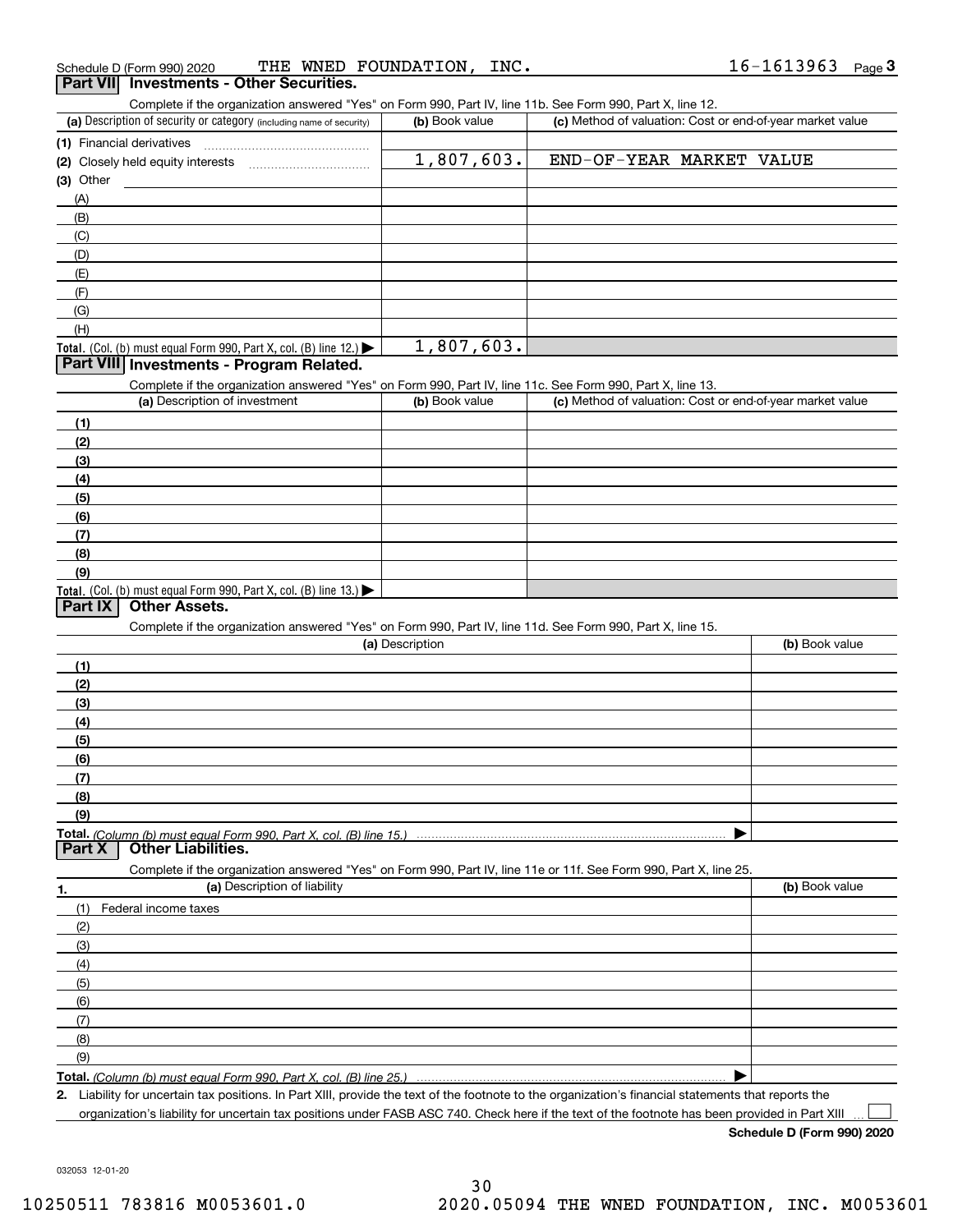|              | THE WNED FOUNDATION, INC.<br>Schedule D (Form 990) 2020                                                             |                |            |                | $16 - 1613963$ Page 4   |
|--------------|---------------------------------------------------------------------------------------------------------------------|----------------|------------|----------------|-------------------------|
|              | Reconciliation of Revenue per Audited Financial Statements With Revenue per Return.<br>Part XI                      |                |            |                |                         |
|              | Complete if the organization answered "Yes" on Form 990, Part IV, line 12a.                                         |                |            |                |                         |
| 1.           | Total revenue, gains, and other support per audited financial statements                                            |                |            | $\mathbf{1}$   | 6,094,960.              |
| $\mathbf{2}$ | Amounts included on line 1 but not on Form 990, Part VIII, line 12:                                                 |                |            |                |                         |
|              | Net unrealized gains (losses) on investments [11] matter contracts and the unrealized gains (losses) on investments | 2a             | 4,065,724. |                |                         |
| b            |                                                                                                                     | 2 <sub>b</sub> |            |                |                         |
| c            |                                                                                                                     | 2c             |            |                |                         |
| d            | Other (Describe in Part XIII.)                                                                                      | 2d             |            |                |                         |
| e            | Add lines 2a through 2d                                                                                             |                |            | 2e             | 4,065,724.              |
| 3            |                                                                                                                     |                |            | 3              | 2,029,236.              |
|              | Amounts included on Form 990, Part VIII, line 12, but not on line 1:                                                |                |            |                |                         |
| a            |                                                                                                                     | 4a             | 116, 140.  |                |                         |
|              |                                                                                                                     | 4 <sub>b</sub> |            |                |                         |
|              | Add lines 4a and 4b                                                                                                 |                |            | 4c             | 116, 140.               |
| 5            |                                                                                                                     |                |            | $5\phantom{a}$ | $\overline{2,145},376.$ |
|              |                                                                                                                     |                |            |                |                         |
|              | Part XII   Reconciliation of Expenses per Audited Financial Statements With Expenses per Return.                    |                |            |                |                         |
|              | Complete if the organization answered "Yes" on Form 990, Part IV, line 12a.                                         |                |            |                |                         |
| 1.           | Total expenses and losses per audited financial statements                                                          |                |            | $\blacksquare$ | 1,334,584.              |
| 2            | Amounts included on line 1 but not on Form 990, Part IX, line 25:                                                   |                |            |                |                         |
| a            |                                                                                                                     | 2a             |            |                |                         |
|              |                                                                                                                     | 2 <sub>b</sub> |            |                |                         |
|              |                                                                                                                     | 2 <sub>c</sub> |            |                |                         |
|              |                                                                                                                     | 2d             |            |                |                         |
|              |                                                                                                                     |                |            | 2e             | 0.                      |
| 3            |                                                                                                                     |                |            | 3              | 1,334,584.              |
| 4            | Amounts included on Form 990, Part IX, line 25, but not on line 1:                                                  |                |            |                |                         |
| a            | Investment expenses not included on Form 990, Part VIII, line 7b [1000000000000000000000000000000000                | 4a             | 116,140.   |                |                         |
|              | <b>b</b> Other (Describe in Part XIII.)                                                                             | 4h.            |            |                |                         |
| c.           | Add lines 4a and 4b                                                                                                 |                |            | 4с             | 116,140.                |
|              | Part XIII Supplemental Information.                                                                                 |                |            | 5              | 1,450,724.              |

Provide the descriptions required for Part II, lines 3, 5, and 9; Part III, lines 1a and 4; Part IV, lines 1b and 2b; Part V, line 4; Part X, line 2; Part XI, lines 2d and 4b; and Part XII, lines 2d and 4b. Also complete this part to provide any additional information.

PART V, LINE 4:

| FUNDS ARE INTENDED TO BE USED TO ENHANCE LOCALLY PRODUCED PUBLIC AFFAIRS   |
|----------------------------------------------------------------------------|
| AND ARTS PROGRAMMING BROADCAST ON WBFO OR ANY AFFILIATED TELEVISION        |
| STATIONS; PROMOTE WBFO THROUGHOUT WNY, IMPROVE ITS SOUND AND SIGNAL        |
| QUALITY; EXPLORE NATIONAL DISTRIBUTION OR LOCALLY PRODUCED PROGRAMMING AND |
| TO CONTRIBUTE TO OVERALL OPERATING EXPENSES TO OFFSET THE COSTS OF AIRTIME |
| RELATED TO DAY SPONSORSHIPS THAT ARE RUN ON DATES SPECIFIED IN AGREEMENT.  |
|                                                                            |
|                                                                            |

31

032054 12-01-20

**Schedule D (Form 990) 2020**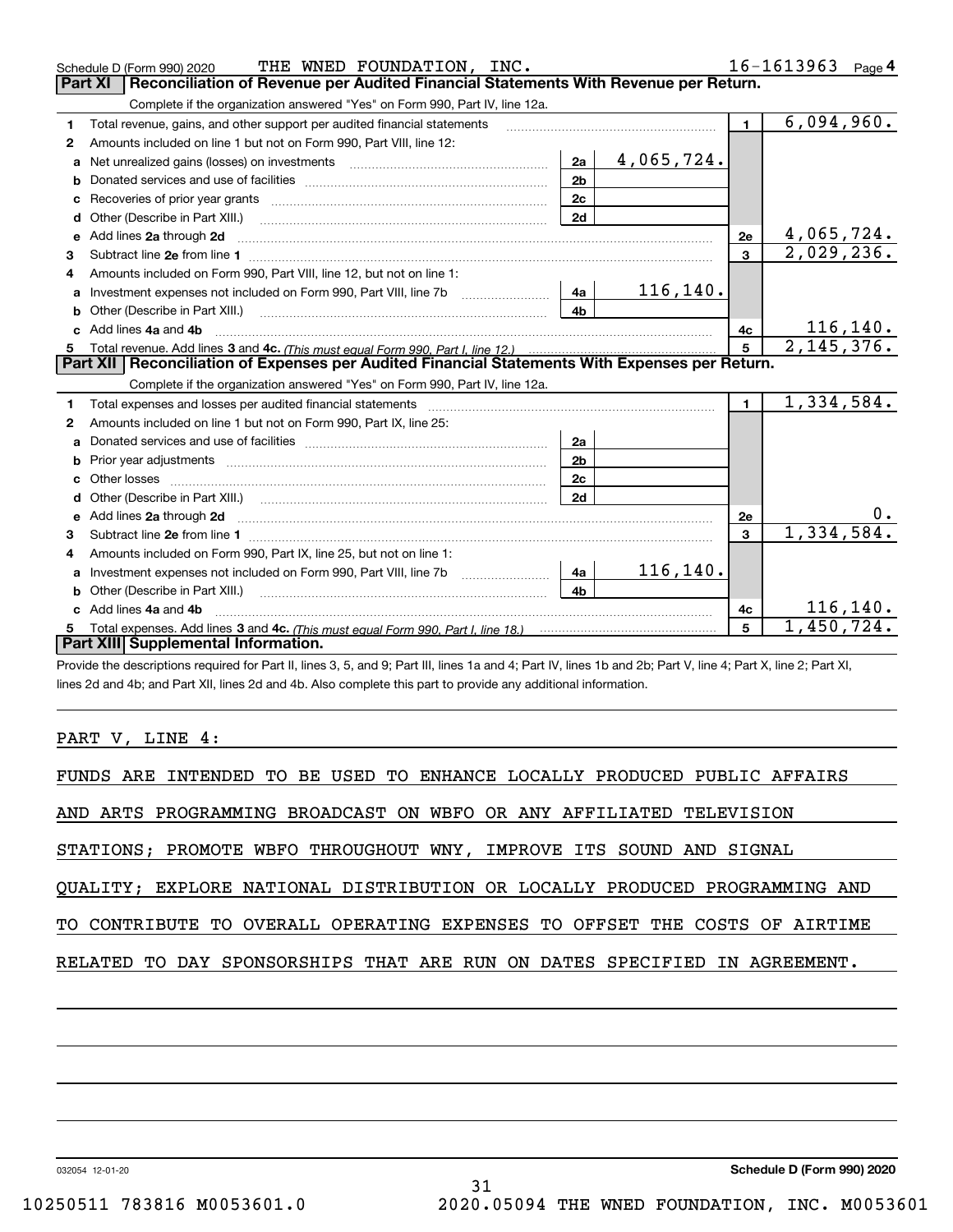| <b>SCHEDULE I</b><br>(Form 990)<br>Department of the Treasury                                                                                                                           | <b>Grants and Other Assistance to Organizations,</b><br>Governments, and Individuals in the United States<br>Complete if the organization answered "Yes" on Form 990, Part IV, line 21 or 22.<br>Attach to Form 990. |                           |                                                                                                                                                                    |                                                       |                                         |                                                                |                                          |                                                     |
|-----------------------------------------------------------------------------------------------------------------------------------------------------------------------------------------|----------------------------------------------------------------------------------------------------------------------------------------------------------------------------------------------------------------------|---------------------------|--------------------------------------------------------------------------------------------------------------------------------------------------------------------|-------------------------------------------------------|-----------------------------------------|----------------------------------------------------------------|------------------------------------------|-----------------------------------------------------|
| Internal Revenue Service                                                                                                                                                                |                                                                                                                                                                                                                      |                           |                                                                                                                                                                    | Go to www.irs.gov/Form990 for the latest information. |                                         |                                                                |                                          | Inspection                                          |
| Name of the organization                                                                                                                                                                |                                                                                                                                                                                                                      | THE WNED FOUNDATION, INC. |                                                                                                                                                                    |                                                       |                                         |                                                                |                                          | <b>Employer identification number</b><br>16-1613963 |
| <b>General Information on Grants and Assistance</b><br>Part I                                                                                                                           |                                                                                                                                                                                                                      |                           |                                                                                                                                                                    |                                                       |                                         |                                                                |                                          |                                                     |
| Does the organization maintain records to substantiate the amount of the grants or assistance, the grantees' eligibility for the grants or assistance, and the selection<br>$\mathbf 1$ |                                                                                                                                                                                                                      |                           |                                                                                                                                                                    |                                                       |                                         |                                                                |                                          | $\boxed{\text{X}}$ Yes<br>l No                      |
| Describe in Part IV the organization's procedures for monitoring the use of grant funds in the United States.<br>$\mathbf{2}$<br>Part II                                                |                                                                                                                                                                                                                      |                           |                                                                                                                                                                    |                                                       |                                         |                                                                |                                          |                                                     |
|                                                                                                                                                                                         |                                                                                                                                                                                                                      |                           | Grants and Other Assistance to Domestic Organizations and Domestic Governments. Complete if the organization answered "Yes" on Form 990, Part IV, line 21, for any |                                                       |                                         |                                                                |                                          |                                                     |
| 1 (a) Name and address of organization<br>or government                                                                                                                                 |                                                                                                                                                                                                                      | $(b)$ EIN                 | recipient that received more than \$5,000. Part II can be duplicated if additional space is needed.<br>(c) IRC section<br>(if applicable)                          | (d) Amount of<br>cash grant                           | (e) Amount of<br>non-cash<br>assistance | (f) Method of<br>valuation (book,<br>FMV, appraisal,<br>other) | (g) Description of<br>noncash assistance | (h) Purpose of grant<br>or assistance               |
| WESTERN NEW YORK PUBLIC<br>BROADCASTING ASSOCIATION - PO BOX<br>1263 - BUFFALO, NY 14240                                                                                                |                                                                                                                                                                                                                      | 16-0834459 501C3          |                                                                                                                                                                    | 1,267,737.                                            | 0.                                      |                                                                |                                          | SUPPORT                                             |
|                                                                                                                                                                                         |                                                                                                                                                                                                                      |                           |                                                                                                                                                                    |                                                       |                                         |                                                                |                                          |                                                     |
|                                                                                                                                                                                         |                                                                                                                                                                                                                      |                           |                                                                                                                                                                    |                                                       |                                         |                                                                |                                          |                                                     |
|                                                                                                                                                                                         |                                                                                                                                                                                                                      |                           |                                                                                                                                                                    |                                                       |                                         |                                                                |                                          |                                                     |
|                                                                                                                                                                                         |                                                                                                                                                                                                                      |                           |                                                                                                                                                                    |                                                       |                                         |                                                                |                                          |                                                     |
|                                                                                                                                                                                         |                                                                                                                                                                                                                      |                           |                                                                                                                                                                    |                                                       |                                         |                                                                |                                          |                                                     |
| $\mathbf{2}$<br>3<br>$111A$ $E \cup B \cup \ldots \cup 1$ . $B \cup 1 \cup 1$ $\ldots$ $A \cup 1$ $B \cup \ldots \cup 1$ $\ldots$ $B \cup 1 \cup 1$ $\ldots$ $B \cup \ldots$ $C \cup C$ |                                                                                                                                                                                                                      |                           |                                                                                                                                                                    |                                                       |                                         |                                                                |                                          | $1$ .<br>$1.1.1$ $1.17$ $1.02$ 000) 0000            |

**For Paperwork Reduction Act Notice, see the Instructions for Form 990. Schedule I (Form 990) 2020** LHA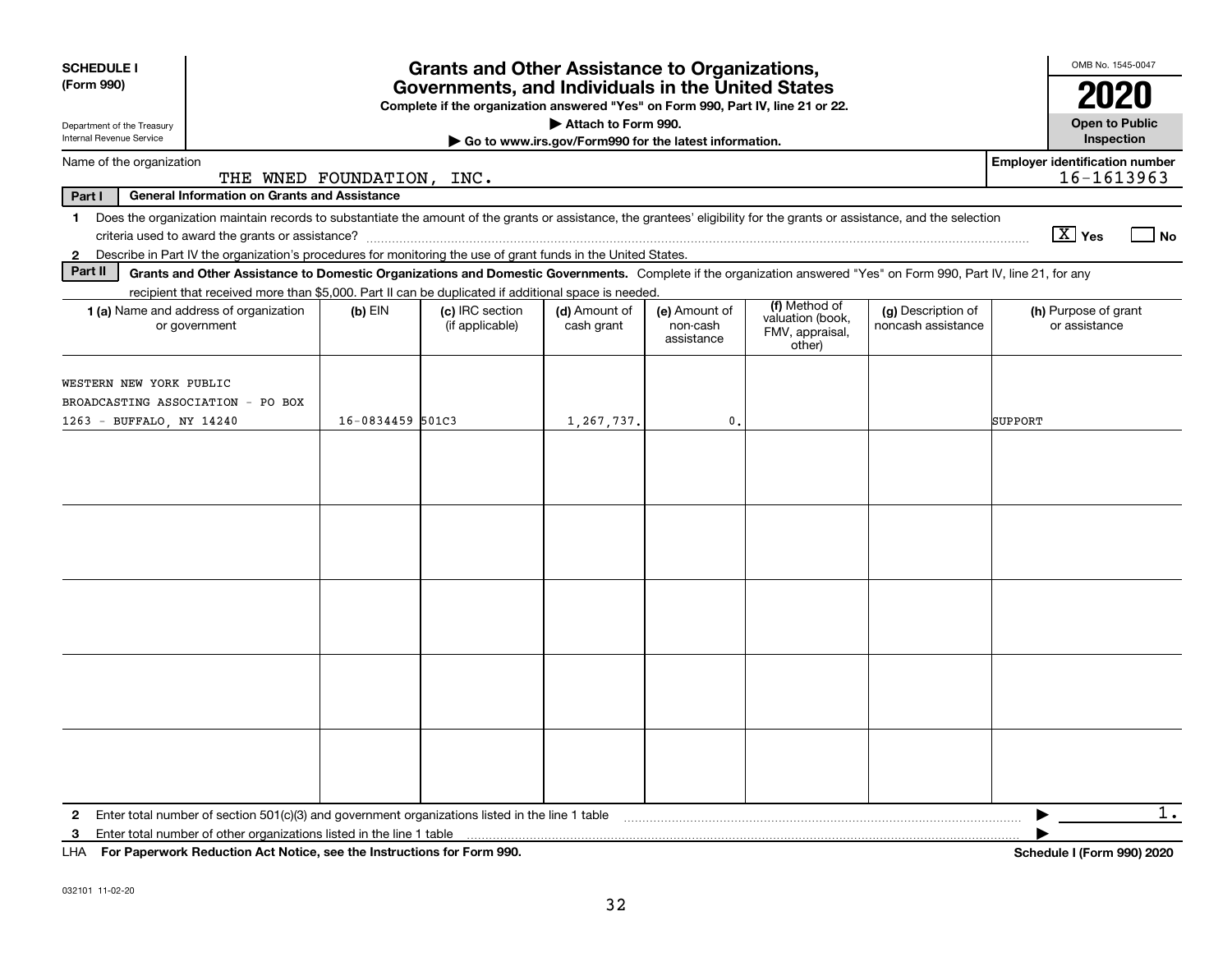## Schedule I (Form 990) 2020 Page THE WNED FOUNDATION, INC. 16-1613963

**Part III** | Grants and Other Assistance to Domestic Individuals. Complete if the organization answered "Yes" on Form 990, Part IV, line 22. Part III can be duplicated if additional space is needed.

| (a) Type of grant or assistance | (b) Number of<br>recipients | (c) Amount of<br>cash grant | (d) Amount of non-<br>cash assistance | (e) Method of valuation<br>(book, FMV, appraisal, other) | (f) Description of noncash assistance |
|---------------------------------|-----------------------------|-----------------------------|---------------------------------------|----------------------------------------------------------|---------------------------------------|
|                                 |                             |                             |                                       |                                                          |                                       |
|                                 |                             |                             |                                       |                                                          |                                       |
|                                 |                             |                             |                                       |                                                          |                                       |
|                                 |                             |                             |                                       |                                                          |                                       |
|                                 |                             |                             |                                       |                                                          |                                       |
|                                 |                             |                             |                                       |                                                          |                                       |
|                                 |                             |                             |                                       |                                                          |                                       |
|                                 |                             |                             |                                       |                                                          |                                       |
|                                 |                             |                             |                                       |                                                          |                                       |
|                                 |                             |                             |                                       |                                                          |                                       |

Part IV | Supplemental Information. Provide the information required in Part I, line 2; Part III, column (b); and any other additional information.

PART I, LINE 2:

THE WNED FOUNDATION INC. KEEPS ACCURATE RECORDS OF ALL TRANSFERS OF FUNDS

TO WESTERN NEW YORK PUBLIC BROADCASTING ASSOCIATION. DURING FISCAL YEAR

2021, THESE TRANSFERS TOTALED \$1,267,737. THE WESTERN NEW YORK PUBLIC

BROADCASTING ASSOCIATION PROVIDES THE WNED FOUNDATION, INC. WITH PERIODIC

REPORTS ON THE USE OF FUNDS.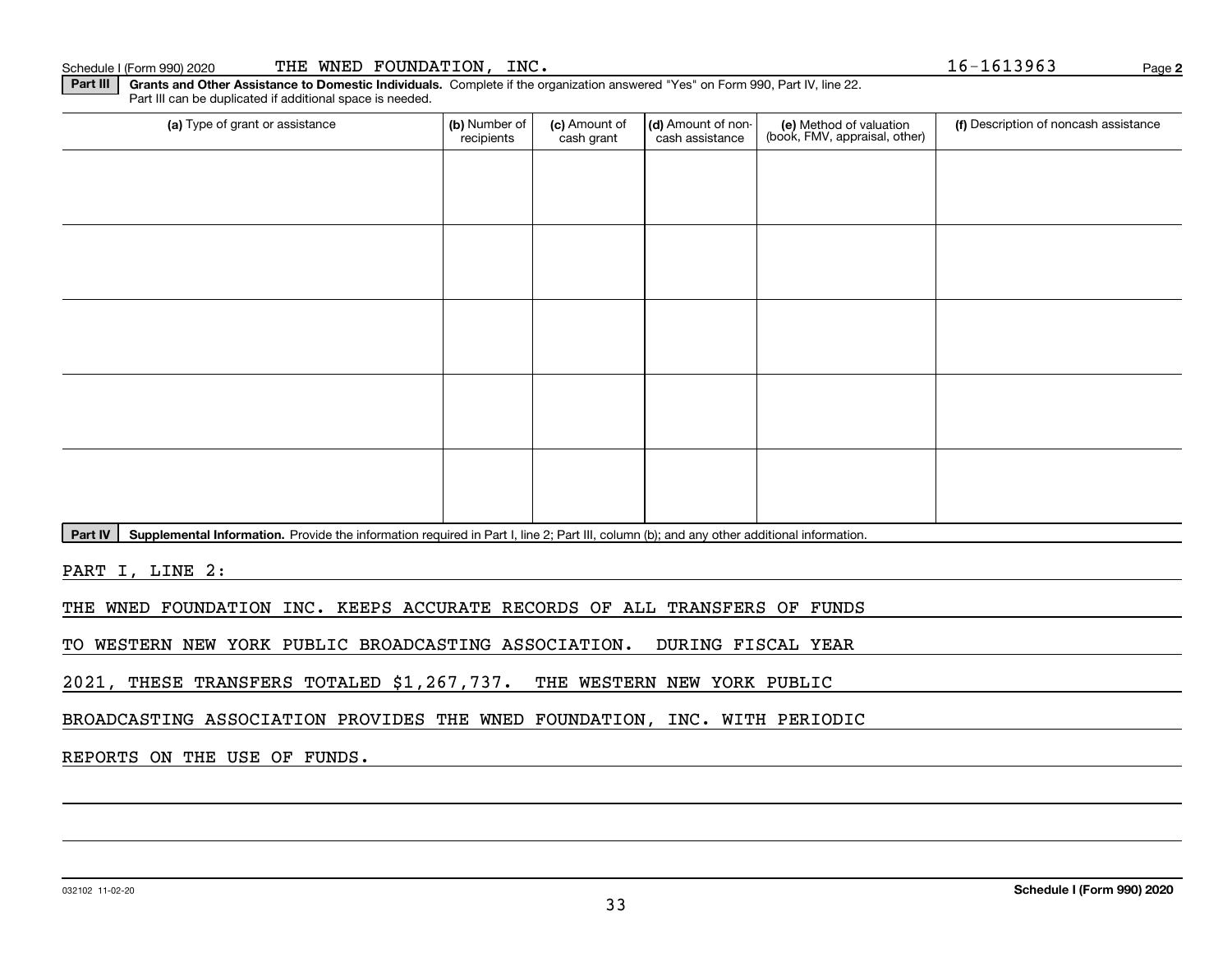|    | <b>Compensation Information</b><br><b>SCHEDULE J</b>                                                                                                    |                                       | OMB No. 1545-0047     |             |                              |
|----|---------------------------------------------------------------------------------------------------------------------------------------------------------|---------------------------------------|-----------------------|-------------|------------------------------|
|    | (Form 990)<br>For certain Officers, Directors, Trustees, Key Employees, and Highest                                                                     |                                       |                       |             |                              |
|    | <b>Compensated Employees</b>                                                                                                                            |                                       | 2020                  |             |                              |
|    | Complete if the organization answered "Yes" on Form 990, Part IV, line 23.                                                                              |                                       | <b>Open to Public</b> |             |                              |
|    | Attach to Form 990.<br>Department of the Treasury<br>Go to www.irs.gov/Form990 for instructions and the latest information.<br>Internal Revenue Service |                                       | Inspection            |             |                              |
|    | Name of the organization                                                                                                                                | <b>Employer identification number</b> |                       |             |                              |
|    | THE WNED FOUNDATION, INC.                                                                                                                               | 16-1613963                            |                       |             |                              |
|    | <b>Questions Regarding Compensation</b><br>Part I                                                                                                       |                                       |                       |             |                              |
|    |                                                                                                                                                         |                                       |                       | <b>Yes</b>  | No                           |
|    | <b>1a</b> Check the appropriate box(es) if the organization provided any of the following to or for a person listed on Form 990,                        |                                       |                       |             |                              |
|    | Part VII, Section A, line 1a. Complete Part III to provide any relevant information regarding these items.                                              |                                       |                       |             |                              |
|    | First-class or charter travel<br>Housing allowance or residence for personal use                                                                        |                                       |                       |             |                              |
|    | Payments for business use of personal residence<br>Travel for companions                                                                                |                                       |                       |             |                              |
|    | Health or social club dues or initiation fees<br>Tax indemnification and gross-up payments                                                              |                                       |                       |             |                              |
|    | Discretionary spending account<br>Personal services (such as maid, chauffeur, chef)                                                                     |                                       |                       |             |                              |
|    |                                                                                                                                                         |                                       |                       |             |                              |
|    | <b>b</b> If any of the boxes on line 1a are checked, did the organization follow a written policy regarding payment or                                  |                                       |                       |             |                              |
|    | reimbursement or provision of all of the expenses described above? If "No," complete Part III to explain                                                |                                       | 1b                    |             |                              |
| 2  | Did the organization require substantiation prior to reimbursing or allowing expenses incurred by all directors,                                        |                                       |                       |             |                              |
|    | trustees, and officers, including the CEO/Executive Director, regarding the items checked on line 1a? <i>manageronium</i>                               |                                       | $\mathbf{2}$          |             |                              |
|    |                                                                                                                                                         |                                       |                       |             |                              |
| З  | Indicate which, if any, of the following the organization used to establish the compensation of the organization's                                      |                                       |                       |             |                              |
|    | CEO/Executive Director. Check all that apply. Do not check any boxes for methods used by a related organization to                                      |                                       |                       |             |                              |
|    | establish compensation of the CEO/Executive Director, but explain in Part III.                                                                          |                                       |                       |             |                              |
|    | Compensation committee<br>Written employment contract                                                                                                   |                                       |                       |             |                              |
|    | Compensation survey or study<br>Independent compensation consultant                                                                                     |                                       |                       |             |                              |
|    | Form 990 of other organizations<br>Approval by the board or compensation committee                                                                      |                                       |                       |             |                              |
|    |                                                                                                                                                         |                                       |                       |             |                              |
|    | During the year, did any person listed on Form 990, Part VII, Section A, line 1a, with respect to the filing                                            |                                       |                       |             |                              |
|    | organization or a related organization:                                                                                                                 |                                       |                       |             |                              |
| а  | Receive a severance payment or change-of-control payment?                                                                                               |                                       | 4a                    |             | x                            |
| b  | Participate in or receive payment from a supplemental nonqualified retirement plan?                                                                     |                                       | 4b                    | $\mathbf X$ |                              |
| с  | Participate in or receive payment from an equity-based compensation arrangement?                                                                        |                                       | 4с                    |             | $\mathbf X$                  |
|    | If "Yes" to any of lines 4a-c, list the persons and provide the applicable amounts for each item in Part III.                                           |                                       |                       |             |                              |
|    |                                                                                                                                                         |                                       |                       |             |                              |
|    | Only section 501(c)(3), 501(c)(4), and 501(c)(29) organizations must complete lines 5-9.                                                                |                                       |                       |             |                              |
|    | For persons listed on Form 990, Part VII, Section A, line 1a, did the organization pay or accrue any compensation                                       |                                       |                       |             |                              |
|    | contingent on the revenues of:                                                                                                                          |                                       |                       |             |                              |
|    | a The organization? <b>Entitation</b> and the organization?                                                                                             |                                       | 5a                    |             | x<br>$\overline{\mathbf{x}}$ |
|    |                                                                                                                                                         |                                       | 5b                    |             |                              |
|    | If "Yes" on line 5a or 5b, describe in Part III.                                                                                                        |                                       |                       |             |                              |
| 6. | For persons listed on Form 990, Part VII, Section A, line 1a, did the organization pay or accrue any compensation                                       |                                       |                       |             |                              |
|    | contingent on the net earnings of:                                                                                                                      |                                       |                       |             | х                            |
| a  |                                                                                                                                                         |                                       | 6a                    |             | $\overline{\mathbf{x}}$      |
|    |                                                                                                                                                         |                                       | 6b                    |             |                              |
|    | If "Yes" on line 6a or 6b, describe in Part III.                                                                                                        |                                       |                       |             |                              |
|    | 7 For persons listed on Form 990, Part VII, Section A, line 1a, did the organization provide any nonfixed payments                                      |                                       |                       |             | х                            |
|    |                                                                                                                                                         |                                       | 7                     |             |                              |
| 8  | Were any amounts reported on Form 990, Part VII, paid or accrued pursuant to a contract that was subject to the                                         |                                       |                       |             | х                            |
|    | initial contract exception described in Regulations section 53.4958-4(a)(3)? If "Yes," describe in Part III                                             |                                       | 8                     |             |                              |
| 9  | If "Yes" on line 8, did the organization also follow the rebuttable presumption procedure described in                                                  |                                       | 9                     |             |                              |
|    | Regulations section 53.4958-6(c)?<br>For Department Poduction Act Notice, see the Instructions for Form 000                                             | Schodule 1/Earm 000) 2020             |                       |             |                              |

LHA For Paperwork Reduction Act Notice, see the Instructions for Form 990. Schedule J (Form 990) 2020

032111 12-07-20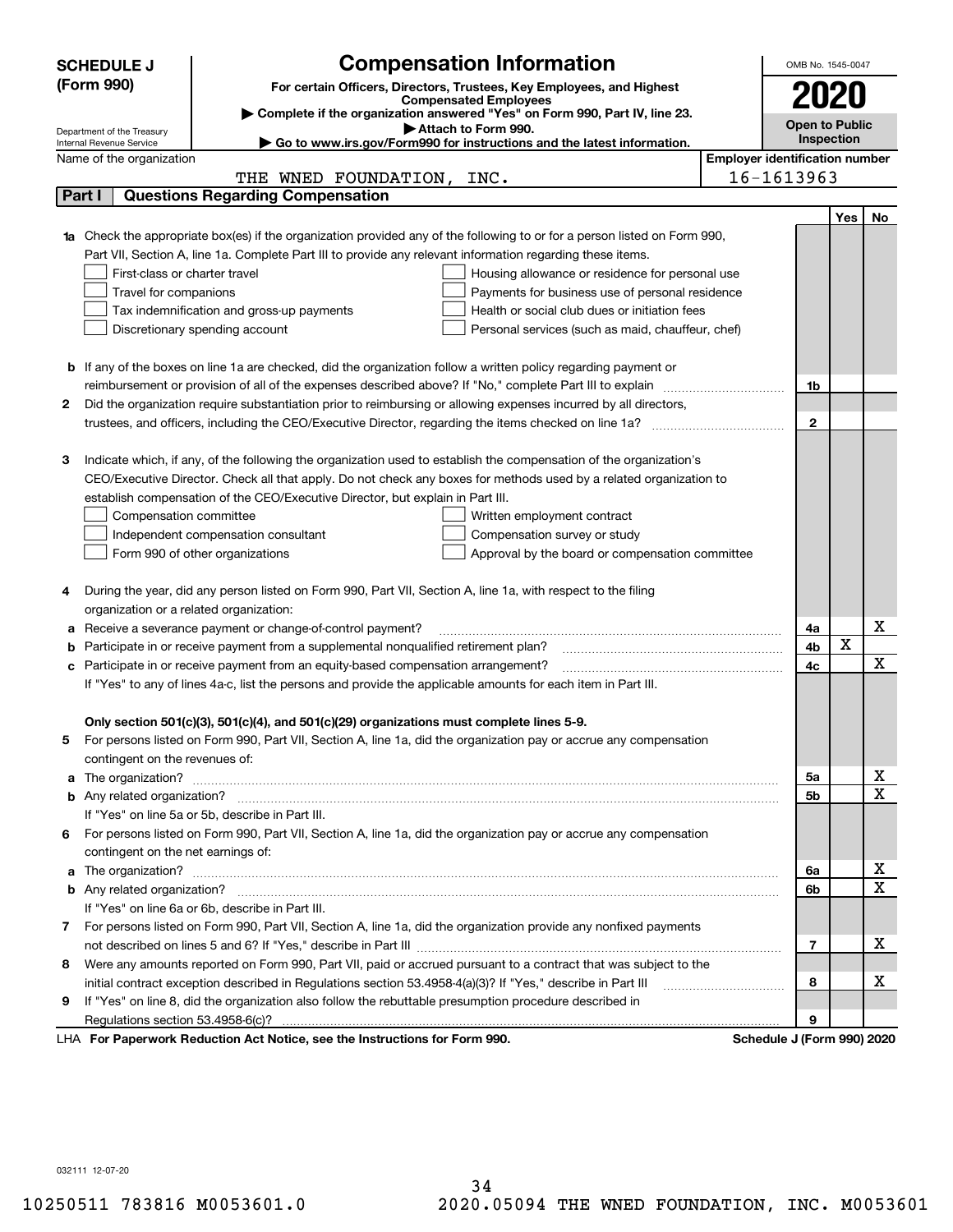16-1613963

**2**

# **Part II Officers, Directors, Trustees, Key Employees, and Highest Compensated Employees.**  Schedule J (Form 990) 2020 Page Use duplicate copies if additional space is needed.

For each individual whose compensation must be reported on Schedule J, report compensation from the organization on row (i) and from related organizations, described in the instructions, on row (ii). Do not list any individuals that aren't listed on Form 990, Part VII.

**Note:**  The sum of columns (B)(i)-(iii) for each listed individual must equal the total amount of Form 990, Part VII, Section A, line 1a, applicable column (D) and (E) amounts for that individual.

| (A) Name and Title       |             | (B) Breakdown of W-2 and/or 1099-MISC compensation |                                           |                                           | (C) Retirement and<br>other deferred | (D) Nontaxable<br>benefits | (E) Total of columns<br>$(B)(i)-(D)$ | (F) Compensation<br>in column (B)         |
|--------------------------|-------------|----------------------------------------------------|-------------------------------------------|-------------------------------------------|--------------------------------------|----------------------------|--------------------------------------|-------------------------------------------|
|                          |             | (i) Base<br>compensation                           | (ii) Bonus &<br>incentive<br>compensation | (iii) Other<br>reportable<br>compensation | compensation                         |                            |                                      | reported as deferred<br>on prior Form 990 |
| DONALD K. BOSWELL<br>(1) | (i)         | $\overline{0}$ .                                   | $\overline{0}$ .                          | $\overline{0}$ .                          | $\overline{0}$ .                     | $\overline{0}$ .           | $\overline{0}$ .                     | 0.                                        |
| <b>DIRECTOR</b>          | (ii)        | 306, 246.                                          | 36,889.                                   | $\overline{0}$ .                          | 73,548.                              | 13, 167.                   | 429,850.                             | 0.                                        |
| NANCY A. HAMMOND<br>(2)  | (i)         | 0.                                                 | 0.                                        | $\overline{0}$ .                          | $\overline{0}$ .                     | 0.                         | $\overline{0}$ .                     | $\overline{0}$ .                          |
| ASSISTANT TREASURER      | (ii)        | 146,372.                                           | 20,000.                                   | $\overline{0}$ .                          | 29,478.                              | 13,138.                    | 208,988.                             | 0.                                        |
|                          | (i)         |                                                    |                                           |                                           |                                      |                            |                                      |                                           |
|                          | (ii)        |                                                    |                                           |                                           |                                      |                            |                                      |                                           |
|                          | (i)         |                                                    |                                           |                                           |                                      |                            |                                      |                                           |
|                          | (ii)        |                                                    |                                           |                                           |                                      |                            |                                      |                                           |
|                          | (i)         |                                                    |                                           |                                           |                                      |                            |                                      |                                           |
|                          | (ii)        |                                                    |                                           |                                           |                                      |                            |                                      |                                           |
|                          | (i)         |                                                    |                                           |                                           |                                      |                            |                                      |                                           |
|                          | (ii)        |                                                    |                                           |                                           |                                      |                            |                                      |                                           |
|                          | (i)         |                                                    |                                           |                                           |                                      |                            |                                      |                                           |
|                          | (ii)        |                                                    |                                           |                                           |                                      |                            |                                      |                                           |
|                          | (i)         |                                                    |                                           |                                           |                                      |                            |                                      |                                           |
|                          | (ii)        |                                                    |                                           |                                           |                                      |                            |                                      |                                           |
|                          | (i)         |                                                    |                                           |                                           |                                      |                            |                                      |                                           |
|                          | (ii)        |                                                    |                                           |                                           |                                      |                            |                                      |                                           |
|                          | (i)<br>(ii) |                                                    |                                           |                                           |                                      |                            |                                      |                                           |
|                          | (i)         |                                                    |                                           |                                           |                                      |                            |                                      |                                           |
|                          | (ii)        |                                                    |                                           |                                           |                                      |                            |                                      |                                           |
|                          | (i)         |                                                    |                                           |                                           |                                      |                            |                                      |                                           |
|                          | (ii)        |                                                    |                                           |                                           |                                      |                            |                                      |                                           |
|                          | (i)         |                                                    |                                           |                                           |                                      |                            |                                      |                                           |
|                          | (ii)        |                                                    |                                           |                                           |                                      |                            |                                      |                                           |
|                          | (i)         |                                                    |                                           |                                           |                                      |                            |                                      |                                           |
|                          | (ii)        |                                                    |                                           |                                           |                                      |                            |                                      |                                           |
|                          | (i)         |                                                    |                                           |                                           |                                      |                            |                                      |                                           |
|                          | (ii)        |                                                    |                                           |                                           |                                      |                            |                                      |                                           |
|                          | (i)         |                                                    |                                           |                                           |                                      |                            |                                      |                                           |
|                          | (ii)        |                                                    |                                           |                                           |                                      |                            |                                      |                                           |

**Schedule J (Form 990) 2020**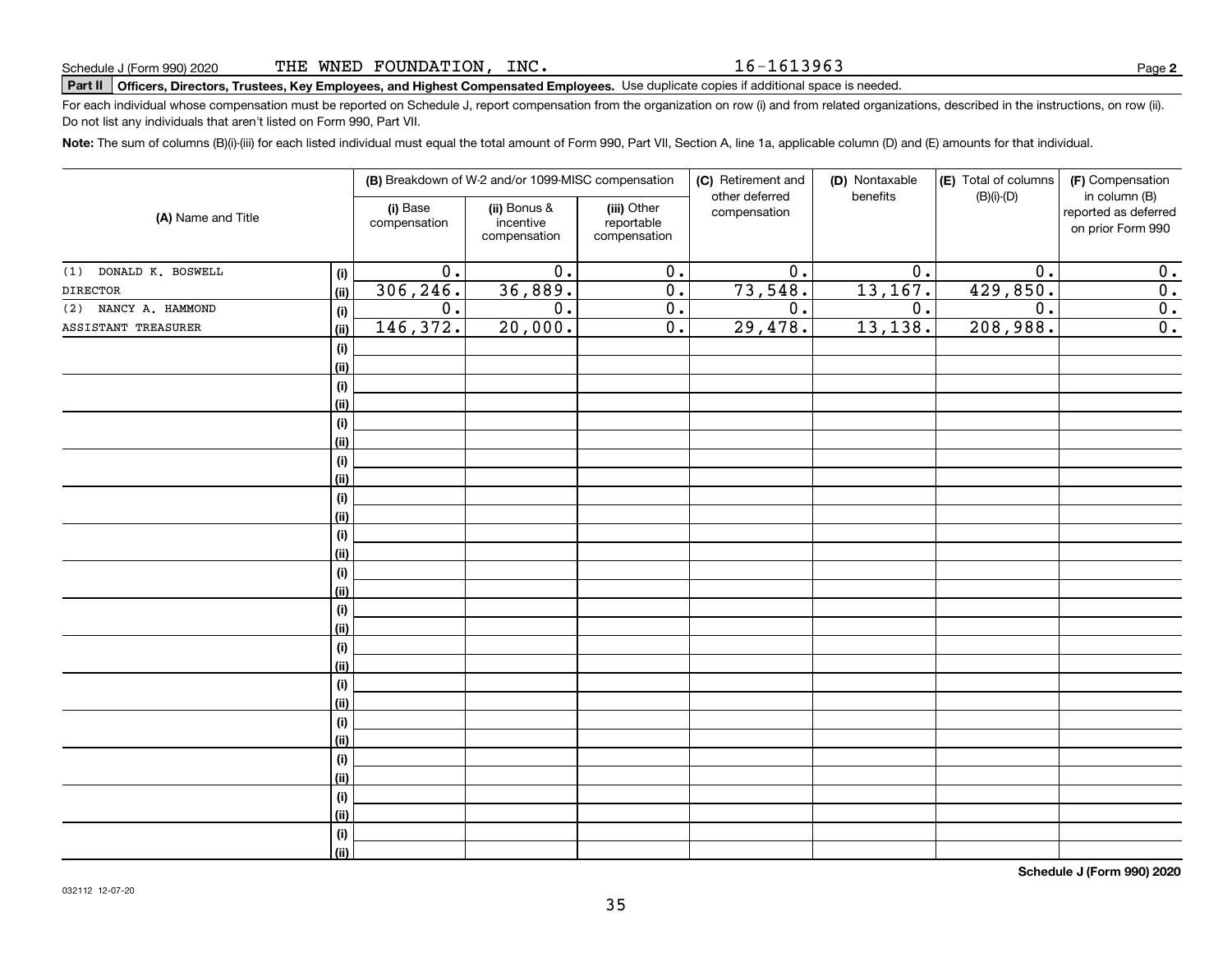#### **Part III Supplemental Information**

Schedule J (Form 990) 2020 THE WNED FOUNDATION, INC.<br>Part III Supplemental Information<br>Provide the information, explanation, or descriptions required for Part I, lines 1a, 1b, 3, 4a, 4b, 4c, 5a, 5b, 6a, 6b, 7, and 8, and f

### PART I, LINE 4B:

IN 2014, WESTERN NEW YORK PUBLIC BROADCASTING ASSOCIATION (A RELATED

ORGANIZATION) ADOPTED A 457(F) AND 457(B) DEFERRED COMPENSATION PLAN AND

ENTERED INTO A PARTICIPATION AGREEMENT WITH DONALD K. BOSWELL, PRESIDENT

AND CEO. IN THE CURRENT CALENDAR YEAR, THE ASSOCIATION CONTRIBUTED \$29,300

TO THE 457(F) PLAN AND \$19,000 TO THE 457(B) PLAN WHICH IS INCLUDED IN PART

VII, SECTION A, COLUMN F AND SCHEDULE J, PART II, COLUMN C. IN 2014, THE

ASSOCIATION ADOPTED A 457(F) DEFERRED COMPENSATION PLAN AND ENTERED INTO A

PARTICIPATION AGREEMENT WITH NANCY A. HAMMOND, EXECUTIVE VICE PRESIDENT AND

COO. IN THE CURRENT CALENDAR YEAR, THE ASSOCIATION CONTRIBUTED \$17,000 TO

THE 457(F) PLAN WHICH IS INCLUDED IN PART VII, SECTION A, COLUMN F AND

SCHEDULE J, PART II, COLUMN C.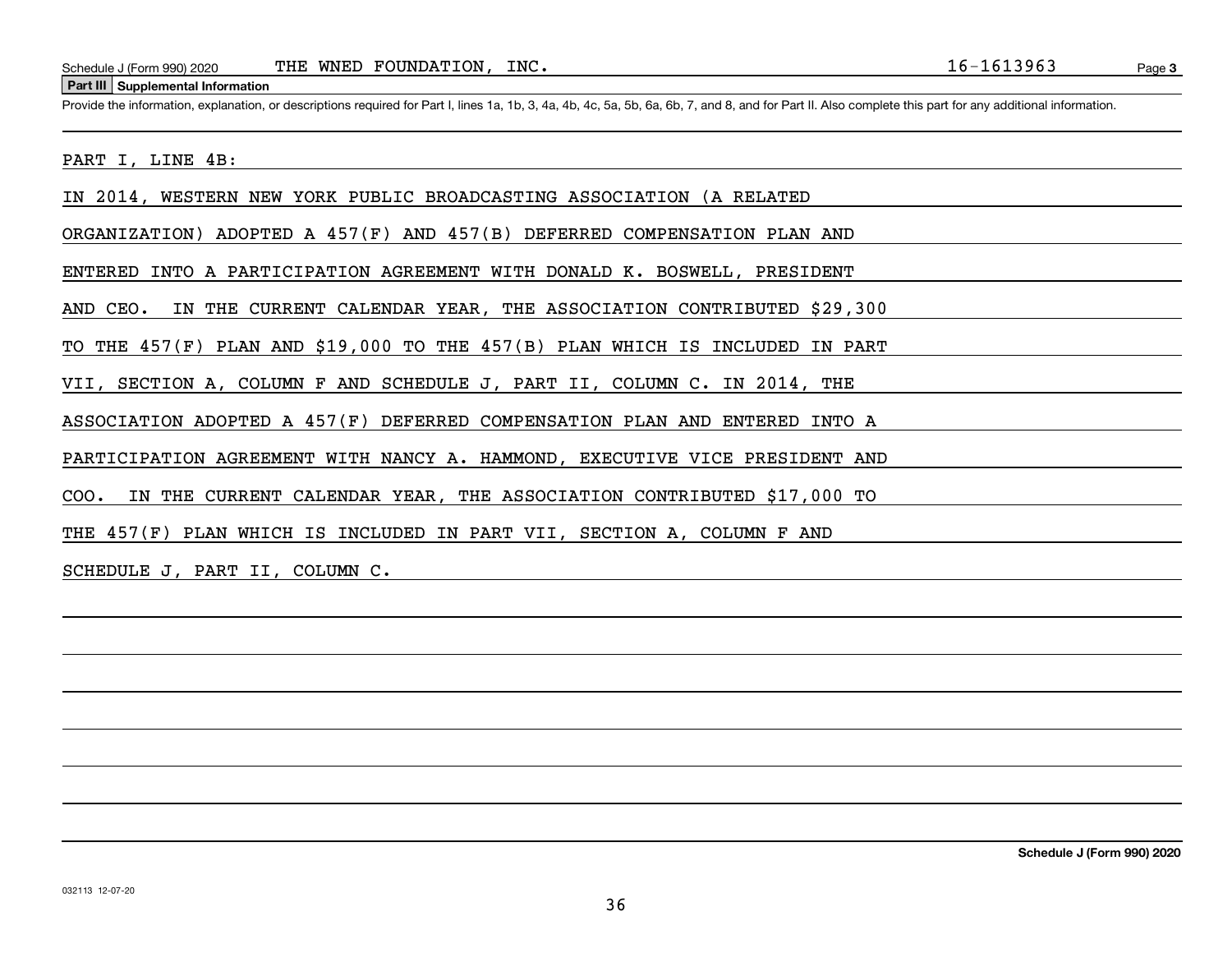**(Form 990 or 990-EZ)**

Department of the Treasury Internal Revenue Service Name of the organization

**SCHEDULE O Supplemental Information to Form 990 or 990-EZ**

**Complete to provide information for responses to specific questions on Form 990 or 990-EZ or to provide any additional information. | Attach to Form 990 or 990-EZ. | Go to www.irs.gov/Form990 for the latest information.**

**Open to Public InspectionEmployer identification number 2020**

OMB No. 1545-0047

THE WNED FOUNDATION, INC.  $\vert$  16-1613963

FORM 990, PART III, LINE 1, DESCRIPTION OF ORGANIZATION MISSION:

AND BACKGROUNDS THROUGHOUT WESTERN NEW YORK AND SOUTHERN ONTARIO.

FORM 990, PART VI, SECTION B, LINE 11B:

DRAFT OF FEDERAL RETURNS OF THE WNED FOUNDATION WILL BE SENT TO ALL VOTING

MEMBERS OF THE BOARD OF TRUSTEES PRIOR TO SUBMISSION. QUESTIONS WILL BE

REVIEWED BY TAX PREPARER OR ASSISTANT TREASURER. MODIFICATION IF

NECESSARY, WILL BE MADE PRIOR TO FILING.

FORM 990, PART VI, SECTION B, LINE 12C:

THE CONFLICT OF INTEREST POLICY IS DISTRIBUTED ANNUALLY ALONG WITH AN

ANNUAL STATEMENT THAT IS TO BE SIGNED BY OFFICERS, DIRECTORS, AND KEY

EMPLOYEES STATING THAT THEY HAVE RECEIVED, UNDERSTAND AND COMPLY WITH THE

POLICY. POLICY REQUIRES ANY PERSON WITH A POTENTIAL CONFLICT TO RECUSE

THEMSELVES FROM DISCUSSION AND VOTING ON THE MATTER.

FORM 990, PART VI, SECTION B, LINE 15:

THE WNED FOUNDATION DOES NOT HAVE ANY EMPLOYEES, HOWEVER THE FOUNDATION

WOULD FOLLOW THESE BEST PRACTICES SHOULD THEY HAVE ANY EMPLOYEES.

FORM 990, PART VI, SECTION C, LINE 19:

THE AUDITED FINANCIAL STATEMENTS AND FORM 990 ARE AVAILABLE ON THE WNED

FOUNDATION INC. WEBSITE (WWW.WNEDFOUNDATION.ORG) AND UPON REQUEST.

GOVERNING DOCUMENTS ARE AVAILABLE UPON REQUEST.

032211 11-20-20 LHA For Paperwork Reduction Act Notice, see the Instructions for Form 990 or 990-EZ. Schedule O (Form 990 or 990-EZ) 2020 FORM 990, PART XII, LINE 2C:

37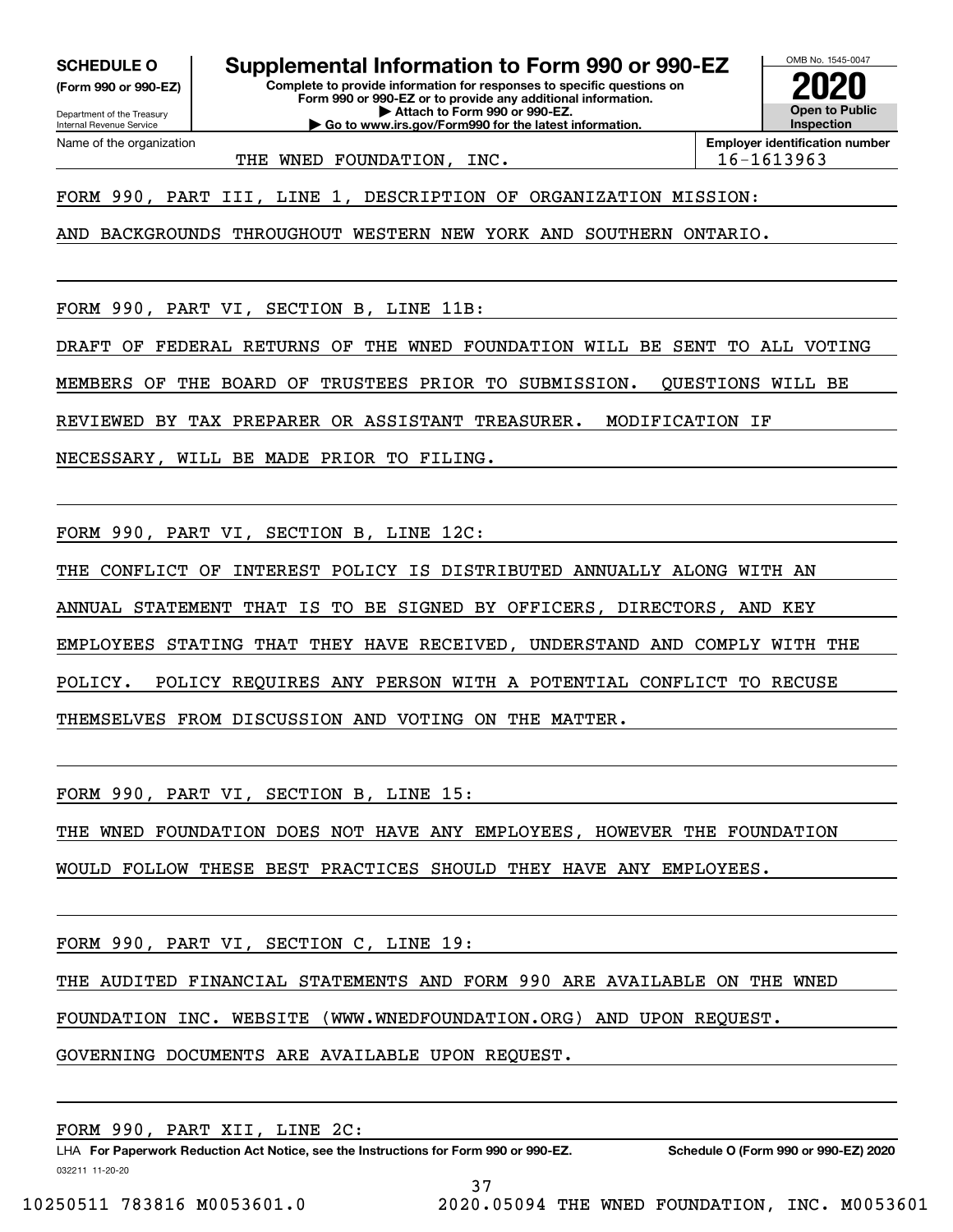| Schedule O (Form 990 or 990-EZ) 2020<br>Name of the organization | Page 2<br><b>Employer identification number</b> |
|------------------------------------------------------------------|-------------------------------------------------|
| THE WNED FOUNDATION, INC.                                        | $16 - 1613963$                                  |
| THE PROCESS HAS NOT CHANGED FROM THE PRIOR YEAR.                 |                                                 |
|                                                                  |                                                 |
|                                                                  |                                                 |
|                                                                  |                                                 |
|                                                                  |                                                 |
|                                                                  |                                                 |
|                                                                  |                                                 |
|                                                                  |                                                 |
|                                                                  |                                                 |
|                                                                  |                                                 |
|                                                                  |                                                 |
|                                                                  |                                                 |
|                                                                  |                                                 |
|                                                                  |                                                 |
|                                                                  |                                                 |
|                                                                  |                                                 |
|                                                                  |                                                 |
|                                                                  |                                                 |
|                                                                  |                                                 |
|                                                                  |                                                 |
|                                                                  |                                                 |
|                                                                  |                                                 |
|                                                                  |                                                 |
|                                                                  |                                                 |
|                                                                  |                                                 |
|                                                                  |                                                 |
|                                                                  |                                                 |
|                                                                  |                                                 |
|                                                                  |                                                 |
|                                                                  |                                                 |
|                                                                  |                                                 |
|                                                                  |                                                 |
|                                                                  |                                                 |
|                                                                  |                                                 |
|                                                                  |                                                 |
|                                                                  |                                                 |
|                                                                  |                                                 |
|                                                                  |                                                 |
|                                                                  |                                                 |
|                                                                  |                                                 |
|                                                                  |                                                 |
|                                                                  |                                                 |
|                                                                  |                                                 |
|                                                                  |                                                 |
|                                                                  |                                                 |
| 032212 11-20-20                                                  | Schedule O (Form 990 or 990-EZ) 2020            |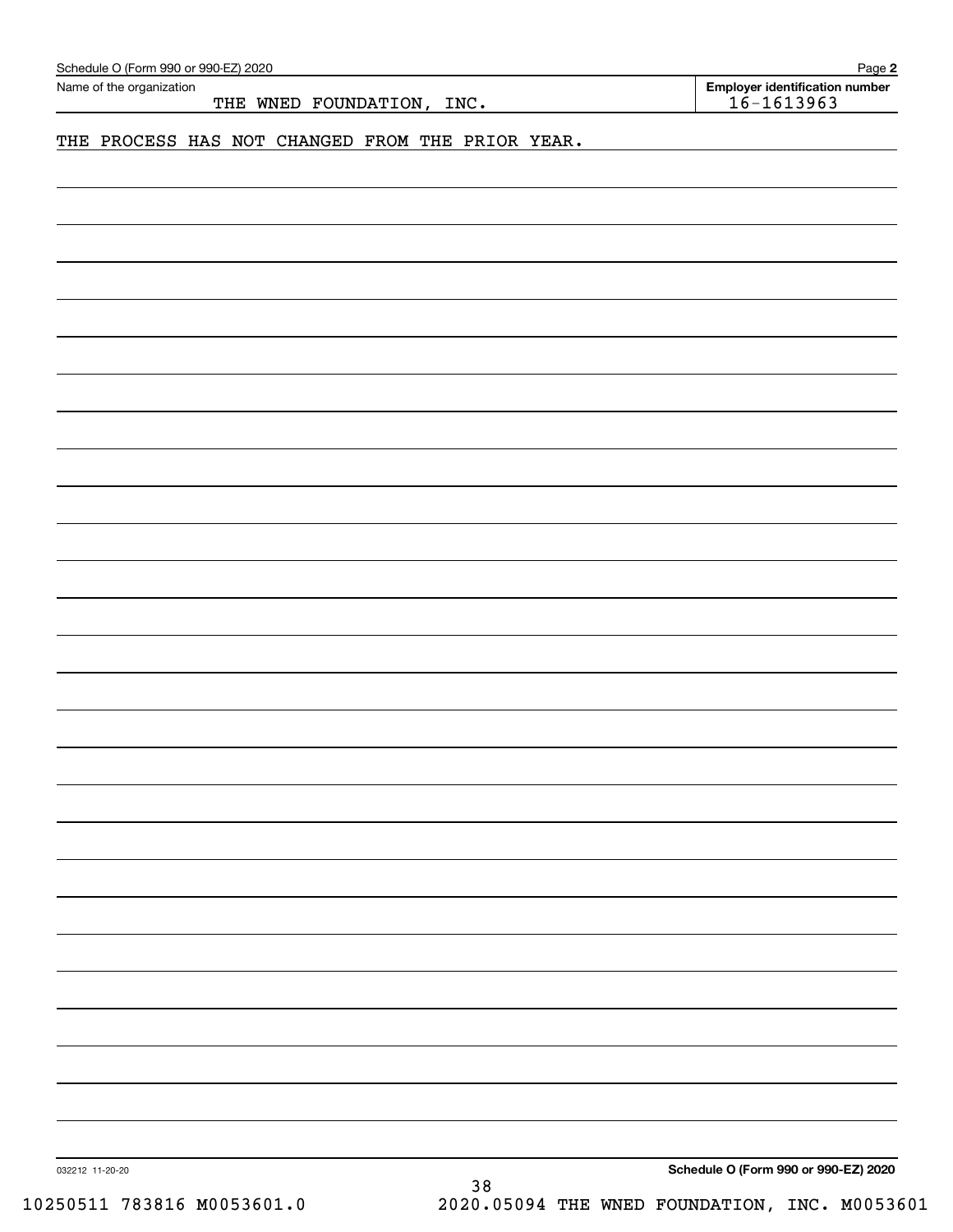**For Paperwork Reduction Act Notice, see the Instructions for Form 990. Schedule R (Form 990) 2020**

# **SCHEDULE R**

Department of the Treasury Internal Revenue Service

**(Form 990)**

# **Related Organizations and Unrelated Partnerships**

**Complete if the organization answered "Yes" on Form 990, Part IV, line 33, 34, 35b, 36, or 37.** |

**Attach to Form 990.**  |

**Open to Public**

**Employer identification number**

16-1613963

# **| Go to www.irs.gov/Form990 for instructions and the latest information. Inspection**

Name of the organization

THE WNED FOUNDATION, INC.

|  | Part I Identification of Disregarded Entities. Complete if the organization answered "Yes" on Form 990, Part IV, line 33. |  |
|--|---------------------------------------------------------------------------------------------------------------------------|--|
|  |                                                                                                                           |  |

| (a)<br>Name, address, and EIN (if applicable)<br>of disregarded entity | (b)<br>Primary activity | (c)<br>Legal domicile (state or<br>foreign country) | (d)<br>Total income | (e)<br>End-of-year assets | (f)<br>Direct controlling<br>entity |
|------------------------------------------------------------------------|-------------------------|-----------------------------------------------------|---------------------|---------------------------|-------------------------------------|
|                                                                        |                         |                                                     |                     |                           |                                     |
|                                                                        |                         |                                                     |                     |                           |                                     |
|                                                                        |                         |                                                     |                     |                           |                                     |
|                                                                        |                         |                                                     |                     |                           |                                     |

#### **Identification of Related Tax-Exempt Organizations.** Complete if the organization answered "Yes" on Form 990, Part IV, line 34, because it had one or more related tax-exempt **Part II** organizations during the tax year.

| (a)<br>Name, address, and EIN<br>of related organization | (b)<br>Primary activity | (c)<br>Legal domicile (state or<br>foreign country) | Exempt Code |            | (e)<br>Public charity<br>status (if section | (f)<br>Direct controlling<br>entity |              | $(g)$<br>Section 512(b)(13)<br>controlled<br>entity? |
|----------------------------------------------------------|-------------------------|-----------------------------------------------------|-------------|------------|---------------------------------------------|-------------------------------------|--------------|------------------------------------------------------|
|                                                          |                         |                                                     |             | 501(c)(3)) |                                             | Yes                                 | No           |                                                      |
| WESTERN NEW YORK PUBLIC BROADCASTING                     |                         |                                                     |             |            |                                             |                                     |              |                                                      |
| ASSOCIATION - 16-0834459, PO BOX 1263,                   |                         |                                                     |             |            |                                             |                                     |              |                                                      |
| BUFFALO, NY 14240                                        | PUBLIC BROADCASTING     | NEW YORK                                            | 501(C)(3)   | LINE 7     | N/A                                         |                                     | $\mathbf{x}$ |                                                      |
|                                                          |                         |                                                     |             |            |                                             |                                     |              |                                                      |
|                                                          |                         |                                                     |             |            |                                             |                                     |              |                                                      |
|                                                          |                         |                                                     |             |            |                                             |                                     |              |                                                      |
|                                                          |                         |                                                     |             |            |                                             |                                     |              |                                                      |
|                                                          |                         |                                                     |             |            |                                             |                                     |              |                                                      |
|                                                          |                         |                                                     |             |            |                                             |                                     |              |                                                      |
|                                                          |                         |                                                     |             |            |                                             |                                     |              |                                                      |
|                                                          |                         |                                                     |             |            |                                             |                                     |              |                                                      |
|                                                          |                         |                                                     |             |            |                                             |                                     |              |                                                      |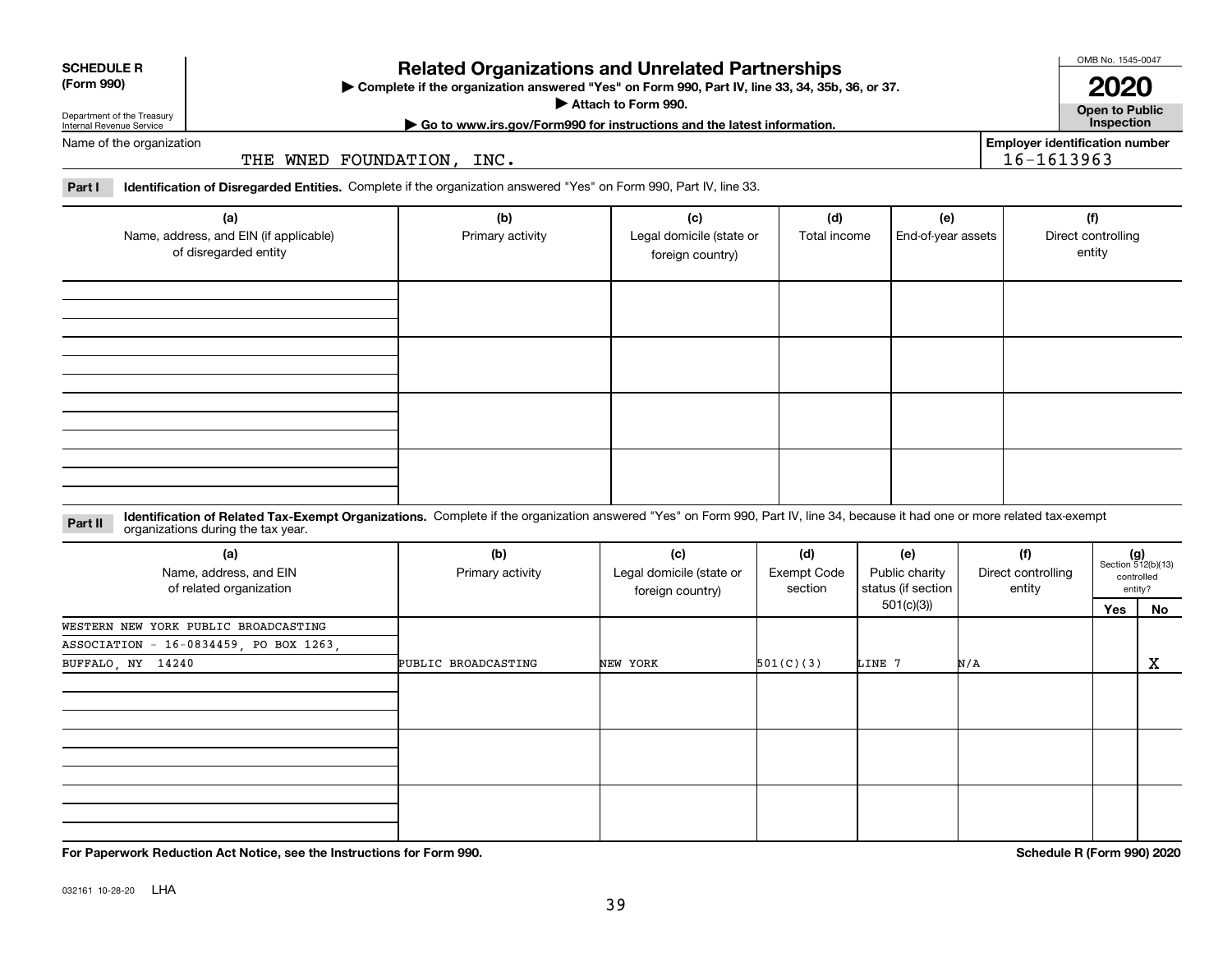### Schedule R (Form 990) 2020 Page THE WNED FOUNDATION, INC. 16-1613963

**2**

**Identification of Related Organizations Taxable as a Partnership.** Complete if the organization answered "Yes" on Form 990, Part IV, line 34, because it had one or more related **Part III** organizations treated as a partnership during the tax year.

| (a)                                               | (b)              | (c)                  | (d)                          | (e)                                                                  | (f)                      | (g)                     |         | (h)              | (i)                                                       | (i) | (k)                                                       |
|---------------------------------------------------|------------------|----------------------|------------------------------|----------------------------------------------------------------------|--------------------------|-------------------------|---------|------------------|-----------------------------------------------------------|-----|-----------------------------------------------------------|
| Name, address, and EIN<br>of related organization | Primary activity | Legal<br>domicile    | Direct controlling<br>entity | Predominant income                                                   | Share of total<br>income | Share of<br>end-of-year |         | Disproportionate | Code V-UBI                                                |     | General or Percentage<br>managing<br>partner?<br>partner? |
|                                                   |                  | (state or<br>foreign |                              |                                                                      |                          | assets                  |         | allocations?     |                                                           |     |                                                           |
|                                                   |                  | country)             |                              | (related, unrelated,<br>excluded from tax under<br>sections 512-514) |                          |                         | Yes $ $ | No               | amount in box<br>20 of Schedule<br>K-1 (Form 1065) Yes No |     |                                                           |
|                                                   |                  |                      |                              |                                                                      |                          |                         |         |                  |                                                           |     |                                                           |
|                                                   |                  |                      |                              |                                                                      |                          |                         |         |                  |                                                           |     |                                                           |
|                                                   |                  |                      |                              |                                                                      |                          |                         |         |                  |                                                           |     |                                                           |
|                                                   |                  |                      |                              |                                                                      |                          |                         |         |                  |                                                           |     |                                                           |
|                                                   |                  |                      |                              |                                                                      |                          |                         |         |                  |                                                           |     |                                                           |
|                                                   |                  |                      |                              |                                                                      |                          |                         |         |                  |                                                           |     |                                                           |
|                                                   |                  |                      |                              |                                                                      |                          |                         |         |                  |                                                           |     |                                                           |
|                                                   |                  |                      |                              |                                                                      |                          |                         |         |                  |                                                           |     |                                                           |
|                                                   |                  |                      |                              |                                                                      |                          |                         |         |                  |                                                           |     |                                                           |
|                                                   |                  |                      |                              |                                                                      |                          |                         |         |                  |                                                           |     |                                                           |
|                                                   |                  |                      |                              |                                                                      |                          |                         |         |                  |                                                           |     |                                                           |
|                                                   |                  |                      |                              |                                                                      |                          |                         |         |                  |                                                           |     |                                                           |
|                                                   |                  |                      |                              |                                                                      |                          |                         |         |                  |                                                           |     |                                                           |
|                                                   |                  |                      |                              |                                                                      |                          |                         |         |                  |                                                           |     |                                                           |
|                                                   |                  |                      |                              |                                                                      |                          |                         |         |                  |                                                           |     |                                                           |
|                                                   |                  |                      |                              |                                                                      |                          |                         |         |                  |                                                           |     |                                                           |
|                                                   |                  |                      |                              |                                                                      |                          |                         |         |                  |                                                           |     |                                                           |

**Identification of Related Organizations Taxable as a Corporation or Trust.** Complete if the organization answered "Yes" on Form 990, Part IV, line 34, because it had one or more related **Part IV** organizations treated as a corporation or trust during the tax year.

| (a)<br>Name, address, and EIN<br>of related organization | (b)<br>Primary activity | (c)<br>Legal domicile<br>(state or<br>foreign | (d)<br>Direct controlling<br>entity | (e)<br>Type of entity<br>(C corp, S corp,<br>or trust) | (f)<br>Share of total<br>income | (g)<br>Share of<br>end-of-year<br>assets | (h)<br>Percentage<br>ownership | (i)<br>Section<br>512(b)(13)<br>controlled | entity? |
|----------------------------------------------------------|-------------------------|-----------------------------------------------|-------------------------------------|--------------------------------------------------------|---------------------------------|------------------------------------------|--------------------------------|--------------------------------------------|---------|
|                                                          |                         | country)                                      |                                     |                                                        |                                 |                                          |                                |                                            | Yes No  |
|                                                          |                         |                                               |                                     |                                                        |                                 |                                          |                                |                                            |         |
|                                                          |                         |                                               |                                     |                                                        |                                 |                                          |                                |                                            |         |
|                                                          |                         |                                               |                                     |                                                        |                                 |                                          |                                |                                            |         |
|                                                          |                         |                                               |                                     |                                                        |                                 |                                          |                                |                                            |         |
|                                                          |                         |                                               |                                     |                                                        |                                 |                                          |                                |                                            |         |
|                                                          |                         |                                               |                                     |                                                        |                                 |                                          |                                |                                            |         |
|                                                          |                         |                                               |                                     |                                                        |                                 |                                          |                                |                                            |         |
|                                                          |                         |                                               |                                     |                                                        |                                 |                                          |                                |                                            |         |
|                                                          |                         |                                               |                                     |                                                        |                                 |                                          |                                |                                            |         |
|                                                          |                         |                                               |                                     |                                                        |                                 |                                          |                                |                                            |         |
|                                                          |                         |                                               |                                     |                                                        |                                 |                                          |                                |                                            |         |
|                                                          |                         |                                               |                                     |                                                        |                                 |                                          |                                |                                            |         |
|                                                          |                         |                                               |                                     |                                                        |                                 |                                          |                                |                                            |         |
|                                                          |                         |                                               |                                     |                                                        |                                 |                                          |                                |                                            |         |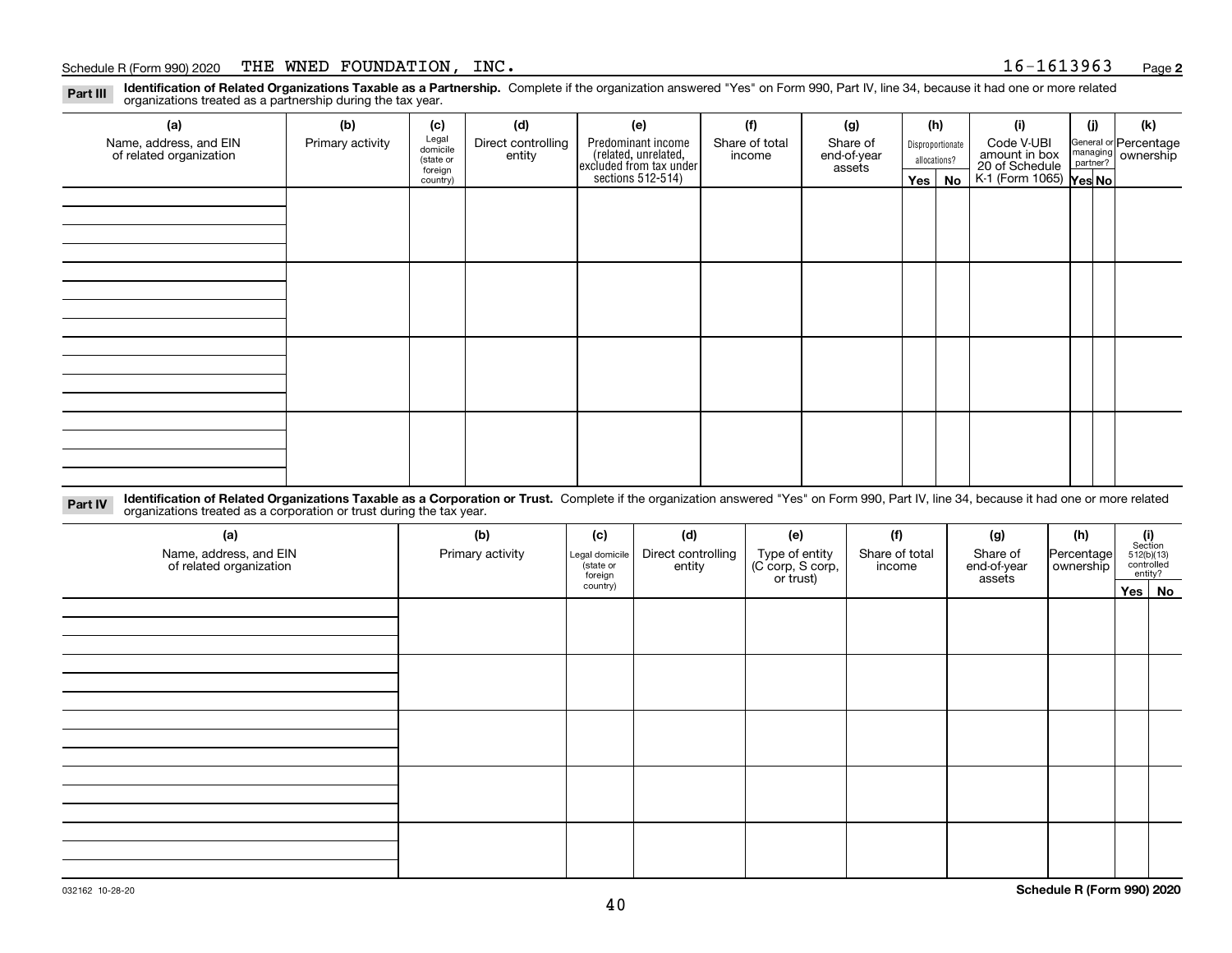### Schedule R (Form 990) 2020 Page THE WNED FOUNDATION, INC. 16-1613963

**Part V** T**ransactions With Related Organizations.** Complete if the organization answered "Yes" on Form 990, Part IV, line 34, 35b, or 36.

| Note: Complete line 1 if any entity is listed in Parts II, III, or IV of this schedule.                                                                                                                                        |                 | Yes | No           |
|--------------------------------------------------------------------------------------------------------------------------------------------------------------------------------------------------------------------------------|-----------------|-----|--------------|
| During the tax year, did the organization engage in any of the following transactions with one or more related organizations listed in Parts II-IV?                                                                            |                 |     |              |
|                                                                                                                                                                                                                                | 1a              |     | $\mathbf{x}$ |
| <b>b</b> Gift, grant, or capital contribution to related organization(s)                                                                                                                                                       | 1 <sub>b</sub>  | X   |              |
| c Gift, grant, or capital contribution from related organization(s) material contracts and contribution from related organization(s) material contents and contribution from related organization(s) material contents and con | 1c              |     | X            |
|                                                                                                                                                                                                                                | 1 <sub>d</sub>  |     | X            |
|                                                                                                                                                                                                                                | 1e              |     | X            |
|                                                                                                                                                                                                                                |                 |     |              |
| Dividends from related organization(s) manufactured and contract and contract or produced and contract and contract and contract and contract and contract and contract and contract and contract and contract and contract an | 1f              |     | х            |
| g Sale of assets to related organization(s) www.assettion.com/www.assettion.com/www.assettion.com/www.assettion.com/www.assettion.com/www.assettion.com/www.assettion.com/www.assettion.com/www.assettion.com/www.assettion.co | 1g              |     | X            |
| h Purchase of assets from related organization(s) manufactured content to content the content of the content of the content of the content of the content of the content of the content of the content of the content of the c | 1h              |     | X            |
|                                                                                                                                                                                                                                | 1i.             |     | $\mathbf x$  |
| Lease of facilities, equipment, or other assets to related organization(s) [11] manufactured content and content and content and content and content and content and content and content and content and content and content a | 1i.             |     | X            |
|                                                                                                                                                                                                                                |                 |     |              |
| k Lease of facilities, equipment, or other assets from related organization(s) manufaction content and the manufacture of facilities, equipment, or other assets from related organization(s) manufaction manufacture manufact | 1k              |     | X            |
|                                                                                                                                                                                                                                | 11              | X   |              |
| m Performance of services or membership or fundraising solicitations by related organization(s)                                                                                                                                | 1 <sub>m</sub>  |     | X            |
|                                                                                                                                                                                                                                | 1n              |     | X            |
| <b>o</b> Sharing of paid employees with related organization(s)                                                                                                                                                                | 10 <sub>o</sub> | X   |              |
|                                                                                                                                                                                                                                |                 |     |              |
|                                                                                                                                                                                                                                | 1p              | X   |              |
|                                                                                                                                                                                                                                | 1q              |     | $\mathbf X$  |
|                                                                                                                                                                                                                                |                 |     |              |
| Other transfer of cash or property to related organization(s)                                                                                                                                                                  | 1r              |     | X            |
|                                                                                                                                                                                                                                | 1s              |     | $\mathbf{x}$ |
| 2 If the answer to any of the above is "Yes," see the instructions for information on who must complete this line, including covered relationships and transaction thresholds.                                                 |                 |     |              |

|     | (a)<br>Name of related organization | (b)<br>Transaction<br>type (a-s) | (c)<br>Amount involved | (d)<br>Method of determining amount involved |
|-----|-------------------------------------|----------------------------------|------------------------|----------------------------------------------|
| (1) |                                     |                                  |                        |                                              |
| (2) |                                     |                                  |                        |                                              |
| (3) |                                     |                                  |                        |                                              |
| (4) |                                     |                                  |                        |                                              |
| (5) |                                     |                                  |                        |                                              |
| (6) |                                     |                                  |                        |                                              |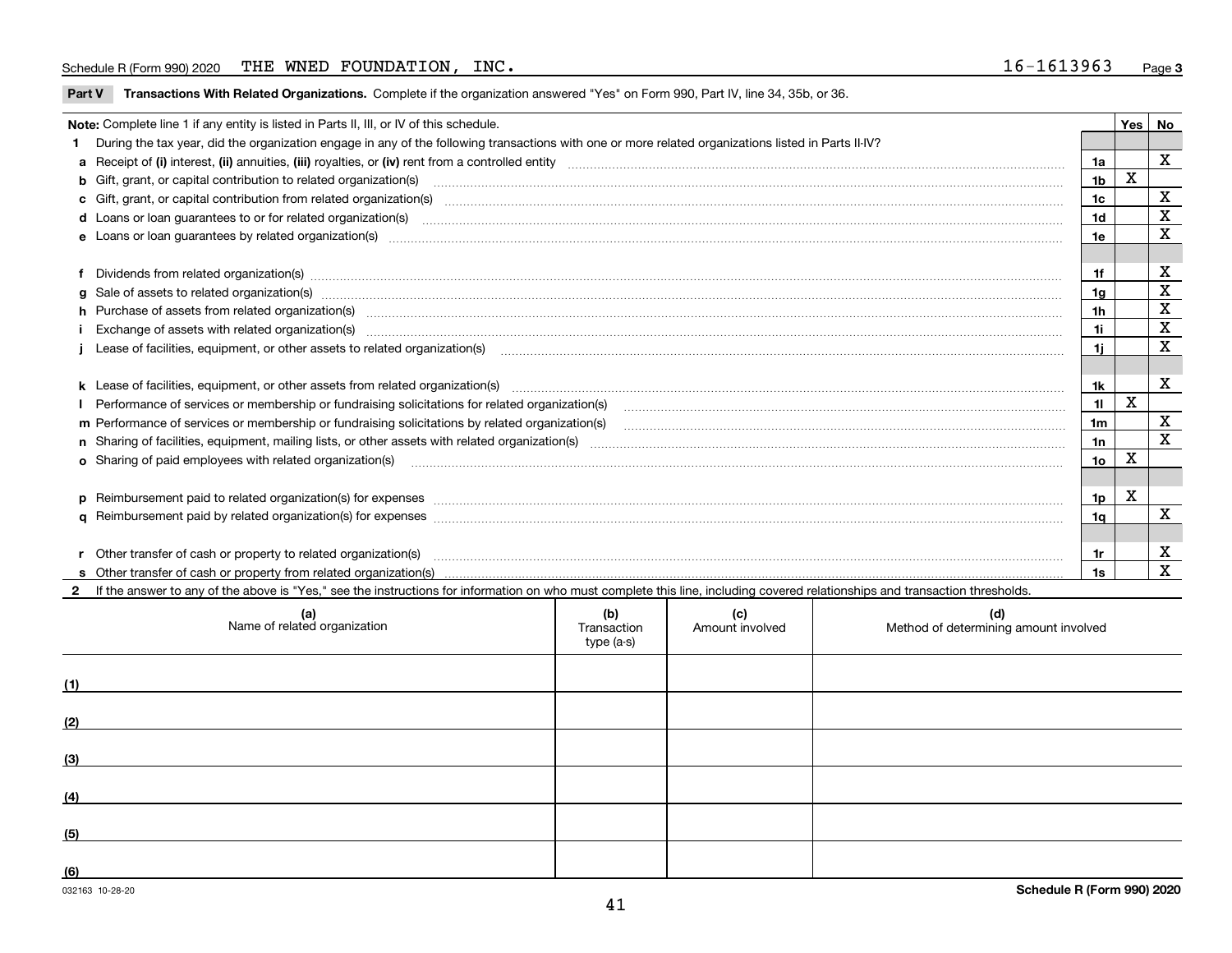### Schedule R (Form 990) 2020 Page THE WNED FOUNDATION, INC. 16-1613963

**Part VI Unrelated Organizations Taxable as a Partnership. Complete if the organization answered "Yes" on Form 990, Part IV, line 37.** 

Provide the following information for each entity taxed as a partnership through which the organization conducted more than five percent of its activities (measured by total assets or gross revenue) that was not a related organization. See instructions regarding exclusion for certain investment partnerships.

| (a)<br>Name, address, and EIN<br>of entity | ັ<br>(b)<br>Primary activity | (c)<br>Legal domicile<br>(state or foreign<br>country) | (d)<br>Predominant income<br>(related, unrelated,<br>excluded from tax under<br>sections 512-514) | $(e)$<br>Are all<br>partners sec.<br>501(c)(3)<br>orgs.?<br>Yes No | (f)<br>Share of<br>total<br>income | (g)<br>Share of<br>end-of-year<br>assets | (h)<br>Dispropor-<br>tionate<br>allocations?<br>Yes No | (i)<br>Code V-UBI<br> amount in box 20 managing<br>  of Schedule K-1 partner? ownership<br>  of Schedule K-1 partner? ownership<br>  Yes No | (i)<br>Yes No | $(\mathsf{k})$ |
|--------------------------------------------|------------------------------|--------------------------------------------------------|---------------------------------------------------------------------------------------------------|--------------------------------------------------------------------|------------------------------------|------------------------------------------|--------------------------------------------------------|---------------------------------------------------------------------------------------------------------------------------------------------|---------------|----------------|
|                                            |                              |                                                        |                                                                                                   |                                                                    |                                    |                                          |                                                        |                                                                                                                                             |               |                |
|                                            |                              |                                                        |                                                                                                   |                                                                    |                                    |                                          |                                                        |                                                                                                                                             |               |                |
|                                            |                              |                                                        |                                                                                                   |                                                                    |                                    |                                          |                                                        |                                                                                                                                             |               |                |
|                                            |                              |                                                        |                                                                                                   |                                                                    |                                    |                                          |                                                        |                                                                                                                                             |               |                |
|                                            |                              |                                                        |                                                                                                   |                                                                    |                                    |                                          |                                                        |                                                                                                                                             |               |                |
|                                            |                              |                                                        |                                                                                                   |                                                                    |                                    |                                          |                                                        |                                                                                                                                             |               |                |
|                                            |                              |                                                        |                                                                                                   |                                                                    |                                    |                                          |                                                        |                                                                                                                                             |               |                |
|                                            |                              |                                                        |                                                                                                   |                                                                    |                                    |                                          |                                                        |                                                                                                                                             |               |                |

**Schedule R (Form 990) 2020**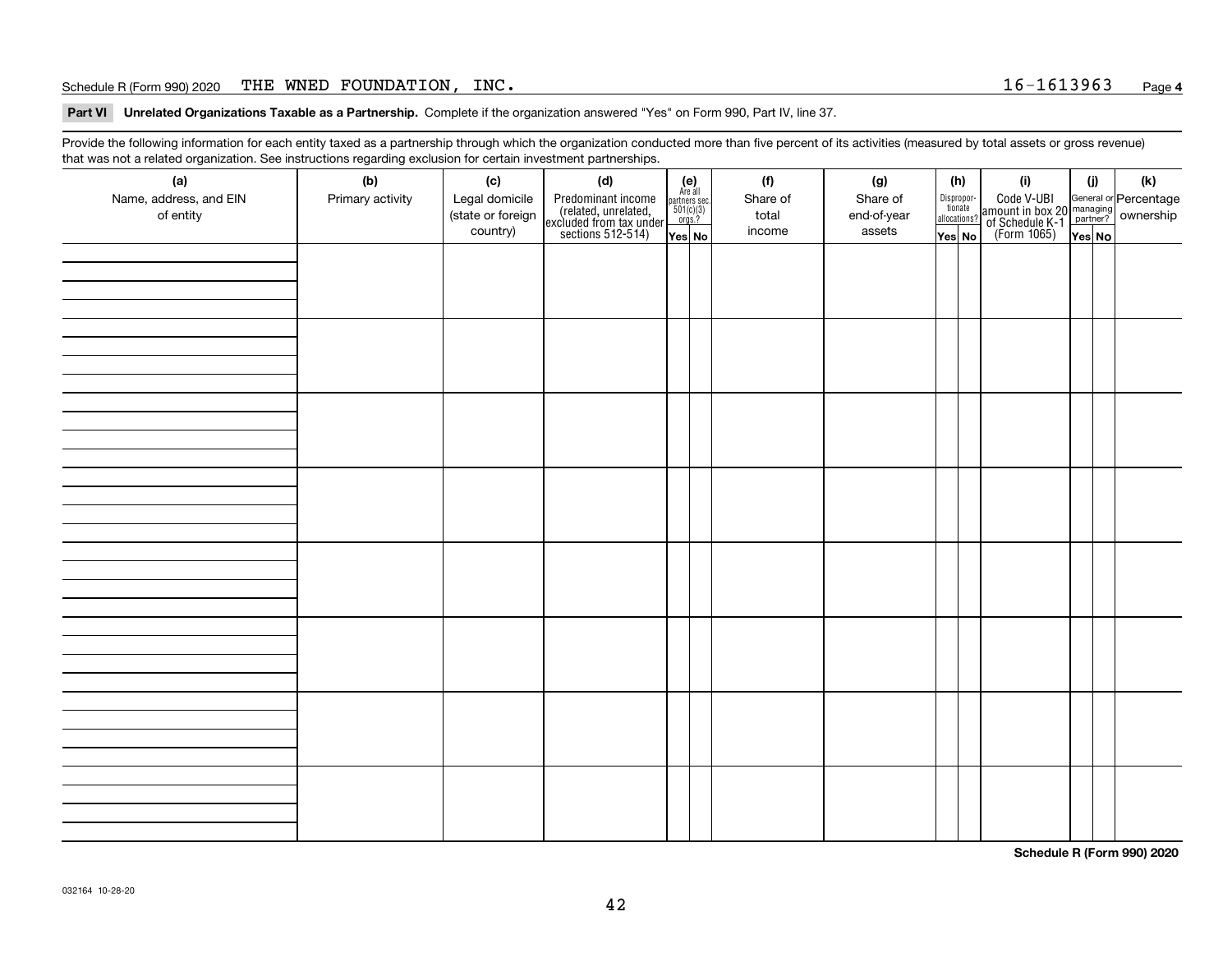| Part VII Supplemental Information |  |
|-----------------------------------|--|
|-----------------------------------|--|

Provide additional information for responses to questions on Schedule R. See instructions.

032165 10-28-20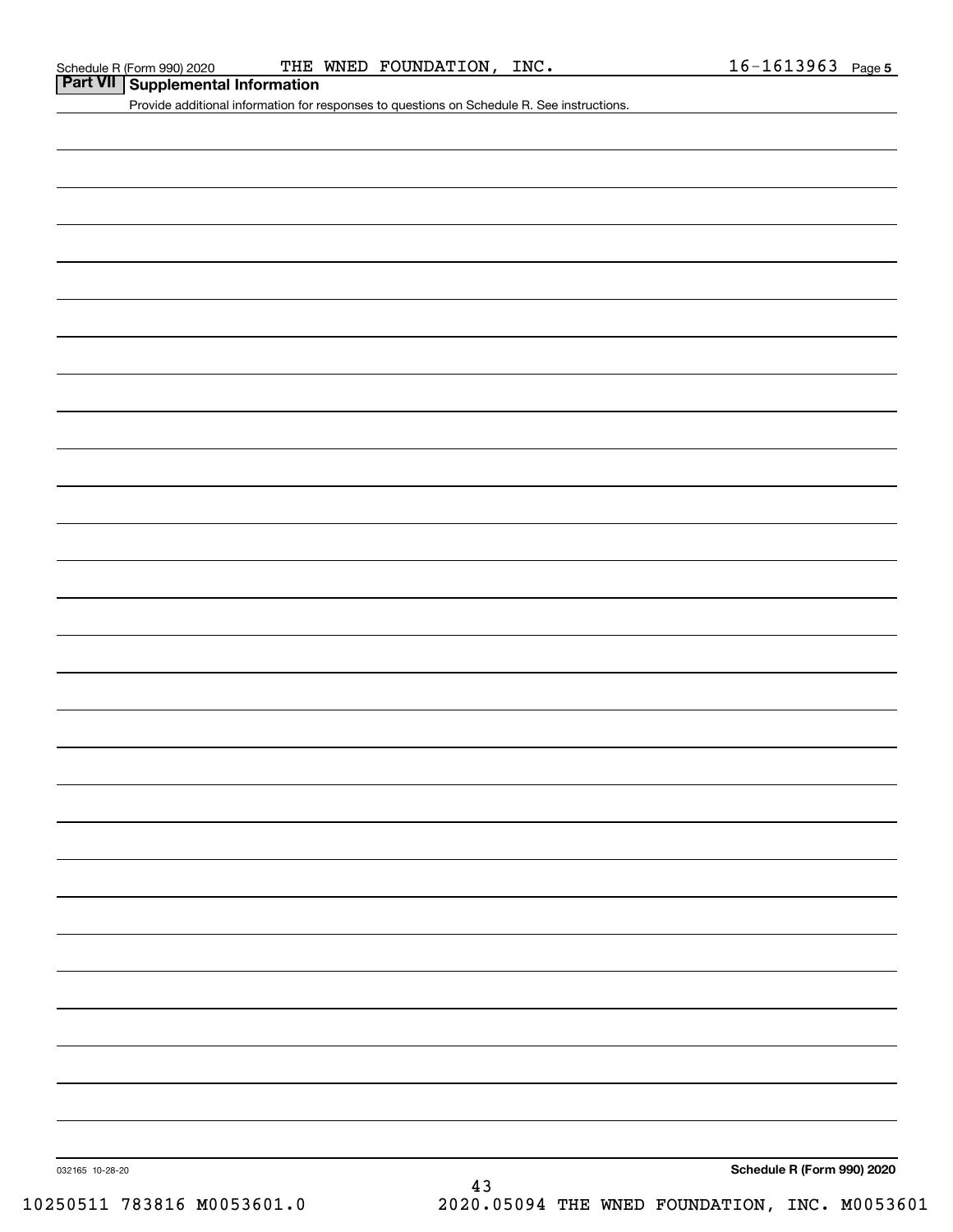NYS Annual Filing for Charitable Organizations www.CharitiesNYS.com

**Open to Public Inspection**

| <b>1.General Information</b>                                                                                                |                                                                                                                                                                                                        |                                                                                     |                                    |                                                                                                                                                                                                                                                                                                                                                                                                                                                                 |  |  |  |  |
|-----------------------------------------------------------------------------------------------------------------------------|--------------------------------------------------------------------------------------------------------------------------------------------------------------------------------------------------------|-------------------------------------------------------------------------------------|------------------------------------|-----------------------------------------------------------------------------------------------------------------------------------------------------------------------------------------------------------------------------------------------------------------------------------------------------------------------------------------------------------------------------------------------------------------------------------------------------------------|--|--|--|--|
| For Fiscal Year Beginning (mm/dd/yyyy)                                                                                      | 07/01/2020                                                                                                                                                                                             |                                                                                     | and Ending (mm/dd/yyyy) 06/30/2021 |                                                                                                                                                                                                                                                                                                                                                                                                                                                                 |  |  |  |  |
| Check if Applicable:<br>Address Change                                                                                      | Name of Organization:                                                                                                                                                                                  | Employer Identification Number (EIN):<br>16-1613963<br>THE WNED FOUNDATION,<br>INC. |                                    |                                                                                                                                                                                                                                                                                                                                                                                                                                                                 |  |  |  |  |
| Name Change<br><b>Initial Filing</b>                                                                                        | Mailing Address:<br>P.O. BOX 1263                                                                                                                                                                      | NY Registration Number:<br>$20 - 04 - 67$                                           |                                    |                                                                                                                                                                                                                                                                                                                                                                                                                                                                 |  |  |  |  |
| <b>Final Filing</b><br><b>Amended Filing</b>                                                                                | City / State / ZIP:<br>BUFFALO, NY                                                                                                                                                                     | Telephone:<br>14240<br>716 845-7000                                                 |                                    |                                                                                                                                                                                                                                                                                                                                                                                                                                                                 |  |  |  |  |
| Reg ID Pending                                                                                                              | Website:<br>WWW.WNEDFOUNDATION.ORG                                                                                                                                                                     |                                                                                     |                                    | Email:<br>NHAMMOND@WNED.ORG                                                                                                                                                                                                                                                                                                                                                                                                                                     |  |  |  |  |
| Check your organization's<br>registration category:                                                                         | EPTL only<br>7A only                                                                                                                                                                                   | $X$ DUAL (7A & EPTL)                                                                | EXEMPT*                            | Confirm your Registration Category in the<br>Charities Registry at www.CharitiesNYS.com.                                                                                                                                                                                                                                                                                                                                                                        |  |  |  |  |
| 2. Certification                                                                                                            |                                                                                                                                                                                                        |                                                                                     |                                    |                                                                                                                                                                                                                                                                                                                                                                                                                                                                 |  |  |  |  |
| two signatories.                                                                                                            |                                                                                                                                                                                                        |                                                                                     |                                    | See instructions for certification requirements. Improper certification is a violation of law that may be subject to penalties. The certification requires                                                                                                                                                                                                                                                                                                      |  |  |  |  |
|                                                                                                                             | they are true, correct and complete in accordance with the laws of the State of New York applicable to this report.                                                                                    |                                                                                     |                                    | We certify under penalties of perjury that we reviewed this report, including all attachments, and to the best of our knowledge and belief,                                                                                                                                                                                                                                                                                                                     |  |  |  |  |
| President or Authorized Officer:                                                                                            |                                                                                                                                                                                                        |                                                                                     | ROBERT GREENE<br><b>CHAIR</b>      |                                                                                                                                                                                                                                                                                                                                                                                                                                                                 |  |  |  |  |
|                                                                                                                             | Signature                                                                                                                                                                                              |                                                                                     | Print Name and Title               | Date                                                                                                                                                                                                                                                                                                                                                                                                                                                            |  |  |  |  |
|                                                                                                                             |                                                                                                                                                                                                        |                                                                                     | NANCY A. HAMMOND                   |                                                                                                                                                                                                                                                                                                                                                                                                                                                                 |  |  |  |  |
| Chief Financial Officer or Treasurer:                                                                                       |                                                                                                                                                                                                        |                                                                                     | ASSISTANT TREASURER                |                                                                                                                                                                                                                                                                                                                                                                                                                                                                 |  |  |  |  |
|                                                                                                                             | Signature                                                                                                                                                                                              |                                                                                     | Print Name and Title               | Date                                                                                                                                                                                                                                                                                                                                                                                                                                                            |  |  |  |  |
| 3. Annual Reporting Exemption                                                                                               |                                                                                                                                                                                                        |                                                                                     |                                    |                                                                                                                                                                                                                                                                                                                                                                                                                                                                 |  |  |  |  |
|                                                                                                                             | schedules and attachments and pay applicable fees.                                                                                                                                                     |                                                                                     |                                    | Check the exemption(s) that apply to your filing. If your organization is claiming an exemption under one category (7A or EPTL only filers) or both<br>categories (DUAL filers) that apply to your registration, complete only parts 1, 2, and 3, and submit the certified Char500. No fee, schedules, or<br>additional attachments are required. If you cannot claim an exemption or are a DUAL filer that claims only one exemption, you must file applicable |  |  |  |  |
|                                                                                                                             | exceed \$25,000 and the organization did not engage a professional fund raiser (PFR) or fund raising counsel (FRC) to solicit<br>contributions during the fiscal year.                                 |                                                                                     |                                    | 3a. 7A filing exemption: Total contributions from NY State including residents, foundations, government agencies, etc. did not                                                                                                                                                                                                                                                                                                                                  |  |  |  |  |
|                                                                                                                             | during the fiscal year.                                                                                                                                                                                |                                                                                     |                                    | 3b. EPTL filing exemption: Gross receipts did not exceed \$25,000 and the market value of assets did not exceed \$25,000 at any time                                                                                                                                                                                                                                                                                                                            |  |  |  |  |
| 4. Schedules and Attachments                                                                                                |                                                                                                                                                                                                        |                                                                                     |                                    |                                                                                                                                                                                                                                                                                                                                                                                                                                                                 |  |  |  |  |
| See the following page                                                                                                      |                                                                                                                                                                                                        |                                                                                     |                                    |                                                                                                                                                                                                                                                                                                                                                                                                                                                                 |  |  |  |  |
| for a checklist of                                                                                                          | $\boxed{\text{X}}$ No<br>Yes                                                                                                                                                                           |                                                                                     |                                    | 4a. Did your organization use a professional fund raiser, fund raising counsel or commercial co-venturer                                                                                                                                                                                                                                                                                                                                                        |  |  |  |  |
| for fund raising activity in NY State? If yes, complete Schedule 4a.<br>schedules and                                       |                                                                                                                                                                                                        |                                                                                     |                                    |                                                                                                                                                                                                                                                                                                                                                                                                                                                                 |  |  |  |  |
| attachments to                                                                                                              |                                                                                                                                                                                                        |                                                                                     |                                    |                                                                                                                                                                                                                                                                                                                                                                                                                                                                 |  |  |  |  |
| $X$ No<br>4b. Did the organization receive government grants? If yes, complete Schedule 4b.<br>Yes<br>complete your filing. |                                                                                                                                                                                                        |                                                                                     |                                    |                                                                                                                                                                                                                                                                                                                                                                                                                                                                 |  |  |  |  |
| 5. Fee                                                                                                                      |                                                                                                                                                                                                        |                                                                                     |                                    |                                                                                                                                                                                                                                                                                                                                                                                                                                                                 |  |  |  |  |
| See the checklist on the                                                                                                    | 7A filing fee:                                                                                                                                                                                         | EPTL filing fee:                                                                    | Total fee:                         |                                                                                                                                                                                                                                                                                                                                                                                                                                                                 |  |  |  |  |
|                                                                                                                             | Make a single check or money order<br>next page to calculate your                                                                                                                                      |                                                                                     |                                    |                                                                                                                                                                                                                                                                                                                                                                                                                                                                 |  |  |  |  |
| fee(s). Indicate fee(s) you                                                                                                 |                                                                                                                                                                                                        |                                                                                     |                                    | payable to:                                                                                                                                                                                                                                                                                                                                                                                                                                                     |  |  |  |  |
| "Department of Law"<br>\$<br>\$<br>25.<br>\$<br>750.<br>775.<br>are submitting here:                                        |                                                                                                                                                                                                        |                                                                                     |                                    |                                                                                                                                                                                                                                                                                                                                                                                                                                                                 |  |  |  |  |
|                                                                                                                             | CHAR500 Annual Filing for Charitable Organizations (Updated January 2021)<br>*The "Exempt" category refers to an organization's NYS registration status. It does not refer to its IRS tax designation. |                                                                                     |                                    |                                                                                                                                                                                                                                                                                                                                                                                                                                                                 |  |  |  |  |

068451 01-07-21 1019

Page 1

1